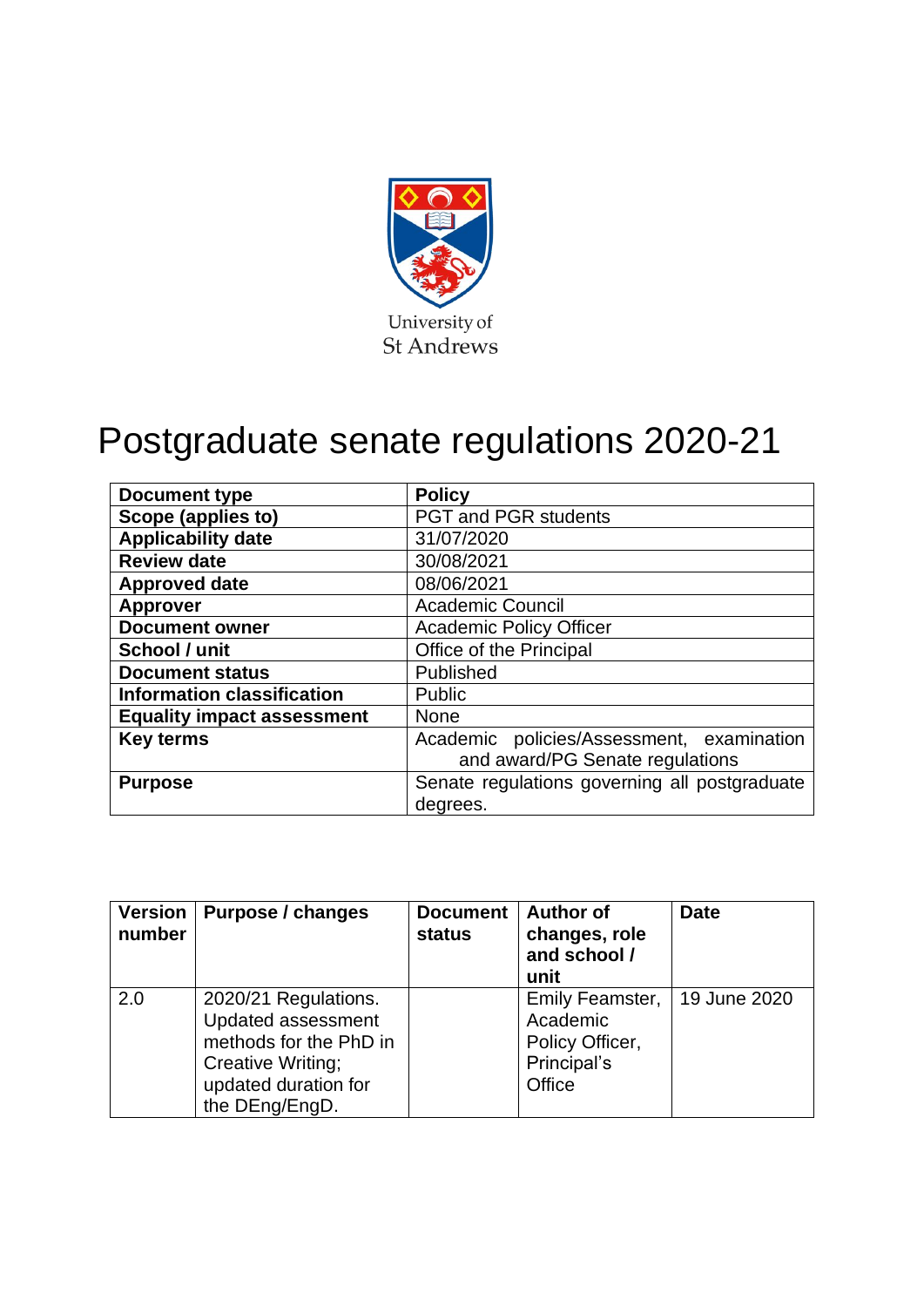# **UNIVERSITY OF ST ANDREWS**

## **POSTGRADUATE SENATE REGULATIONS 2020-2021**

## **1. COURT RESOLUTIONS**

The University has the power to confer degrees under the various Court Ordinances and Resolutions detailed below. The full text of each can be found on the University Court website at www.st-andrews.ac.uk/about/UniversityCourt/Ordinancesandresolutions. The Senatus Academicus, with the approval of the University Court, has the power to make regulations on any matters in order to give effect to these instruments.

Ordinance No.6 (Scottish Universities) – Regulations for the Degree of Doctors of Letters (DLitt) (13 May 1959)

Ordinance No.350 (General No.12) – Regulations for Research Students and Appointment of Research Fellows (12 September 1960)

Resolution 1974 No.3 – Degree of the Doctor of Science (DSc) (18 March 1974)

Resolution 2001 No.3 – Degrees of Doctor of Engineering (DEng/EngD) Master of Engineering (MEng), and Bachelor of Engineering (BEng) (8 March 2002)

Resolution 2003 No.2 – Degree of Doctor of Medicine (MD) (4 July 2003)

Resolution 2008 No.4 – Degree of Doctor of Performance (DPerf) (16 October 2009)

Resolution 2011 No.1 – Award of Postgraduate Degrees, Postgraduate Diplomas and Postgraduate Certificates (13 May 2011)

Resolution 2011 No.2 – Award of Graduate Diplomas and Graduate Certificates (13 May 2011)

Resolution 2014 No.1 – Degree of Master of Fine Arts (20 June 2014)

# **2. SENATE REGULATIONS**

## **A. REGULATIONS FOR POSTGRADUATE STUDENTS**

#### **I. Interpretation**

1. In these Regulations, the following expressions shall have the meanings hereby assigned to them:

"Dean of Faculty" means the "Dean of the relevant Faculty or such other Faculty Officer to whom the responsibility has been delegated":

"Head of School" means the "Head of School or director of research institute or such other member of school or institute to whom the responsibility has been delegated";

"MLitt" means "Master of Letters", "MSc" means "Master of Science", "MRes" means "Master of Research", "MSt(Res)" means "Master of Studies by Research", "MSc(Res)" means "Master of Science by Research", "MPhil" means "Master of Philosophy", "MFA" means "Master of Fine Arts", "DLang" means "Doctor of Languages", "PhD" means "Doctor of Philosophy", "DPerf" means "Doctor of Performing Arts", "DProf" means "Doctor of Professional Practice", "MD" means "Doctor of Medicine", "DEng/EngD" means "Doctor of Engineering".

## **B. AWARDS INCLUDING CREDIT-BEARING MODULES: POSTGRADUATE CERTIFICATES, DIPLOMAS AND DEGREES OF MASTER OF F INE ARTS, MASTER OF LETTERS, MASTER OF SCIENCE, MASTER OF RESEARCH, MASTER OF PHILOSOPHY AND DOCTOR OF ENGINEERING.**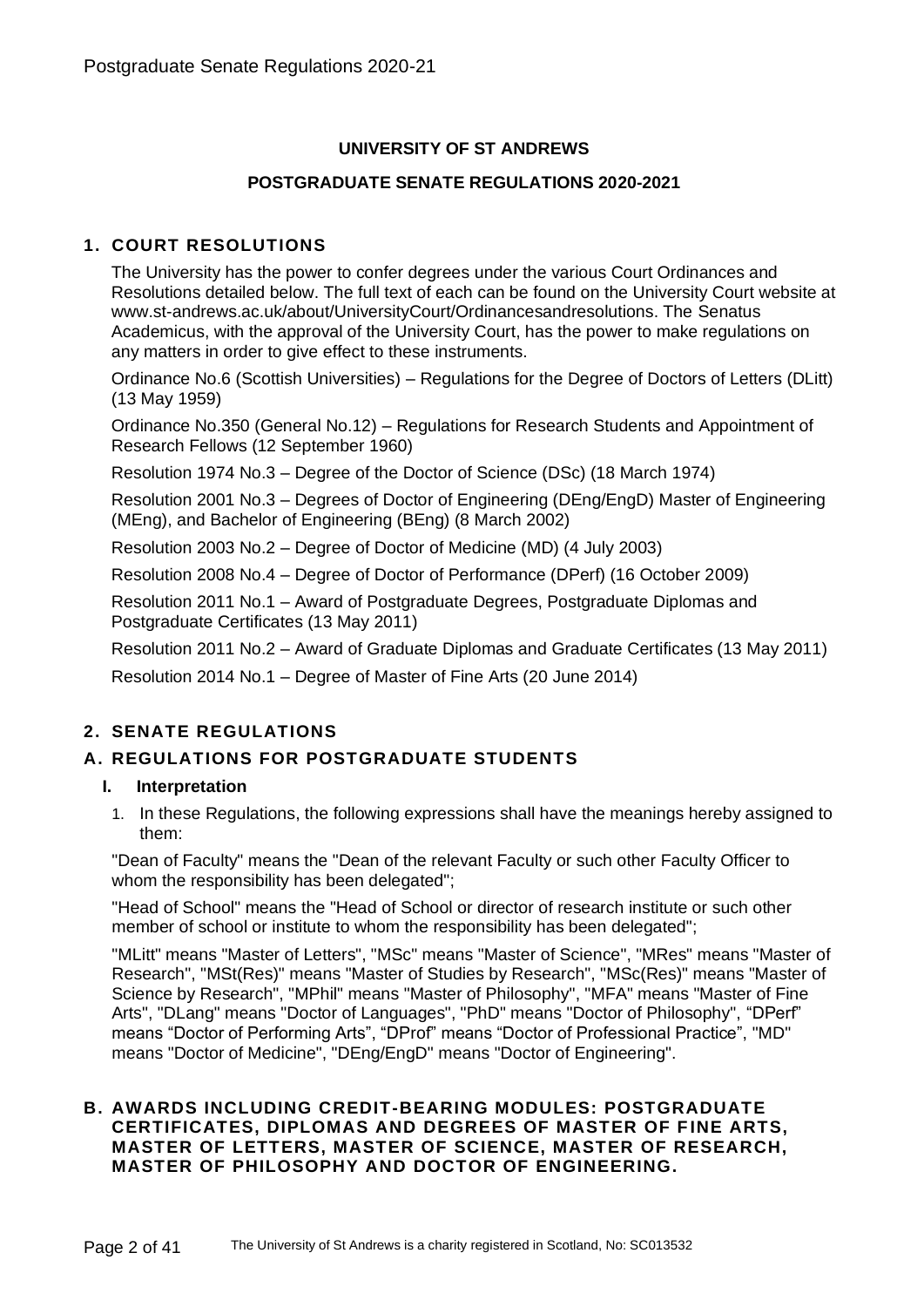All programmes that include credit-bearing modules must accord with the SCQF framework.

There are two routes to the MPhil, one by completion of credit-bearing modules and submission of a thesis as set in section B.I.4., and one by research as set out in section C.II. Both are research degrees.

## **I. Postgraduate Certificates, Diplomas and Postgraduate Degrees with a Taught Element**

- 1. A candidate who has, over a period of not more than two consecutive semesters for a fulltime or part-time student and two years for a distance-learning student:
	- A. gained at least 60 credits from taught modules, of which at least 40 credits are at 5000 level, in an approved programme; and
	- B. satisfied the Committee of Examiners for that programme; and
	- C. satisfied the fee requirements,

shall be awarded the Postgraduate Certificate.

The Postgraduate Certificate may also be awarded when a student admitted to a Master's programme leaves the programme after completing a certain proportion of the requirements as above.

Postgraduate Certificates awarded as "exit" awards (i.e., when students are not admitted directly to these programmes) are unclassified and are pass/fail only.

- 2. A candidate who has, over a period of not more than 12 months for a full-time student, two years for a part-time student and four years for a distance-learning student:
	- A. gained at least 120 credits, of which at least 90 credits are at 5000 level, in an approved programme; and
	- B. satisfied the Committee of Examiners for that programme; and
	- C. satisfied the fee requirements,

shall be awarded the Postgraduate Diploma.

The Postgraduate Diploma may also be awarded when a student admitted to a Masters' programme leaves the programme after completing a certain proportion of the requirements as above.

Postgraduate Diplomas awarded as "exit" awards (i.e., when students are not admitted directly to these programmes) are unclassified and are pass/fail only.

- 3. Unless otherwise stated in an agreement with another institution, a candidate who has, over a period of not more than one year for a full-time student, two years for a part-time student, and five years for a distance-learning student:
	- A. gained at least 180 credits in an approved programme, of which at least 150 are at 5000 level, and which include a dissertation or equivalent; and
	- B. satisfied the Committee of Examiners in the assessments for that programme and in the dissertation; and
	- C. satisfied the fee requirements,

shall be awarded the degree of MLitt or MSc or MRes, as appropriate.

- 4. Unless otherwise stated in an agreement with another institution, a candidate who has, over a period of not more than two years for a full-time student, four years for a part-time student, and six years for a distance-learning student:
	- A. gained at least 120 credits, of which at least 90 credits are at 5000 level, in an approved programme; and
	- B. submitted a thesis of up to 40,000 words or, within a programme approved by the Dean, the equivalent and appropriate alternative assessment; and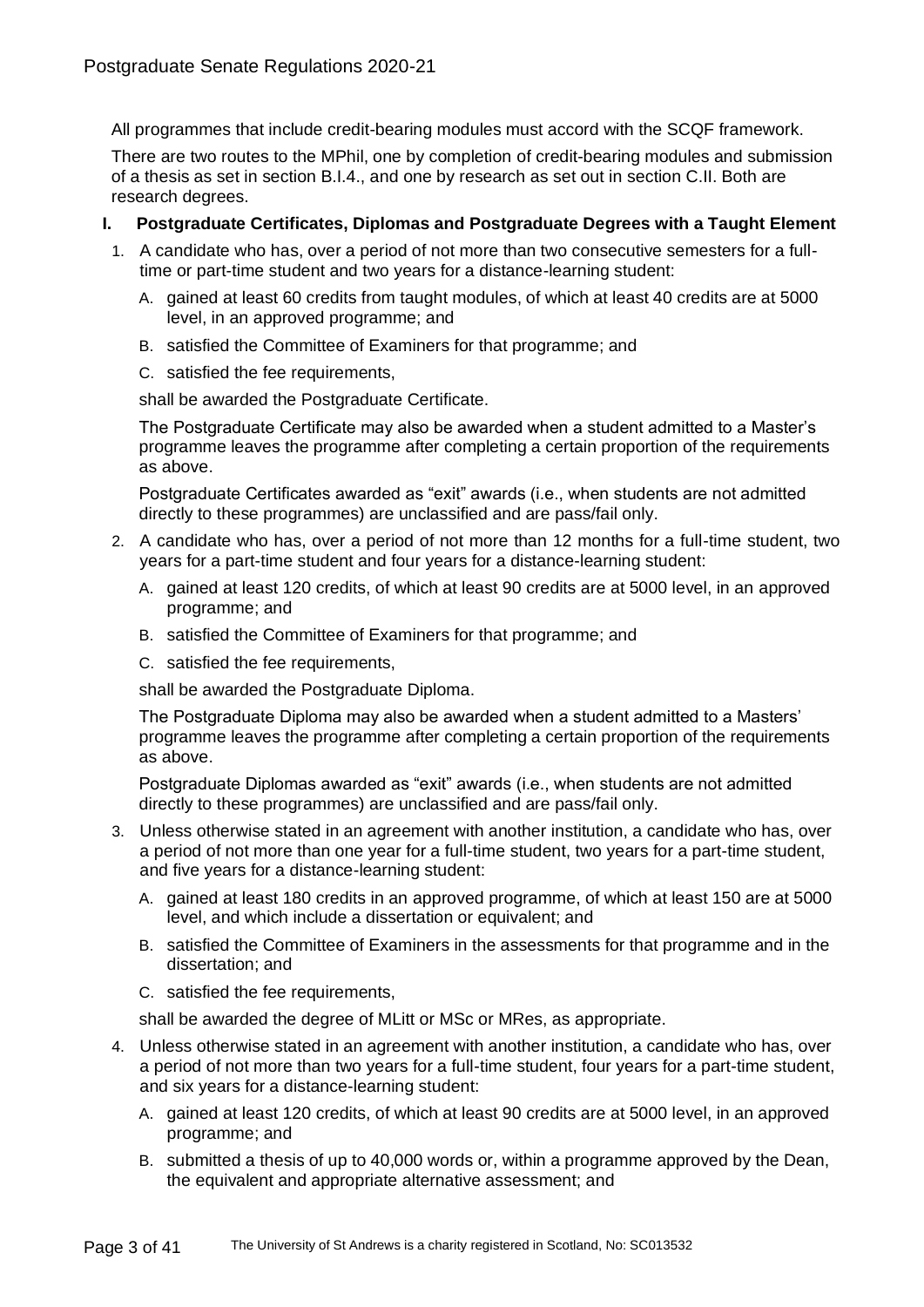- C. satisfied the Committee of Examiners in the assessments for that programme and in the dissertation; and
- D. satisfied the fee requirements,

shall, if the thesis is approved, be awarded the degree of MPhil.

- 5. Unless otherwise stated in an agreement with another institution, a candidate who has, over a period of two years for a full-time student, four years for a part-time student, and six years for a distance-learning student:
	- A. gained at least 120 credits in an approved programme; and
	- B. submitted an assessment appropriate to the degree and approved by the Dean; and
	- C. satisfied the Committee of Examiners in the assessments for that programme; and
	- D. satisfied the fee requirements,

shall, if the thesis is approved, be awarded the degree of MFA.

- 6. The Postgraduate MSc or MLitt Erasmus Mundus Masters (Dual/Multiple award) will be awarded for the completion of a programme consisting of at least 180 credits at 5000 level. A minimum 50% of the credits obtained must be completed at St Andrews or as part of a previously approved joint programme offered with another HE institution. The remaining credits must be completed at an already recognised institution or institutions as part of an approved Erasmus Mundus agreement. The degree awarded by St Andrews will indicate that the MSc/MLitt Erasmus Mundus Masters (Dual/Multiple) was completed in association with the Partner Institutions. Students who undertake such a programme and achieve 120 credits, of which at least 60 credits were from the University of St Andrews, but select not to progress to one of the partner institutions may be awarded the Postgraduate Diploma.
- 7. Candidates for postgraduate awards 'with English Language' are permitted an additional one semester for a full-time student, two semesters for a part-time student and two years for a distance-learning student to meet the conditions of the award.

#### **II. Admission to a taught postgraduate programme**

- 1. To qualify for admission to a taught postgraduate programme a candidate must have obtained a degree from a university in the United Kingdom or other qualification(s) deemed equivalent by the Dean of Faculty. Suitably qualified applicants may be admitted direct to the second year of studies leading to the degree of MPhil.
- 2. Applications for admission to a taught postgraduate programme must be submitted to the University Admissions Office, which shall have power, after consultation with the relevant School/s, to admit applicants who are deemed to satisfy the requirements referred to in this Regulation.
- 3. No applicant shall be eligible for admission and no student will be allowed to matriculate who will thereby be registered simultaneously on multiple programmes leading to awards at this or any other institution, except a) under the terms of an agreement between the University and another institution, or b) with the permission of the Dean of the relevant Faculty.

## **III. Mode of Study**

- 1. Applicants will be admitted as full-time, part-time or distance-learning students.
- 2. All full-time students shall, for the duration of a programme taught solely in St Andrews, be resident within a commutable distance of St Andrews in accordance with the Location of Study policy.
- 3. Students may request a change of status if they can satisfy the Dean of Faculty that it is appropriate.

## **IV. Nature and Duration of the Postgraduate Taught Programme**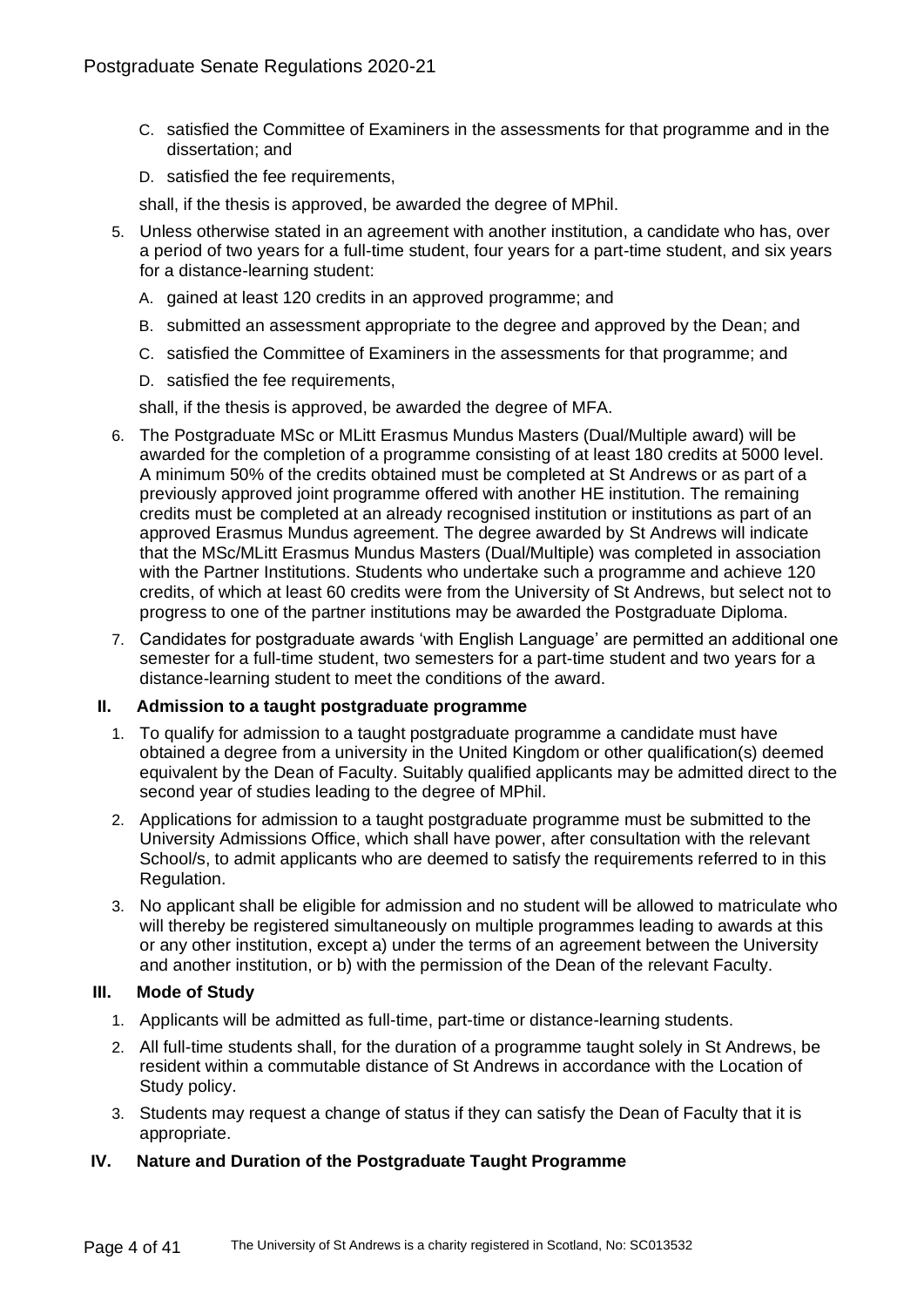- 1. The Senatus Academicus, on the recommendation of the Dean of Faculty, shall prescribe the subjects in which taught programmes may be offered.
- 2. The Dean of Faculty shall approve, for each programme, the modules which are available to students on that programme and, for each module, the method of assessment and the credits to be awarded to a student who gains a pass grade in that module.
- 3. The assessment for a module shall be by examination, by continuous assessment of course work, or by a combination of both.
- 4. The Head of School (or delegated representative) shall appoint a person to supervise the student's dissertation research studies, to whom the student shall report at least monthly and on such other occasions as the supervisor may require. In exceptional circumstances, the Head of School may appoint an additional supervisor from within or outwith the University. Where a student requires to study for a period outwith St Andrews, the Dean of Faculty shall appoint an additional external supervisor.

## **V. Registration**

- 1. All students shall matriculate in each year of study, and shall commence their studies no later than two weeks after the beginning of the programme.
- 2. A student's progress may be reviewed at the end of each semester of study, and at the student's request, a recommendation for registration into a different postgraduate degree programme can be made to the Dean by the the Head of School in accordance with the Postgraduate Change of Registration policy.

## **VI. Assessment and awards**

- 1. Each candidate shall be examined by a Board of Examiners, consisting of the professors, readers and lecturers and any staff nominated through the Dean to the Board of Examiners who conduct the programme and such external examiner(s) as the Vice-Principal (Proctor) may appoint.
- 2. Having completed all the work of a module, candidates shall complete the assessment for the module by the end of the diet of examinations held at the end of the semester in which teaching for the module ceases.
- 3. If a candidate fails to complete the assessment for a module through illness or other good cause, the Board of Examiners may arrange such special examinations outside the normal diet and/or examine such submitted work as they deem necessary.
- 4. Where a student fails the assessment for a module, the Board of Examiners may offer a reassessment, the exact form of which must be approved by the External Examiner. Modules passes at reassessment will be capped at 7.0 and this grade will be entered into the algorithm for the classification of awards.
- 5. Once a pass grade has been achieved in a module a student cannot re-register for the module.
- 6. Students whose progress is deemed by the Head of School (or delegated representative) to be unsatisfactory on the grounds of failure to obtain 40 credits in one semester for a full time student, 20 credits in one semester for a part-time student or 20 credits in one academic year for a distance learning student may be required by the Dean of Faculty to terminate their studies at any time of the year.
- 7. Students who fail to satisfy the requirements of a module by failure to submit work within stipulated deadlines and after due warning, or who have been absent from the teaching of a module for 2 continuous weeks, shall, save in exceptional circumstances and with the permission of the relevant Pro Dean, have forfeited the right to continue to attend the module, and may be required by the Dean of Faculty either to take Leave of Absence or to terminate their studies at any time of the year.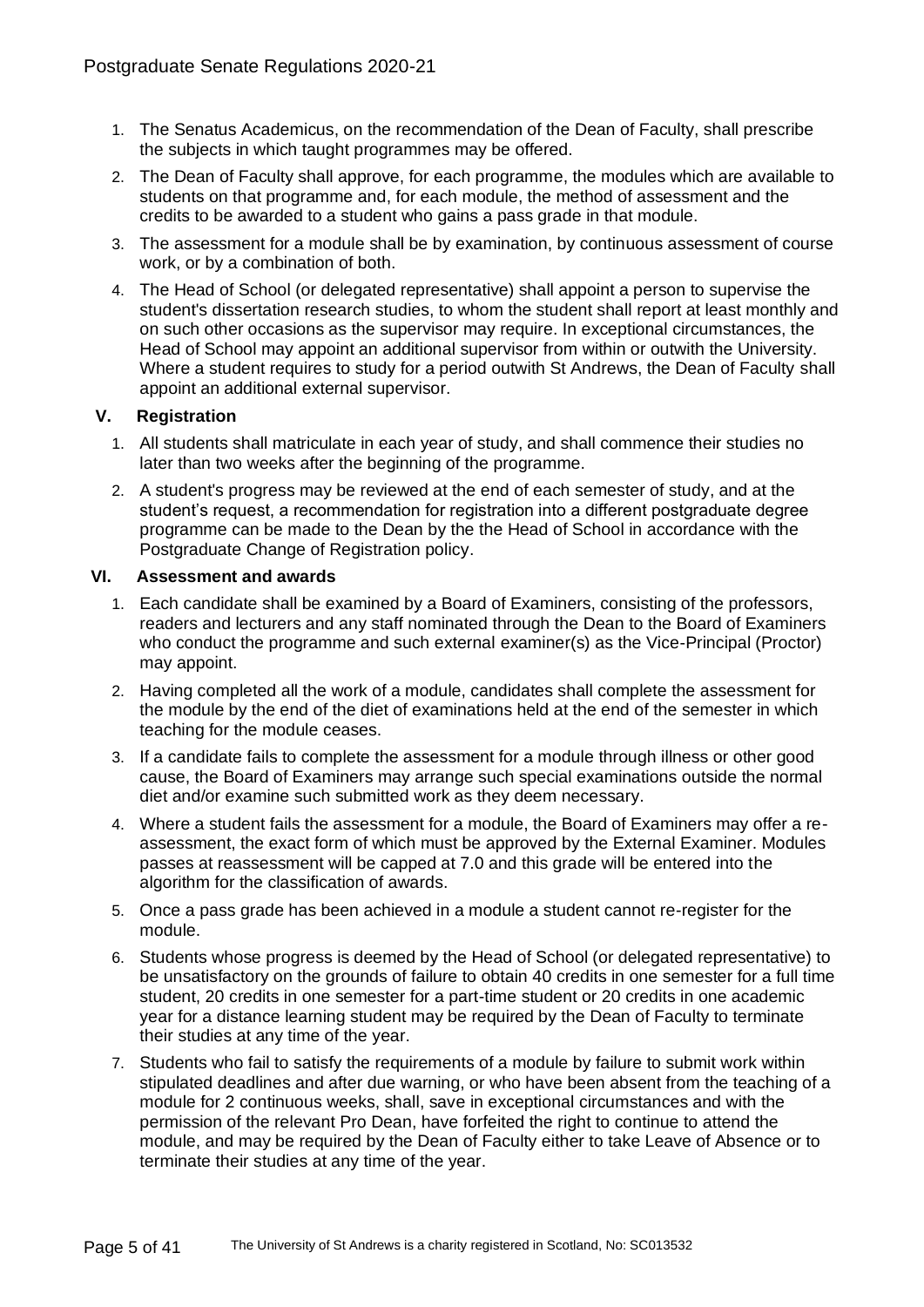8. A written report, signed by the Board of Examiners, on each candidate who completes the taught component of the programme shall be submitted to the Dean of Faculty and shall recommend that:

in the case of a candidate for the Postgraduate Certificate:

- A. the Postgraduate Certificate be awarded; or
- B. the candidate be allowed to re-register for the Postgraduate Diploma; or
- C. the candidate not having achieved the required standard, no award should be made.

in the case of a candidate for the Postgraduate Diploma:

- A. the Postgraduate Diploma be awarded; or
- B. the candidate be allowed to re-register for the degree of MLitt, MSc, MFA, MPhil or MRes; or
- C. the candidate not having achieved the required standard, the Postgraduate Certificate be awarded where so qualified; or
- D. the candidate not having achieved the required standard, no award should be made.

in the case of a candidate for the degree of MLitt or MSc or MRes:

- A. the candidate be allowed to re-register for the degree of MFA or MPhil; or
- B. the candidate proceed to present the dissertation having satisfied regulation B.VI.4.; or
- C. the candidate be awarded the Postgraduate Diploma where so qualified; or
- D. the candidate be awarded the Postgraduate Certificate where so qualified; or
- E. the candidate not having achieved the required standard, no award should be made.
- in the case of a candidate for the degree of MFA:
- A. the candidate be allowed to proceed to the second year of study; or
- B. the candidate be allowed to re-register for the degree of MLitt; or
- C. the candidate be awarded the Postgraduate Diploma where so qualified; or
- D. the candidate be awarded the Postgraduate Certificate where so qualified; or
- E. the candidate not having achieved the required standard, no award be made.

in the case of a candidate for the degree of MPhil:

- A. the candidate be allowed to proceed to the second year of study; or
- B. the candidate be allowed to re-register for the degree of MLitt, MSc or MRes; or
- C. the candidate be awarded the Postgraduate Diploma where so qualified; or
- D. the candidate be awarded the Postgraduate Certificate where so qualified; or
- E. the candidate not having achieved the required standard, no award be made.
- 9. Students who attain the appropriate grade may be recommended for the award of the degree of MLitt, MSc, or MRes, with either:
	- A. a classification of "Pass" where the candidate has achieved 180 credits in an approved programme (of which 150 credits are at 5000 level) and the GPA achieved across those credits ranges between 7.0 – 13.4.
	- B. or, a classification of "Merit" where the candidate has achieved 180 credits in an approved programme (of which 150 credits are at 5000 level) and the GPA achieved across those credits ranges between 13.5 – 16.4.
	- C. or, a classification of "Distinction" where the candidate has achieved 180 credits in an approved programme (of which 150 credits are at 5000 level) and the GPA achieved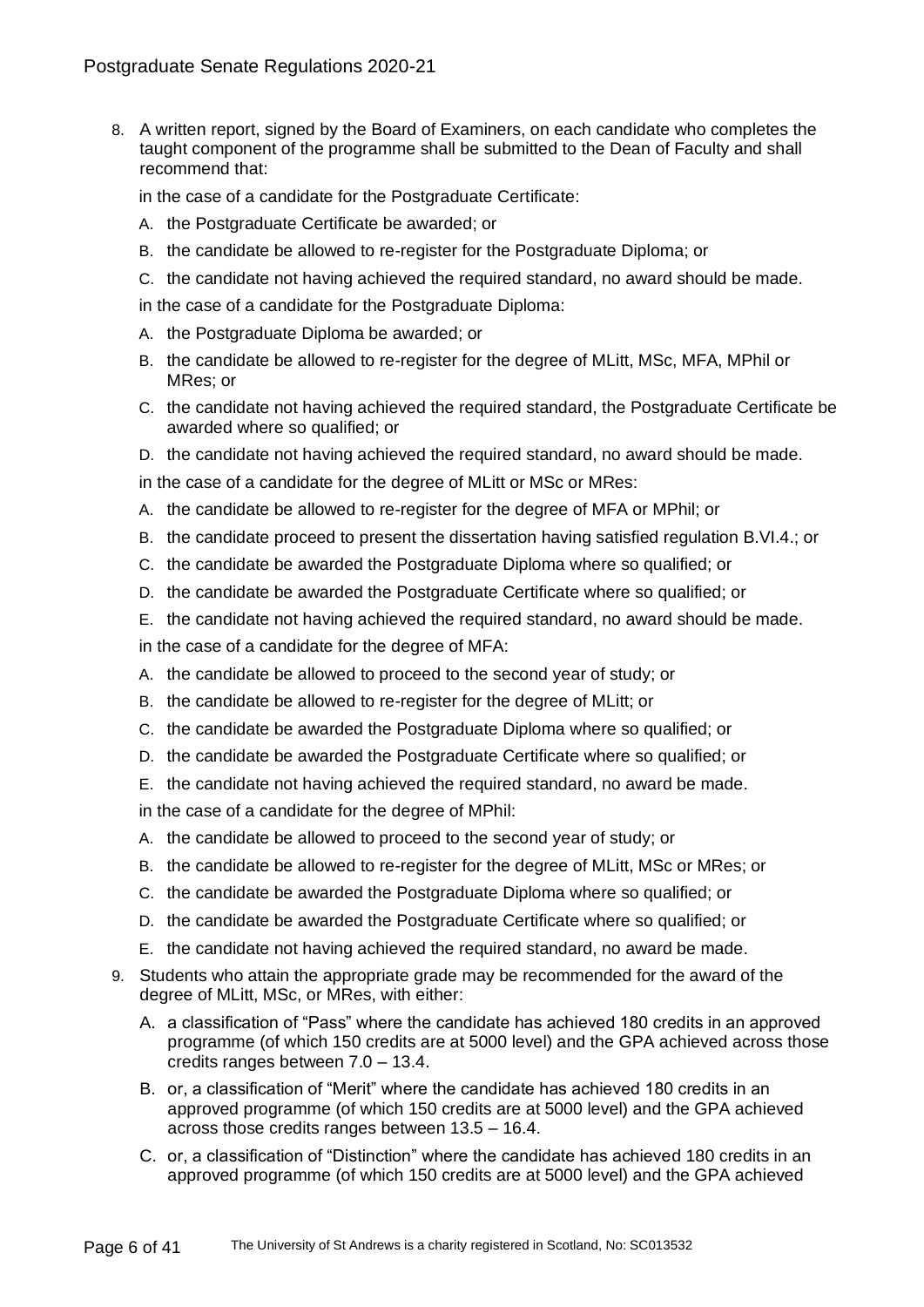across those credits ranges between 16.5 – 20.0.

## **VII. Dissertation for MLitt, MSc and MRes**

- 1. The dissertation shall be submitted not later than twelve months from the date of the commencement of the programme or the equivalent for part-time and distance-learning students, or according to specific regulations pertinent to the programme of study. Exceptionally a candidate may be permitted a further period of three months beyond the reporting deadline in which to submit the dissertation with the permission of the relevant Pro Dean.
- 2. Unless otherwise stated in an agreement with another institution or, with the special permission of the Dean of Faculty, the dissertation shall be written in English and shall not exceed 15,000 words. Within a programme approved by the Dean, the dissertation may be replaced by a form of assessment which has equivalent academic standing. The approval of the Dean is also required for a dissertation containing extensive translations or quoted text to exceed 15,000 words.
- 3. The dissertation shall be prefaced with a declaration that it has been composed by the candidate, that the work of which it is a record has been done by the candidate alone or is in accordance with the School's group dissertation guidelines, and that is has not been accepted in any previous application for any degree.
- 4. Two copies of the dissertation shall be submitted according to the school requirements but shall not be required to be deposited in the University Library. One copy may, however, be retained in the School.
- 5. The dissertation shall be examined by at least two internal examiners.
- 6. The Board of Examiners shall, on the basis of the written report of the examiners for the taught component and of their assessment of the dissertation and, if applicable, any oral examination required, recommend to the Senatus Academicus, through the Dean, either:
	- A. that the degree of MLitt or MSc or MRes be awarded; or
	- B. the Dissertation not having reached the required standard, the Postgraduate Diploma be awarded where so qualified (unless otherwise stated in an agreement with another institution).
- 7. A candidate who has been permitted to proceed to the dissertation element of the MLitt or MSc or MRes but does not submit the dissertation may apply to the Senatus Academicus for the award of the Postgraduate Diploma.

# **VIII. Thesis for MPhil and MFA**

- 1. The thesis shall be submitted not later than the end of the final year of study. The thesis is expected to constitute an original contribution to knowledge consistent with what may reasonably be expected of a diligent student after one year of full-time research. It should be clearly written, well argued and should indicate a satisfactory knowledge of the field of study.
- 2. The thesis shall be written in English. The normal maximum length of the thesis will be 40,000 words, excluding bibliography.
- 3. Within any programme approved by the Dean of Faculty, a different form of assessment, which has equivalent academic standing, may replace the thesis. Examples of such equivalents for the MFA are 40,000 words for creative prose; forty pages of poetry or 90 minutes of performance.
- 4. Three complete copies of the thesis shall be submitted in typescript and in secure but temporary binding. There shall be an adequate margin on each page. After the examination has been completed, one copy shall be bound in an approved style at the candidate's expense and shall be deposited in the University Library. The candidate shall also, unless previously agreed, provide an electronic copy of the thesis in an approved format.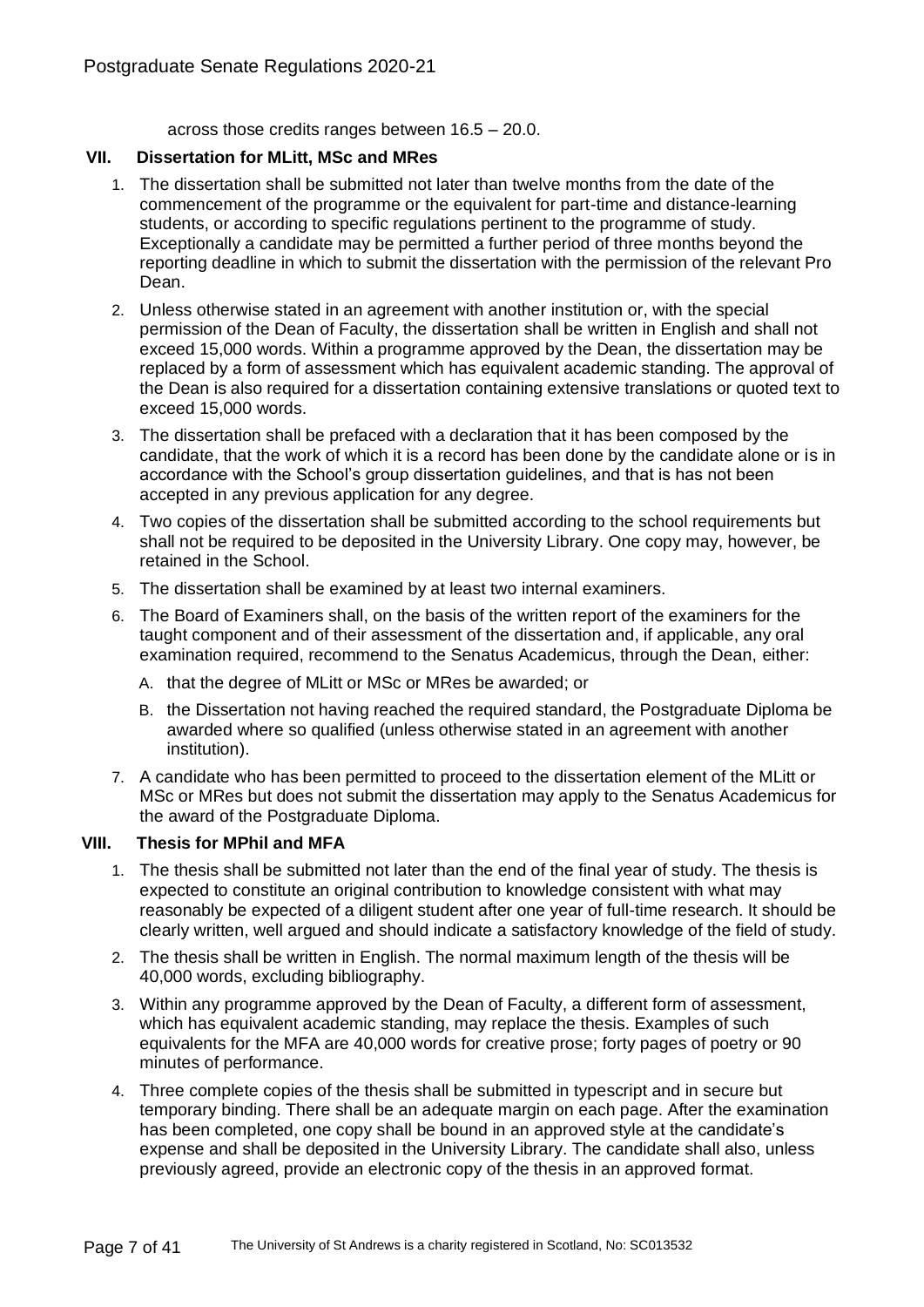- 5. An abstract (not exceeding 300 words in length) of the thesis shall be submitted for the approval of the examiners. The abstract (and, where appropriate, the summary) shall be bound in with the thesis.
- 6. In exceptional circumstances the Dean of Faculty may give permission for the thesis to be presented in a different medium.
- 7. The introduction to the thesis shall be prefaced by:
	- A. a declaration that the thesis has been composed by the candidate, that the work of which it is a record has been done by that candidate, and that it has not been accepted in any previous application for any degree;
	- B. a statement of the date of the candidate's admission as a research student;
	- C. a statement by the supervisor that the Regulations have been fulfilled;
	- D. a statement of access or embargo to print and/or electronic copy of the thesis; and
	- E. where a third party has been utilised to correct the written language in the thesis, a statement indicating that such assistance has been used.
- 8. The thesis shall give evidence of the candidate's capacity for independent research.
- 9. Reprints of published papers are not accepted in lieu of the formal thesis, which should take the form of a specially composed monograph.
- 10. For the thesis at least two examiners shall be appointed, one of whom must be an external examiner. The supervisor may not normally be a member of the examining committee, although the examining committee may invite the supervisor to submit a report and attend any oral examination deemed necessary by the examiners.
- 11. The examiners shall recommend to the Dean:
	- A. that the thesis be approved and the degree of MPhil or MFA be awarded, subject to the making of any purely typographical corrections and revisions; or
	- B. that the thesis be not accepted in its present form but that the candidate be given the opportunity to make minor corrections to the thesis within a period of three months of intimation to the candidate of the decision of the examining committee and that, upon the convener of the committee being satisfied that these minor corrections have been effected, the thesis be approved and the degree of MPhil or MFA be awarded; or
	- C. that the thesis be not accepted in its present form but that the candidate be given the opportunity to revise the thesis and resubmit it for re-examination within six months of intimation to the candidate of the decision of the examining committee—this recommendation meaning that the candidate must resubmit a corrected thesis, pay a resubmission fee, and be re-examined, though the examiners have the right to waive a further oral examination; or
	- D. that the thesis be rejected, and that the candidate be awarded the degree of MLitt, MSc, or Postgraduate Diploma where the work meets the required standard and is so qualified.
- 12. The Dean, once satisfied that all requirements of the Regulations have been observed, shall transmit the joint recommendations of the examiners to the Senatus Academicus.

## **IX. Resubmission of Thesis for MPhil and MFA**

- 1. If a recommendation to the Senatus Academicus is made for resubmission by an examining committee the candidate shall receive in writing from the convener of the committee a detailed list of corrections and revisions deemed to be necessary by the examiners. The candidate shall be expected to take these into account in any resubmission of the thesis.
- 2. On resubmission of the thesis and payment of the appropriate fee the examining committee shall be reconvened and a further examination be conducted. The convener of the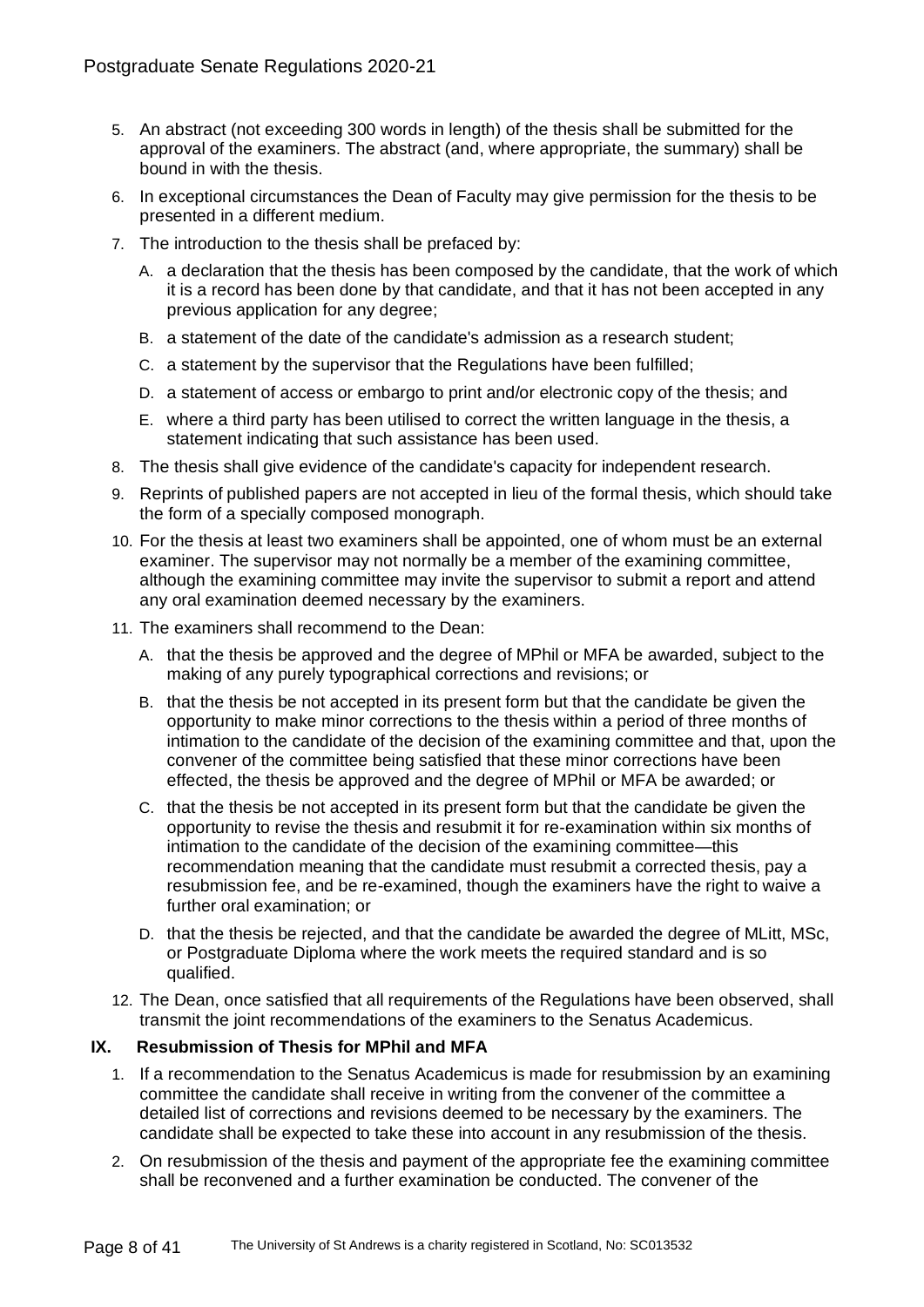committee may recommend to the Dean that the requirement of the oral examination be waived, if it is the unanimous opinion of the examining committee that the thesis should be accepted.

- 3. In the event of an oral examination being required, the Dean may recommend the appointment of an appropriate neutral third party observer.
- 4. If the original examining committee cannot be reconvened then the Senatus Academicus shall have the power to appoint a new committee to examine the thesis.
- 5. The examining committee shall make one of the following recommendations to the Senatus Academicus:
	- A. that the thesis be approved and the degree of MPhil or MFA be awarded, as appropriate; or
	- B. that the thesis be approved and the degree of MPhil or MFA be awarded subject to minor corrections to be completed within three months and approved by the convener; or
	- C. that the thesis be rejected, and that the candidate be awarded the degree of MLitt, MSc, or Postgraduate Diploma where the work meets the required standard and is so qualified.

# **C. AWARDS FOR RESEARCH ONLY: MSc(Res), MSt(Res), MPhil (by research route) and PhD**

## **I. Degree of MSc(Res) or MSt(Res)**

- 1. A candidate who has, over a period of one year for a full-time student, two years for a parttime student and four years for a distance-learning student:
	- A. satisfied the Committee of Examiners in the assessment for the programme; and
	- B. submitted a thesis of up to 30,000 words or, within a programme approved by the Dean, the equivalent and appropriate alternative assessment; and
	- C. satisfied the fee requirements,

shall, if the thesis is approved, be awarded the degree of MSc(Res) or MSt(Res).

## **II. Degree of MPhil (by research route)**

- 1. A candidate who has, over a period two years for a full-time student, four years for a parttime student and six years for a distance-learning student:
	- A. satisfied the Committee of Examiners in the assessment for the programme; and
	- B. submitted a thesis of up to 60,000 words or, within a programme approved by the Dean, the equivalent and appropriate alternative assessment; and
	- C. satisfied the fee requirements,

shall, if the thesis is approved, be awarded the degree of MPhil.

## **III. Degree of Doctor of Philosophy (PhD)**

- 1. A candidate who has:
	- A. satisfied the Committee of Examiners in the assessment for the programme; and
	- B. submitted a thesis of up to 80,000 words or, within a programme approved by the Dean, the equivalent and appropriate alternative assessment OR submitted an approved portfolio of published work; and
	- C. satisfied the fee requirements,

shall be awarded the degree of PhD.

2. For the purpose of these regulations PhD is understood to include both DLang and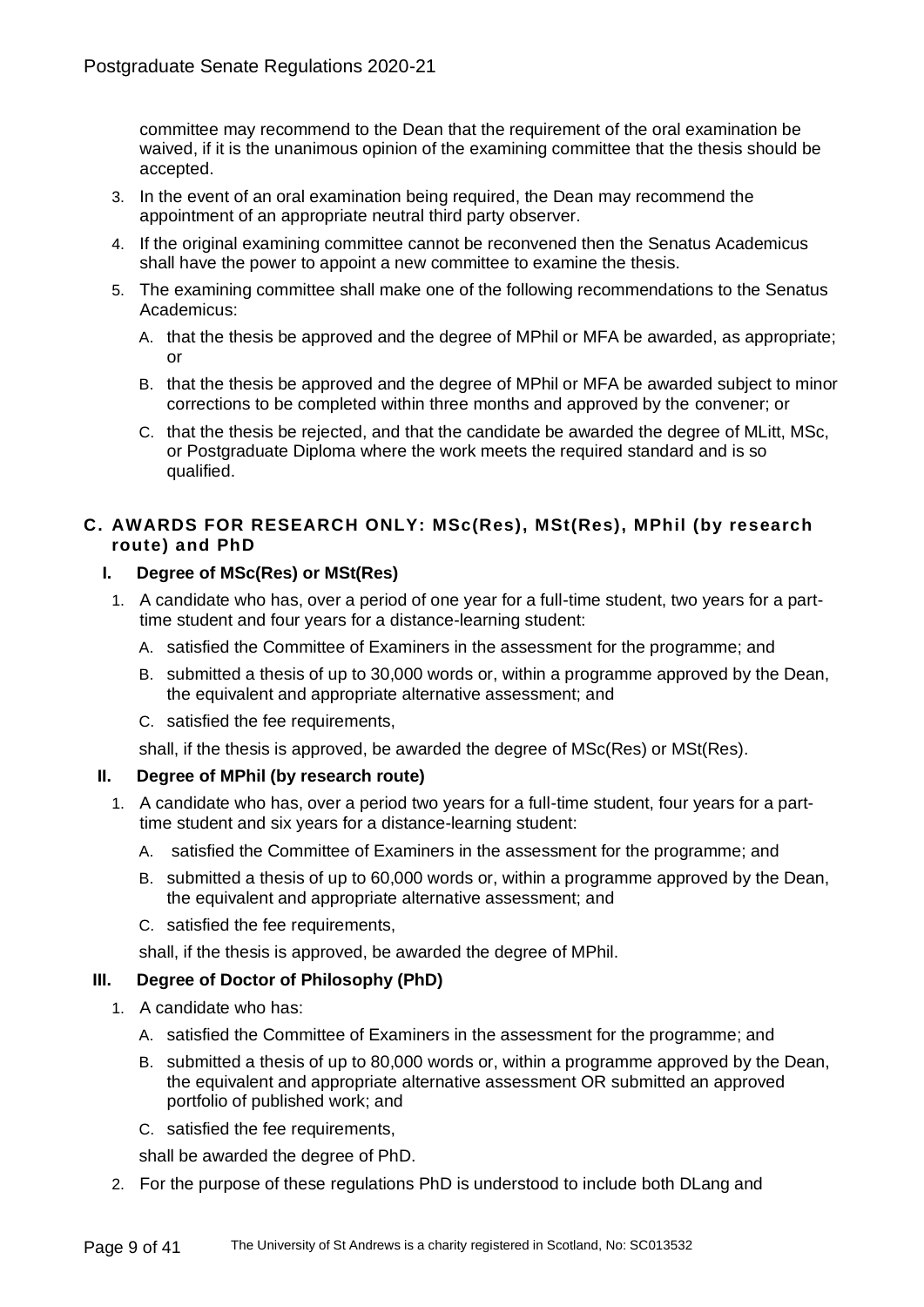DEng/EngD when DLang or DEng/EngD is not explicitly stated.

## **IV. Admission to all Postgraduate Research Degrees**

- 1. Applicants for admission to postgraduate research study must make written application to the University Admissions Office for consideration by the relevant School, stating:
	- A. the nature of the academic or equivalent qualifications which they already possess;
	- B. the nature of the research they wish to pursue;
	- C. the names of at least two individuals who will be prepared to comment on their suitability as research students.
- 2. On receipt of the application the Head of School must be satisfied that:
	- A. the applicant is suitably qualified;
	- B. the research can be carried out effectively with the facilities available in the University or in exceptional circumstances in any institution approved by the Dean of Faculty;
	- C. a professor, reader or lecturer in the University, or in exceptional circumstances some other properly qualified person, is prepared to supervise the work OR that adequate and appropriate supervision can be provided;
	- D. an application for a research degree is considered by more than one member of the School's staff, at least one of whom should be research active, and with experience of the subject area.
- 3. The Head of School may recommend admission of applicants, who satisfy conditions 2 A.-C. The Proctor has overall responsibility to monitor the management of postgraduate study.
- 4. Suitably qualified students, for example students with an existing Masters degree in a cognate area, may be granted direct entry to the second year of the MPhil (by research route) with the permission of the Dean.
- 5. Admitted applicants will normally be full-time students although those in full-time employment may not be so registered except with the written permission of their employer. Members of staff of the University may be permitted to register full-time if they can satisfy the Dean of Faculty that:
	- A. where they are funded from external sources, these bodies have given their permission;
	- B. the work on which they are engaged as full-time employees of the University is of sufficient scope and originality as to be appropriate for study as part of a higher degree;
	- C. the level and character of supervision offered to the member of staff is in no way incompatible with that normally associated with study for a higher degree;
	- D. that, to qualify for staff rates of fees, they satisfy the requirements that their contract must begin before or simultaneously with, the start of the degree course. Proof of staff status will be required prior to matriculating each year.
- 6. No students of the University who subsequently become employees during their studies are eligible for these concessions. Part-time students are only eligible if their contracts of employment reach the minimum 18.125 hours per week or 0.5fte and are on either a teaching contract of 10 months or more, or a non-teaching contract of 12 months or more.
- 7. Employees of the University who claim the concessionary staff rate may not simultaneously hold University scholarships or UK Research Council Scholarships for fees or living costs, and must have the permission of the head of their employing unit, and the Head of the School in which they will undertake the study, to apply for the concessionary fee.
- 8. Eligibility will be assessed by the University Fees Officer.
- 9. Where full-time registration by a member of staff is approved, the appropriate full-time fee will be payable. Notwithstanding, members of staff in either full-time or part-time employment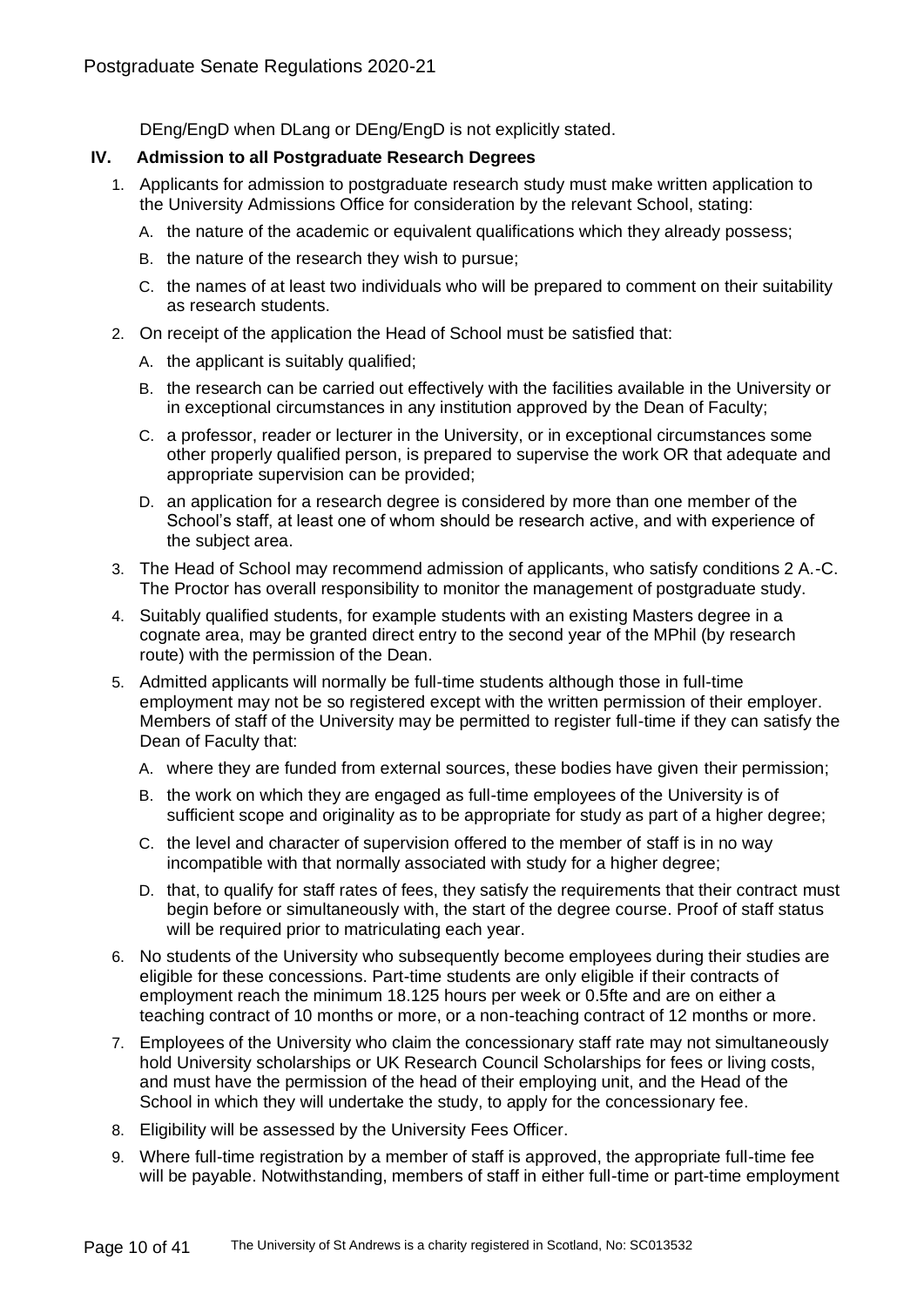may choose to study part-time. Other applicants, who are not members of staff, may study part-time only if they can satisfy the Senatus Academicus that inadequate time is available for full-time study.

10. No applicant shall be eligible for admission and no student will be allowed to matriculate who will thereby be registered simultaneously on multiple programmes leading to awards at this or any other institution, except a) under the terms of an agreement between the University and another institution, or b) with the permission of the Dean of the relevant Faculty.

## **V. Admission to PhD**

- 1. The Senatus Academicus may admit as candidates for the degree of PhD persons who have been admitted as research students of the University and who have been recommended to register as PhD students by the Dean of Faculty. In exceptional circumstances the Senatus Academicus may admit as a candidate for the degree of PhD a student who can satisfy the Dean of Faculty that they already have adequate qualifications and for whom a supervisor can be appointed.
- 2. The Senatus Academicus may enter into an agreement with other universities, including those overseas, to permit joint supervision of students studying for doctorates leading to joint degrees.
	- A. Where such agreements have been made, the Senatus Academicus may admit a student who can satisfy the Dean of Faculty that they are adequately qualified and that suitable supervisory and monitoring arrangement(s) can be made in both institutions into a jointly supervised degree programme.
	- B. Appropriate joint Agreement(s) shall be signed between the two institutions. The purpose of the Agreement(s) is:
		- i. to delineate the collective and individual responsibilities of the Institutions in relation to the provision, management, monitoring, evaluation and development of the programmes.
		- ii. to agree a programme for each individual student.
	- C. One of the two institutions will act as the lead institution and the student will then be subject to the academic regulations of the lead institution.
	- D. An appropriate arrangement as to payment and distribution of fees will be made between the two institutions concerned.
- 3. Overseas students whose first language is not English must provide evidence of competence in written and spoken English as well as meeting the other entrance requirements. A satisfactory result in a test of English language competence recognised by the University is acceptable. If a student is admitted who does not have satisfactory scores, they will be required to attend, and to attain a satisfactory standard in, a course in St Andrews in language, study skills and cultural orientation before the session begins.
- 4. Every research student shall be required to matriculate and pay the appropriate fee. All fees are subject to annual revision and the revised fees will apply to all students.

## **VI. Student Progress**

- 1. All postgraduate research students and supervisors are required to conduct their research and supervision in accordance with the requirements of the University's policies for postgraduate research students.
- 2. All postgraduate research students shall be allocated supervision in accordance with the Policy for Supervision of Postgraduate Research Students.
- 3. All postgraduate research students are required to undertake postgraduate study and training as is laid down by the Postgraduate Research Committee and by the Head of School in which they undertake their research. This training is initially drawn up in a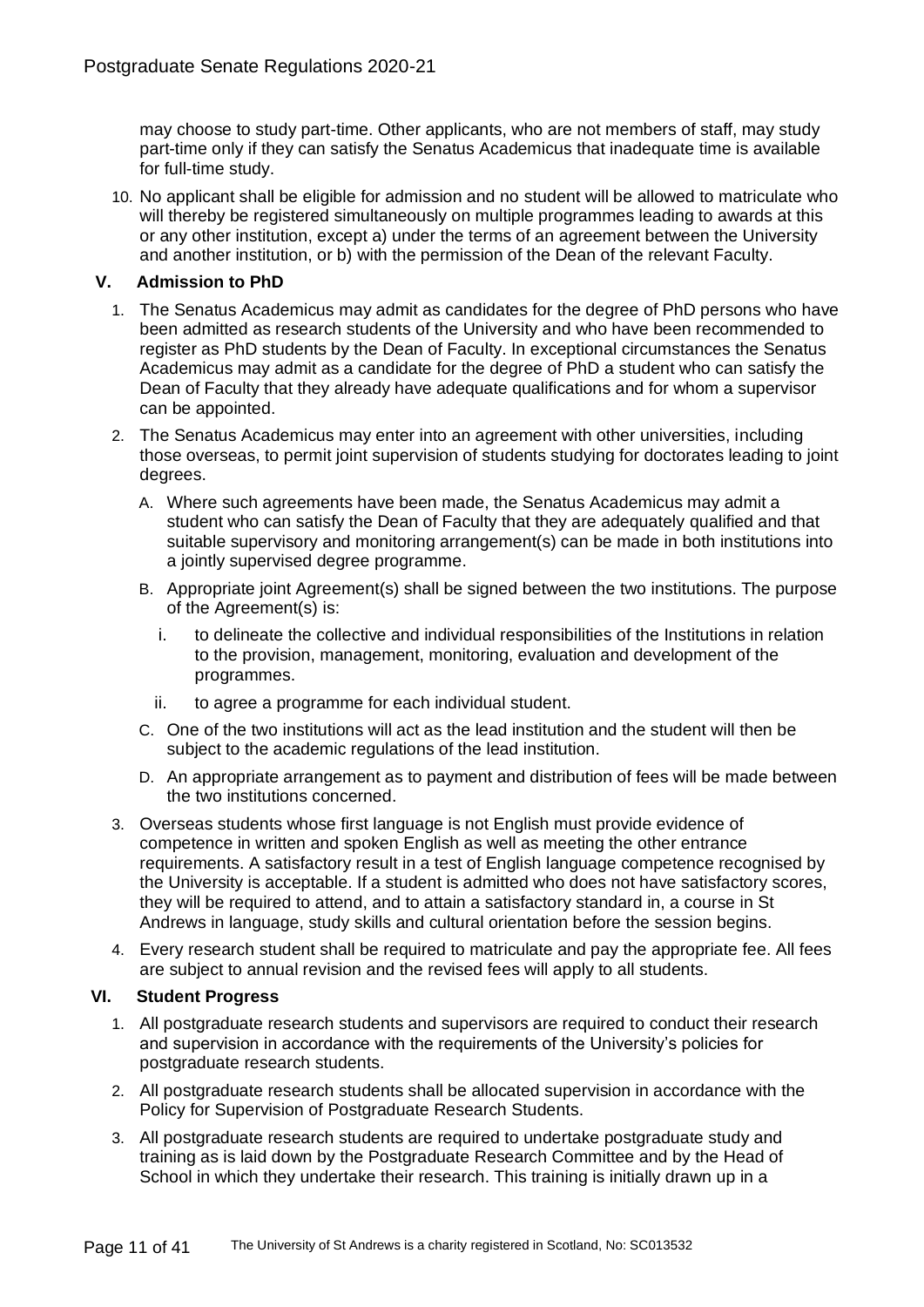"schedule of research skills needs" at first matriculation and should include training in research methods and appropriate generic and transferable skills.

- 4. All research students will undergo an annual progress review in accordance with the Policy on Progress Reviews and Termination of Studies for Postgraduate Research Students.
- 5. If serious problems emerge regarding a student's progress, their studies may be terminated in accordance with the Policy on Progress Reviews and Termination of Studies for Postgraduate Research Students.
- 6. A research student shall have the right of appeal against a decision made under the procedures in 4 and 5, above in accordance with the Policy on Student Academic Appeals and Academic Complaints.
- 7. If academic misconduct relating to work assessed as part of a qualification awarded by the University of St Andrews is at any time proven against someone holding such a qualification, the University reserves the right to withdraw or reclassify the qualification awarded.

## **VII. Mode of Study**

- 1. Candidates in full-time employment may not register as full-time students except with the written permission of their employer and the University.
- 2. All full-time students shall, for the duration of a programme delivered solely in St Andrews, be resident within a commutable distance of St Andrews in accordance with the Location of Study policy.

## **VIII. Duration and Place of Study**

- 1. Every candidate for the degree of MPhil shall pursue a course of special study or research in the University of St Andrews during a period of two years or its equivalent for part-time and distance learning students. Every candidate for the degree of PhD, except under 2 below, shall pursue a course of special study or research in the University of St Andrews during a period of three years or its equivalent for part-time students.
- 2. Where students have been admitted under regulation C.V.2 their studies will be pursued in both institutions for such periods of time as are jointly agreed or, with the permission of the Deans or similar Faculty Officers of both institutions, at an external location provided that the Deans are satisfied that the necessary facilities exist for the pursuit of the special study or research and that it will be done under adequate supervision.
- 3. The Senatus Academicus shall have the power to permit candidates on the recommendation of the Dean to pursue elsewhere their special study and research during the whole or part of the period, provided that the Senatus is satisfied that the necessary facilities exist for the pursuit of the special study or research and that it is being done under adequate supervision.
- 4. Where a supervisor joins the staff of the University of St Andrews, the Dean shall have the power to admit the MPhil (by research route) or PhD students of that member of staff to the University, accrediting the research performed by that student in the previous institution. The student will be able to graduate with a degree from the University of St Andrews if the period of full registration at St Andrews equals or exceeds one year. If the student's full registration at St Andrews is less than one year, then the student can be admitted to the University but will have to submit the research for examination by the original institution. It is the incoming student's responsibility to ensure that such arrangements do not infringe the regulations of the original institution.
- 5. Work done during any academic year may be reckoned as having been pursued over twelve months for a full-time student and over six months for a part-time student, unless otherwise agreed by the Dean of Faculty on the recommendation of the supervisor.
- 6. Work done during a summer vacation may be reckoned as having been carried out during three months (six weeks for part-time students) provided that the supervisor certifies it as being equivalent to three months of full-time study (or six weeks study for part-time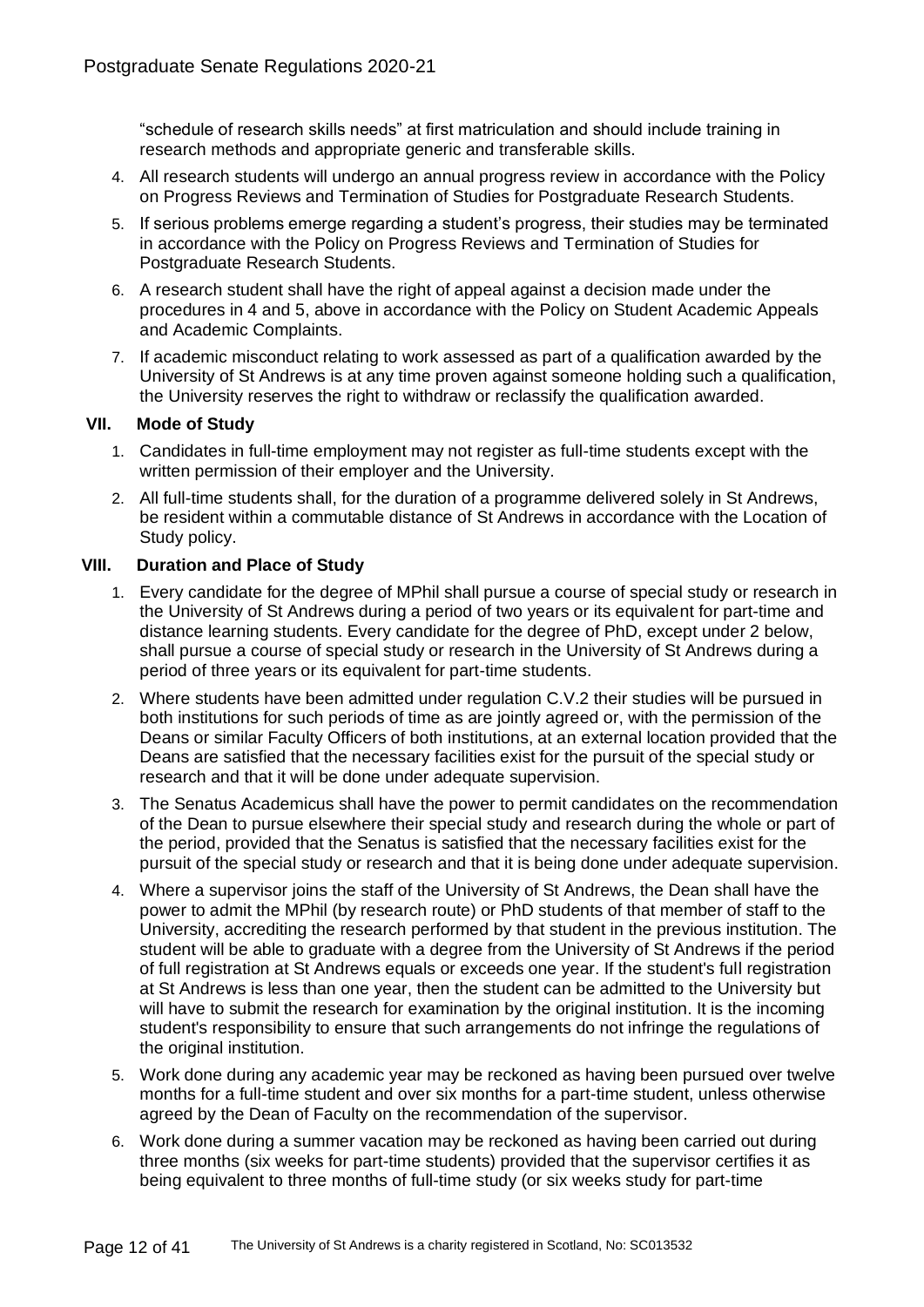students).

7. The thesis shall be normally presented after 3 years and after no more than 4 years of study as a matriculated student or the equivalent for part-time students, except where external bodies stipulate otherwise. Exceptionally the thesis may be presented after 2 years of study as a matriculated student, or the equivalent for part-time students.

# **IX. Submission and Examination of the MSc(Res) or MSt(Res) Thesis**

- 1. The thesis shall be submitted not later than the end of the first year of study, or the equivalent period for a part-time or distance learning student. A candidate may apply for a further period of three months within which to submit the thesis. The thesis is expected to constitute an original contribution to knowledge consistent with what may reasonably be expected of a diligent student after one year of full-time research. It should be clearly written, well argued and should indicate a satisfactory knowledge of the field of study.
- 2. The thesis shall be written in English unless, where the original intention was a PhD, the Dean of Faculty has given special permission for another language to be used. The normal maximum length of the thesis will be 30,000 words, excluding bibliography.
- 3. At least one copy of the thesis shall be submitted according to the School requirements but shall not be required to be deposited in the University Library. A copy may, however, be retained in the School.
- 4. An abstract (not exceeding 300 words in length) of the thesis shall be submitted for the approval of the examiners. In the case of a thesis written in a foreign language there shall be a summary in English of between 1,000 and 3,000 words in addition to an abstract in English. The abstract (and, where appropriate, the summary) shall be included in with the thesis.
- 5. In exceptional circumstances the Dean of Faculty may give permission for the thesis to be presented in a different medium.
- 6. The introduction of the thesis shall be prefaced by:
	- A. a declaration that the thesis has been composed by the candidate, and that the work of which it is a record has been done by that candidate, and that it has not been accepted in any previous application for any degree;
	- B. a statement of the date of the candidate's admission as a research student;
	- C. a statement by the supervisor that the Regulations have been fulfilled;
	- D. where a third party has been utilised to correct the written language in the thesis, a statement indicating that such assistance has been used.
- 7. The thesis will give evidence of the candidate's capacity for independent research.
- 8. Reprints of published papers are not accepted in lieu of the formal thesis, which should take the form of a specially composed monograph.
- 9. The thesis shall be examined by at least two internal examiners. The supervisor may not normally be a member of the examining committee, although the examining committee may invite the supervisor to submit a report and attend any oral examination deemed necessary by the examiners. In exceptional circumstances, the committee may recommend that an oral examination take place if the committee deem it necessary.
- 10. The examiners shall recommend to the Dean:
	- A. that the thesis be approved and the degree of MSt(Res) or MSc(Res) be awarded, save for the making of any purely typographical corrections or revisions; or
	- B. that the thesis be not accepted in its present form but that the candidate be given the opportunity to make minor corrections to the thesis within a period of three months of intimation to the candidate of the decision of the examining committee and that, upon the convener of the committee being satisfied that these minor corrections have been effected, the thesis be approved and the degrees of MSt(Res) or MSc(Res) be awarded; or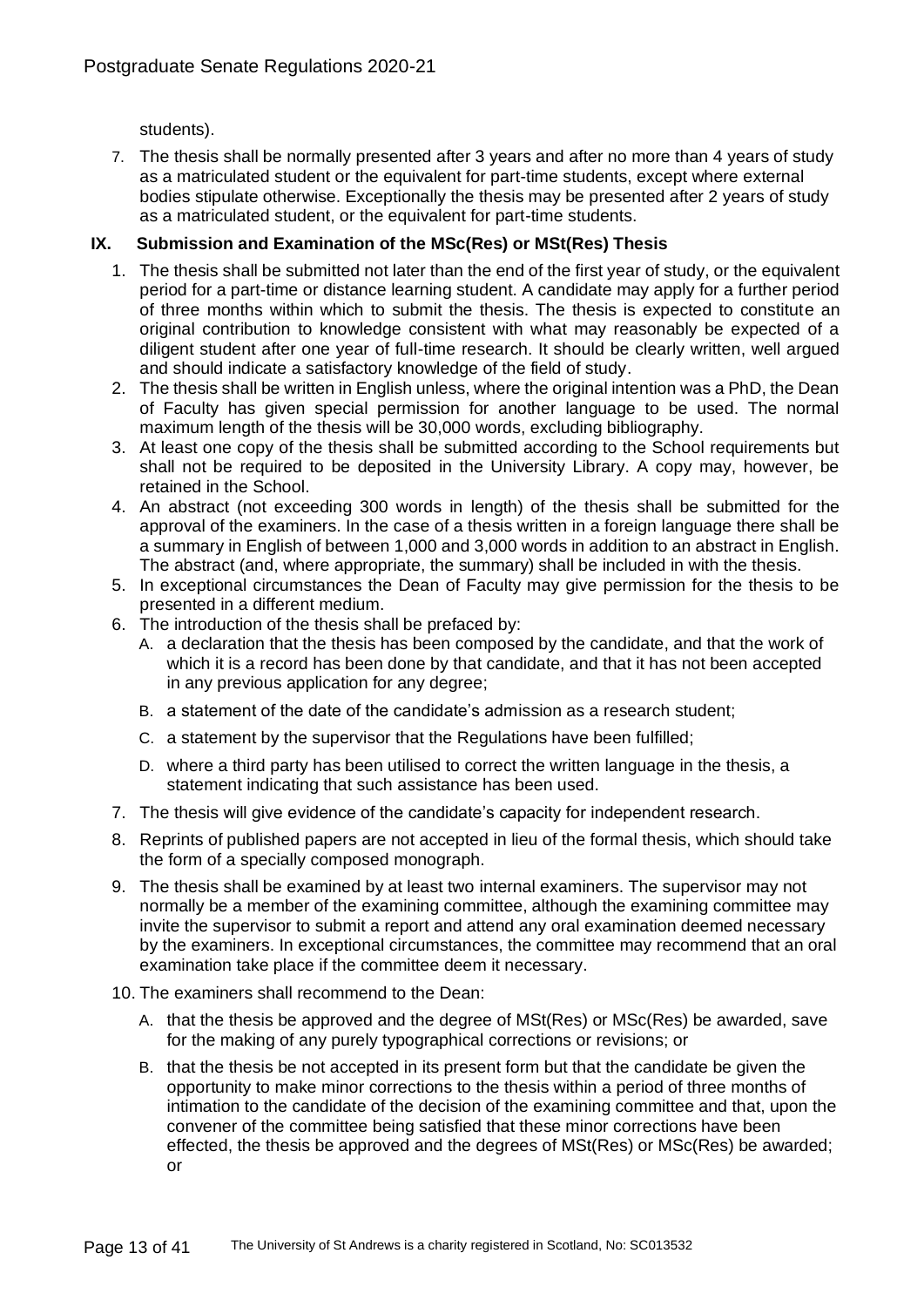- C. that the thesis not be accepted in its present form but that the candidate be given the opportunity to revise the thesis and resubmit it for re-examination within six months of intimation to the candidate of the decision of the examining committee – this recommendation meaning that the candidate must resubmit a corrected thesis, pay any resubmission fee, and be re-examined; or
- D. that the thesis be rejected, and no award made.
- 11. The Dean, once satisfied that all requirements have been observed, shall transmit the joint recommendation of the examiners to the Senatus Academicus.

## **X. Resubmission of the MSc(Res) or MSt(Res) Thesis**

- 1. If a recommendation to the Senatus Academicus is made for resubmission by an examining committee the candidate shall receive in writing from the convener of the committee a detailed list of corrections and revisions deemed to be necessary by the examiners. The candidate shall be expected to take these into account in any resubmission of the thesis.
- 2. On resubmission of the thesis and payment of any required fee the examining committee shall be reconvened and a further examination be conducted. In exceptional circumstances, the convener of the committee may recommend that an oral examination take place if the committee deem it necessary.
- 3. In the event of an oral examination being required, the Dean may recommend the appointment of an appropriate neutral third-party observer.
- 4. If the original examining committee cannot be reconvened then the Senatus Academicus shall have the power to appoint a new committee to examine the thesis.
- 5. The examining committee shall make one of the following recommendations to the Senatus Academicus:
	- A. that the thesis be approved and the degree of MSt(Res) or MSc(Res) be awarded; or
	- B. that the thesis be approved and the degree of MSt(Res) or MSc(Res) be awarded subject to minor corrections to be completed within three months and approved by the convener; or
	- C. that the thesis be rejected and no award made.

# **XI. Submission and Examination of the MPhil (by research route) Thesis**

- 1. The thesis shall be submitted not later than the end of the second year of study, or the equivalent period for a part-time or distance-learning student. A candidate will be permitted a further period of six months for a full-time student, or 12 months for a part-time student, within which to submit the thesis. The thesis is expected to constitute an original contribution to knowledge consistent with what may reasonably be expected of a diligent student after two years of full-time research. It should be clearly written, well argued and should indicate a satisfactory knowledge of the field of study.
- 2. The thesis shall be written in English unless, where the original intention was a PhD, the Dean of Faculty has given special permission for another language to be used. The normal maximum length of the thesis will be 60,000 words, excluding bibliography.
- 3. Three complete copies of the thesis shall be submitted in typescript and in secure but temporary binding. There shall be an adequate margin on each page. After the examination has been completed, one copy shall be bound in an approved style at the candidate's expense and shall be deposited in the University Library. The candidate shall also, unless previously agreed, provide an electronic copy of the thesis in an approved format.
- 4. An abstract (not exceeding 300 words in length) of the thesis shall be submitted for the approval of the examiners. In the case of a thesis written in a foreign language there shall be a summary in English of between 1,000 and 3,000 words, in addition to an abstract in English. The abstract (and, where appropriate, the summary) shall be bound in with the thesis.
- 5. In exceptional circumstances the Dean of Faculty may give permission for the thesis to be presented in a different medium.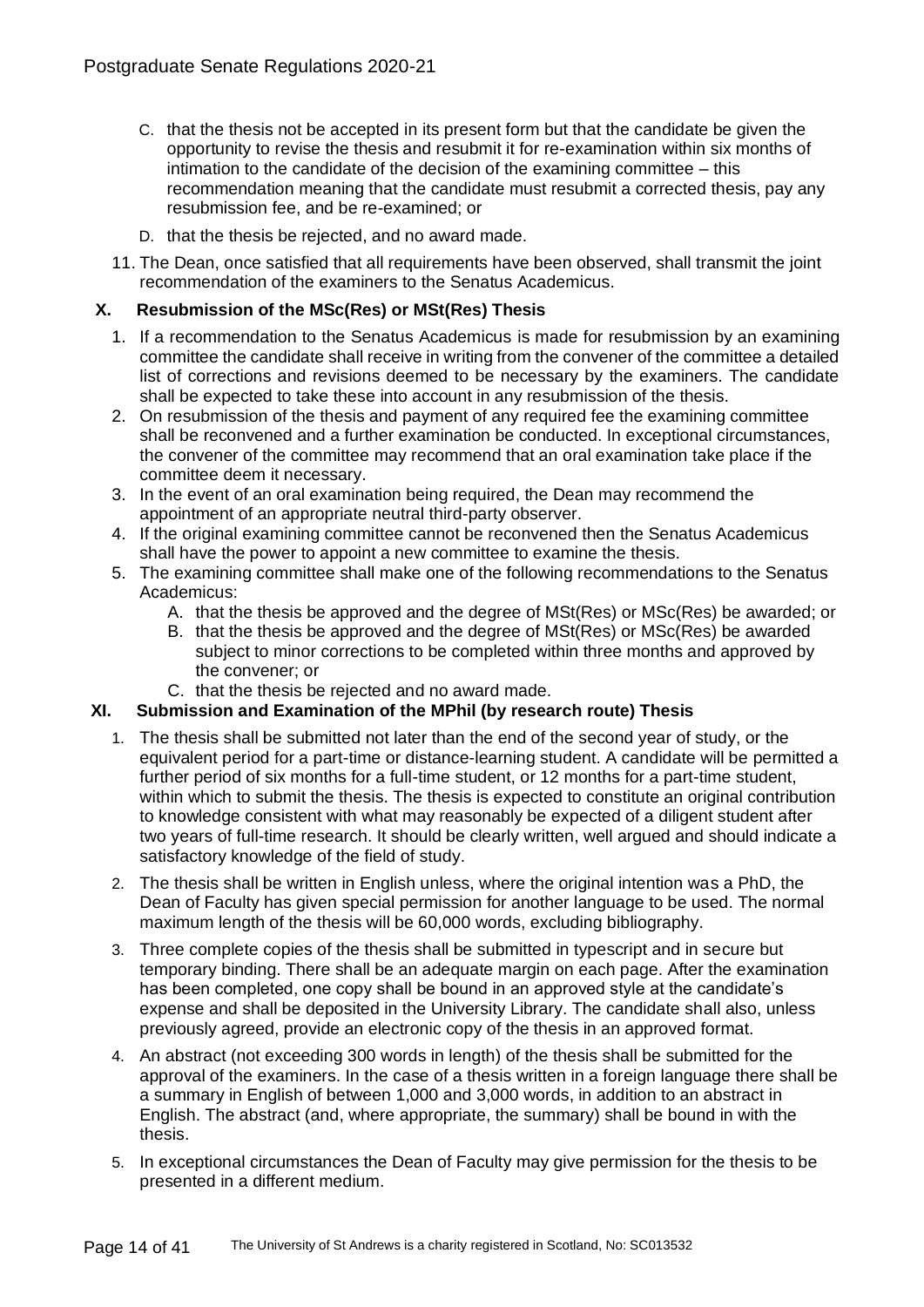- 6. The introduction to the thesis shall be prefaced by:
	- A. a declaration that the thesis has been composed by the candidate, that the work of which it is a record has been done by that candidate, and that it has not been accepted in any previous application for any degree;
	- B. a statement of the date of the candidate's admission as a research student;
	- C. a statement by the supervisor that the Regulations have been fulfilled;
	- D. a statement of access or embargo to print and/or electronic copy of the thesis; and
	- E. where a third party has been utilised to correct the written language in the thesis, a statement indicating that such assistance has been used.
- 7. The thesis shall give evidence of the candidate's capacity for independent research.
- 8. Reprints of published papers are not accepted in lieu of the formal thesis, which should take the form of a specially composed monograph.
- 9. For the thesis at least two examiners shall be appointed, one of whom must be an external examiner. The supervisor may not normally be a member of the examining committee, although the examining committee may invite the supervisor to submit a report and attend any oral examination deemed necessary by the examiners.
- 10. The examiners shall recommend to the Dean:
	- A. that the thesis be approved and the degree of MPhil be awarded, subject to the making of any purely typographical corrections and revisions; or
	- B. that the thesis be not accepted in its present form but that the candidate be given the opportunity to make minor corrections to the thesis within a period of three months of intimation to the candidate of the decision of the examining committee and that, upon the convener of the committee being satisfied that these minor corrections have been effected, the thesis be approved and the degree of MPhil be awarded; or
	- C. that the thesis be not accepted in its present form but that the candidate be given the opportunity to revise the thesis and resubmit it for re-examination within six months of intimation to the candidate of the decision of the examining committee - this recommendation meaning that the candidate must resubmit a corrected thesis, pay a resubmission fee, and be re-examined, though the examiners have the right to waive a further oral examination; or
	- D. that the thesis being of sufficient merit, the candidate be awarded the degree of MSc(Res) or MSt(Res); or
	- E. that the thesis be rejected, and that no award made.
- 11. The Dean, once satisfied that all requirements of the Regulations have been observed, shall transmit the joint recommendations of the examiners to the Senatus Academicus.
- 12. A student who has been admitted to the MPhil (by research route) may apply to the Senatus Academicus to submit a thesis for the award of the degree of MSc(Res) or MSt(Res) if they are unable or unwilling to fulfil the requirements of the MPhil.

## **XII. Resubmission of the MPhil (by research route) Thesis**

- 1. If a recommendation to the Senatus Academicus is made for resubmission by an examining committee the candidate shall receive in writing from the convener of the committee a detailed list of corrections and revisions deemed to be necessary by the examiners. The candidate shall be expected to take these into account in any resubmission of the thesis.
- 2. On resubmission of the thesis and payment of the appropriate fee the examining committee shall be reconvened and a further examination be conducted. The convener of the committee may recommend to the Dean that the requirement of the oral examination be waived, if it is the unanimous opinion of the examining committee that the thesis should be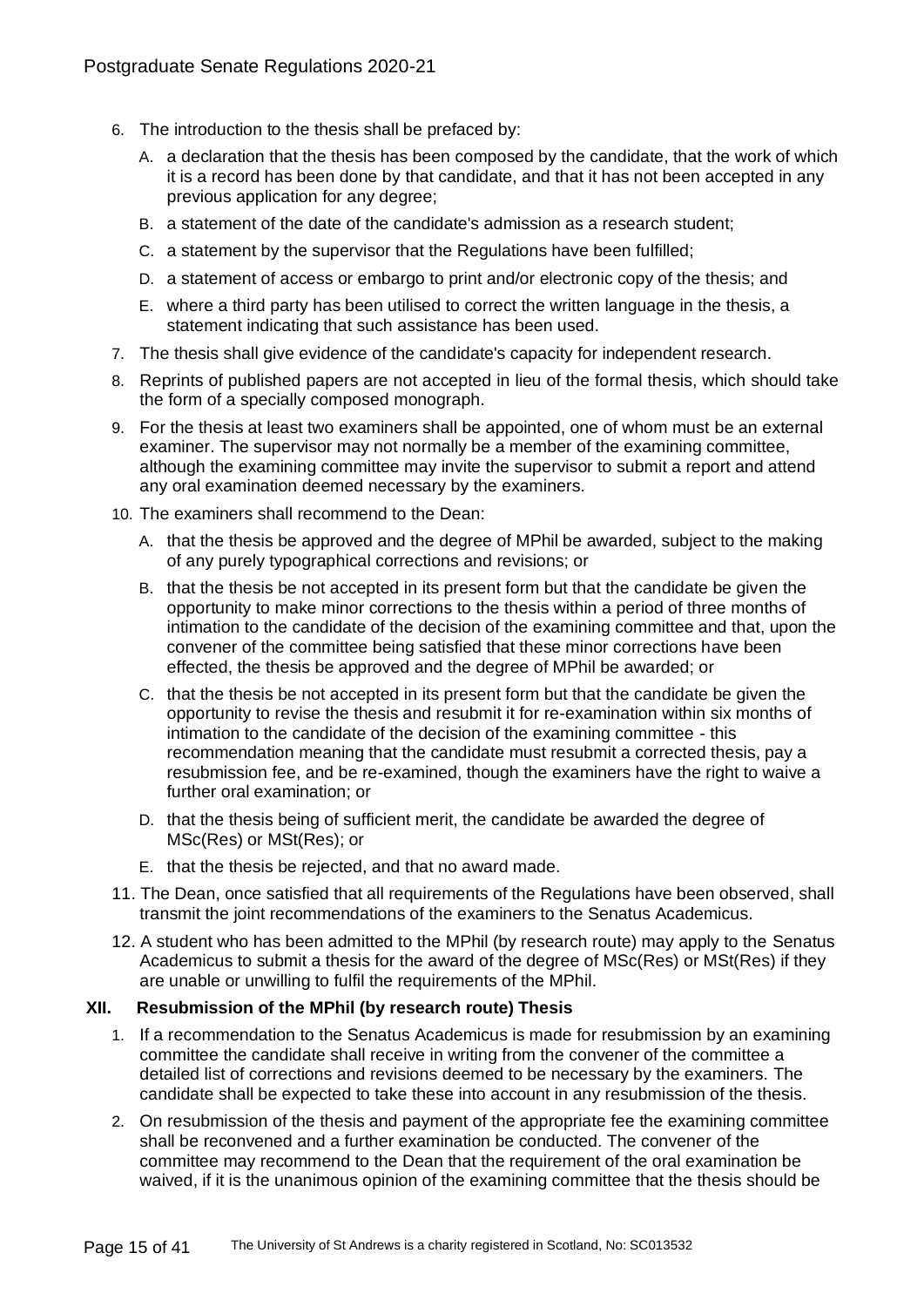accepted.

- 3. In the event of an oral examination being required, the Dean may recommend the appointment of an appropriate neutral third party observer.
- 4. If the original examining committee cannot be reconvened then the Senatus Academicus shall have the power to appoint a new committee to examine the thesis.
- 5. The examining committee shall make one of the following recommendations to the Senatus Academicus:
	- A. that the thesis be approved and the degree of MPhil be awarded; or
	- B. that the thesis be approved and the degree of MPhil be awarded subject to minor corrections to be completed within three months and approved by the convener; or
	- C. that the thesis being of sufficient merit, the candidate be awarded the degree of MSc(Res) or MSt(Res); or
	- D. that the thesis be rejected and no award made.

#### **XIII. Nature of Study for the PhD by thesis or portfolio**

- 1. The degree of PhD is granted only for original research or higher study the result of which is presented in a specially composed thesis or as a portfolio of published work. The original research or higher study must be carried out on a topic approved by the Head of School who shall appoint a supervisor. The thesis or portfolio shall constitute a significant and original contribution to knowledge or understanding consistent with what may reasonably be expected of a diligent student after three years of full-time study. It should be clearly written, well argued and should indicate a satisfactory knowledge of the field of study. It should contain material worthy of publication in some form.
- 2. Candidates for the degree of PhD may be examined by one of two methods. Normally the candidate will be expected to submit a thesis embodying the results of his or her special study or research. Alternatively, a candidate may apply to be examined for the degree of PhD on the basis of a portfolio of published work.
- 3. Students may enrol for credit-bearing modules for training purposes as appropriate for their programme pathway or recognised professional development needs with permission of the Schools involved in the delivery of the modules. Credits obtained will not be considered to have direct bearing on the outcome of the examination process of the doctorate.
- 4. Students may undertake unassessed participation in modules for training purposes on recommendation of the supervisor team with permission of the Schools involved in the delivery of the modules. Students will not gain credits for auditing modules.

## **XIV. Presentation of PhD by Thesis**

- 1. The thesis shall be written in English and should take the form of a specially composed monograph. In exceptional circumstances, or routinely for the School of Modern Languages, the Dean may give permission for another language to be used.
- 2. The normal maximum length of the thesis will be 80,000 words excluding bibliography.
- 3. Three complete copies of the thesis shall be submitted in typescript and in secure but temporary binding. There shall be an adequate margin on each page. After the examination has been completed, one copy shall be bound in an approved style at the candidate's expense and shall be deposited in the University Library. The candidate shall also, unless previously agreed, provide an electronic copy of the thesis in an approved format.
- 4. In exceptional circumstances the Dean may give permission for the thesis to be presented in a different medium.
- 5. An abstract (not exceeding 300 words in length) of the thesis shall be submitted for the approval of the examiners. In the case of a thesis written in a language other then English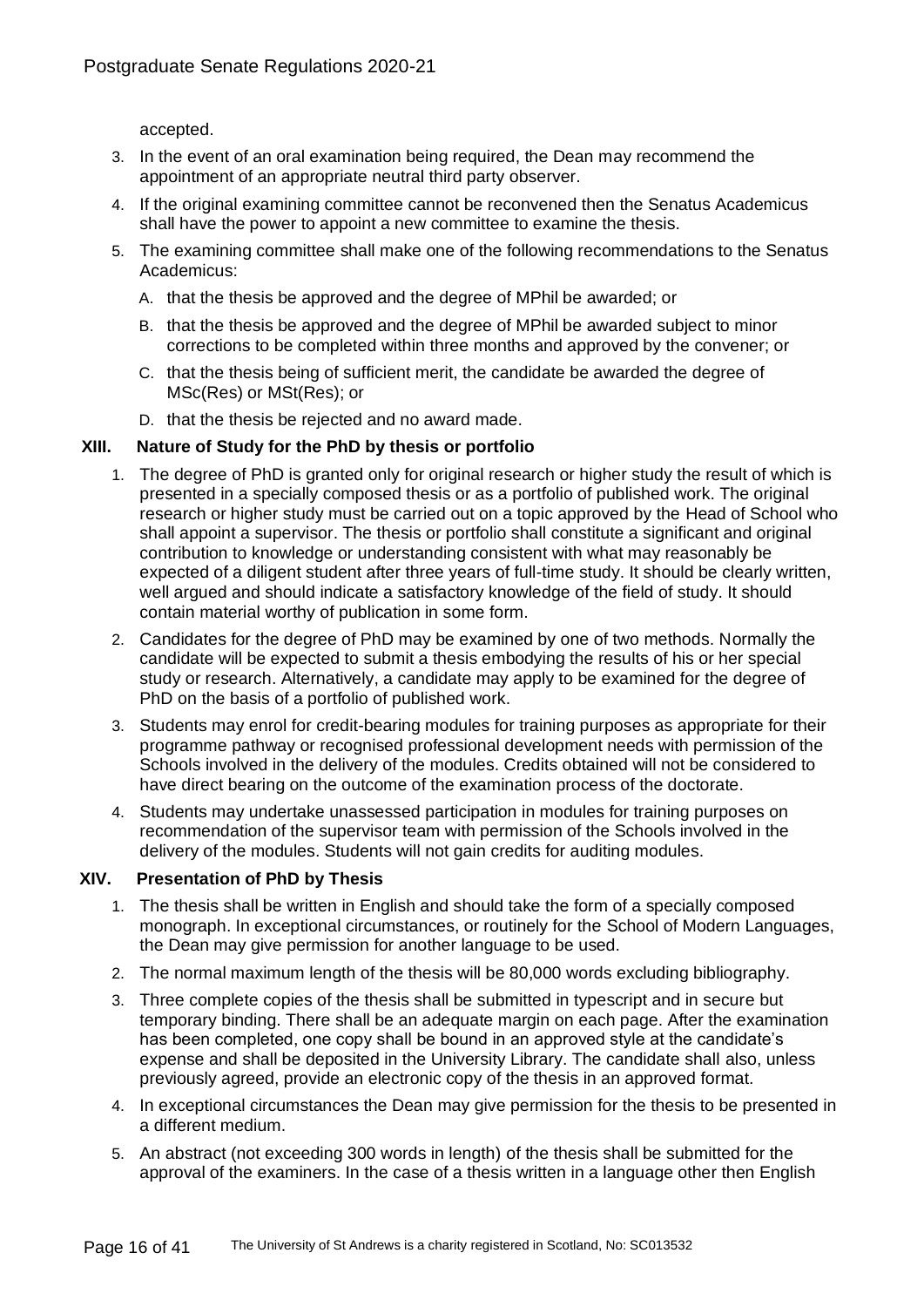there shall be an English translation of the title, and a summary in English of between 2,000 and 3,000 words, in addition to an abstract in English. The abstract (and where appropriate, the summary) shall be bound in with the thesis.

- 6. The thesis shall be prefaced by:
	- A. a declaration that the thesis has been composed by the candidate, that the work of which it is a record has been done by that candidate, and that it has not been accepted in any previous application for any degree;
	- B. a statement of the date of the candidate's admission as a research student;
	- C. a statement by the supervisor that the Regulations have been fulfilled;
	- D. a statement of access to or embargo of the print and / or electronic version of the thesis; and
	- E. where a third party has been utilised to correct the written language in the thesis, a statement indicating that such assistance has been used.
- 7. Where students have been admitted under regulation C.V.2 the following additional regulations shall apply:
	- A. The thesis shall be prepared according to the joint agreements. The thesis will be written in a language agreed between the two institutions, which would normally be either English or, if the partner institution is overseas, the language used by the overseas institution.
	- B. An abstract of the thesis must be presented in English.
	- C. Two copies of the complete and finally approved thesis shall be submitted bound at the candidate's expense to be deposited in the University Library. In the case of the thesis not being written in the English language, a summary in English of between 2,000 and 3,000 words shall be bound in with the thesis.
	- D. In addition to any other declarations required to be made by the candidate for inclusion in the thesis, there shall be a declaration that the thesis has been composed by the candidate under a Joint Thesis Sponsorship scheme between the Universities of St Andrews and (the other institution) and that the work contained in this thesis has not been accepted in any previous application for a degree.

## **XV. Examination of PhD by Thesis**

- 1. The Senatus Academicus shall appoint a committee to examine the thesis and report on it to the Senatus Academicus. The committee shall normally consist of two examiners, one of whom shall be an external examiner. An internal examiner shall be appointed, who (for administrative purposes) shall act as convener of the committee.
- 2. In the case of an employee of the University, the examining committee shall consist of an internal examiner who shall act as convener and two external examiners.
- 3. The examiners appointed by the Senatus Academicus shall submit independent written reports without consultation on the thesis. These independent reports must be completed and a copy returned to the Registry before any oral examination of the candidate takes place. In addition the supervisor of the thesis shall submit a written report to the examining committee detailing any special circumstance that may have affected the candidate's performance but making no comment relating to the quality of the work.
- 4. The committee shall require the candidate to submit to an oral examination. In exceptional circumstances and only with the express approval of the Dean the requirement of an oral examination may be waived.
- 5. The examining committee shall bear in mind that their judgement of the substantial significance of the thesis should take into account what may be reasonably expected of a capable and diligent student after three years of full-time study.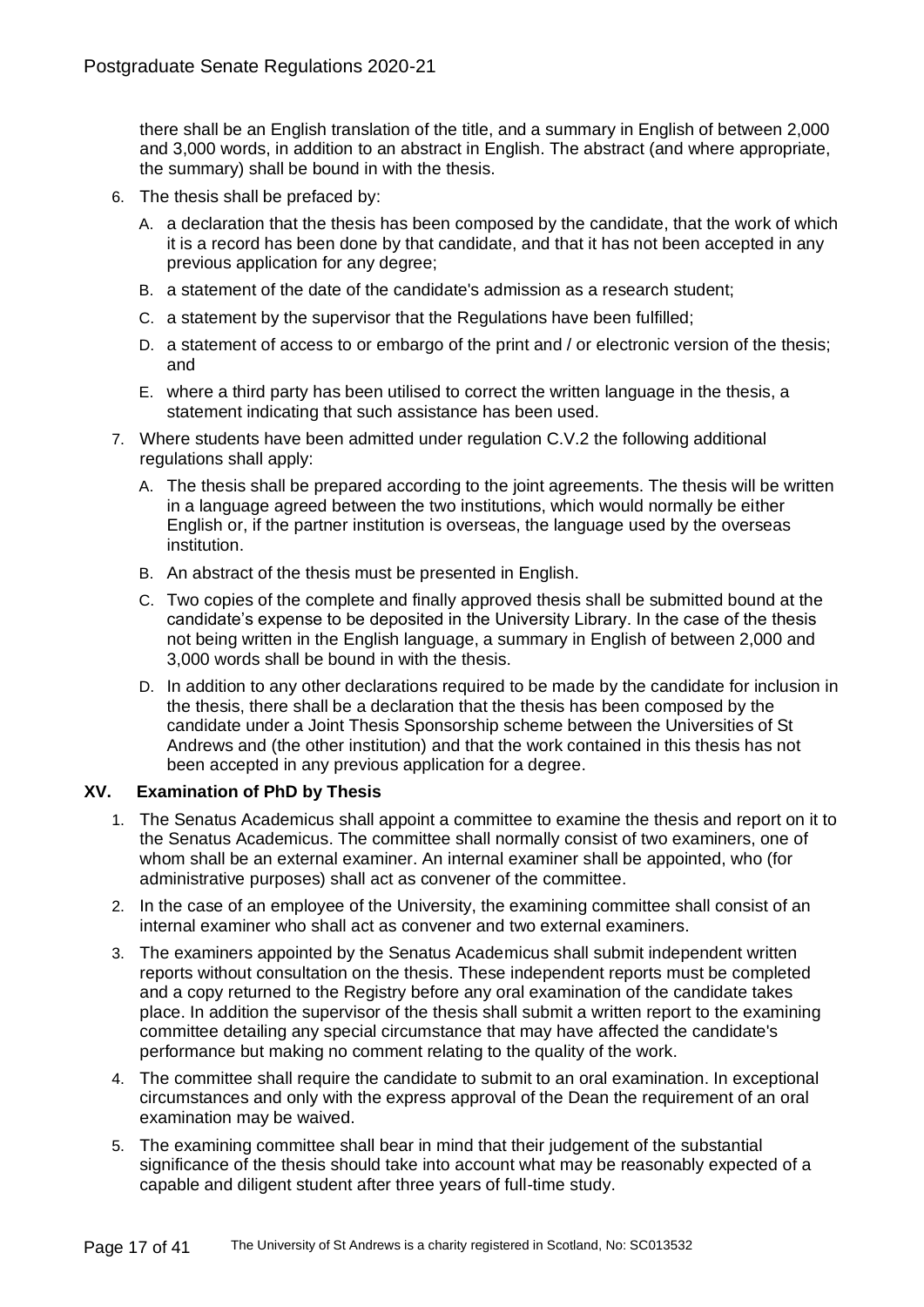- 6. The examination of the thesis by the committee should normally be completed within three months of the date of submission. If the examining committee is unable to convene within three months then the Dean of Faculty shall be empowered to authorise a short extension of the examining period or to advise the Senatus Academicus that a new committee should be appointed.
- 7. No candidate may submit a thesis until the appropriate fee requirement has been met.
- 8. Where students have been admitted under C.V.2 the following additional regulations apply.
	- A. The examination of the thesis shall take place according to the rules and procedures of the lead institution subject to any additional clauses in the joint agreements.
	- B. The degree certificate must contain a form of words that makes it clear that the single degree is jointly awarded by the two institutions concerned.
	- C. Appointments of external examiners shall be agreed by both institutions.
- 9. The examining committee shall make one of the following recommendations to the Senatus Academicus:
	- A. that the thesis or portfolio be approved and the degree of PhD/DLang be awarded without corrections; or
	- B. that the thesis or portfolio be approved and the degree of PhD/DLang be awarded, subject to the making of any purely typographical corrections and revisions; or
	- C. that the thesis or portfolio be not accepted in its present form but that the candidate be given the opportunity to make minor corrections to the thesis or portfolio within a period of three months of the intimation to the candidate of the decision of the examining committee and that, upon the convener of the committee being satisfied that these minor corrections have been effected, the thesis be approved and the degree of PhD/DLang be awarded; or
	- D. that the thesis or portfolio be not accepted in its present form but that the candidate be given the opportunity to revise the thesis or portfolio and resubmit it within twelve months of intimation to the candidate of the decision of the examining committee—this recommendation meaning that the candidate must resubmit a corrected thesis, pay a reexamination fee, and be re-examined, though the examiners have the right to waive a further oral examination; or
	- E. that the thesis or portfolio not being of sufficient merit, the candidate may be given the opportunity to resubmit the thesis within twelve months for a further examination for the award of MPhil - this recommendation meaning that the candidate must resubmit a corrected thesis under the regulations for the degree of MPhil (by research), pay a reexamination fee, and be re-examined, though the examiners have the right to waive a further oral examination; this recommendation may be offered to the candidate at the same time as recommendation 9G as an alternative option; or
	- F. that the thesis or portfolio not being of sufficient merit, the candidate may be awarded the MPhil (research), MSc(Res) or MSt(Res), where so qualified. This may only be offered as an alternative to 9D and the candidate must be given a period of two weeks from the intimation of the decision of the examining committee to decide which option to accept; or
	- G. that the thesis or portfolio be rejected and no award made. This may only be offered as an alternative to 9E and the candidate must be given a period of two weeks from the intimation of the decision of the examining committee to decide which option to accept.

## **XVI. Presentation of PhD by Portfolio of Published Work**

1. Academic staff of at least three years' standing or matriculated students may apply to the relevant Dean for permission to submit a portfolio of published work such as books or papers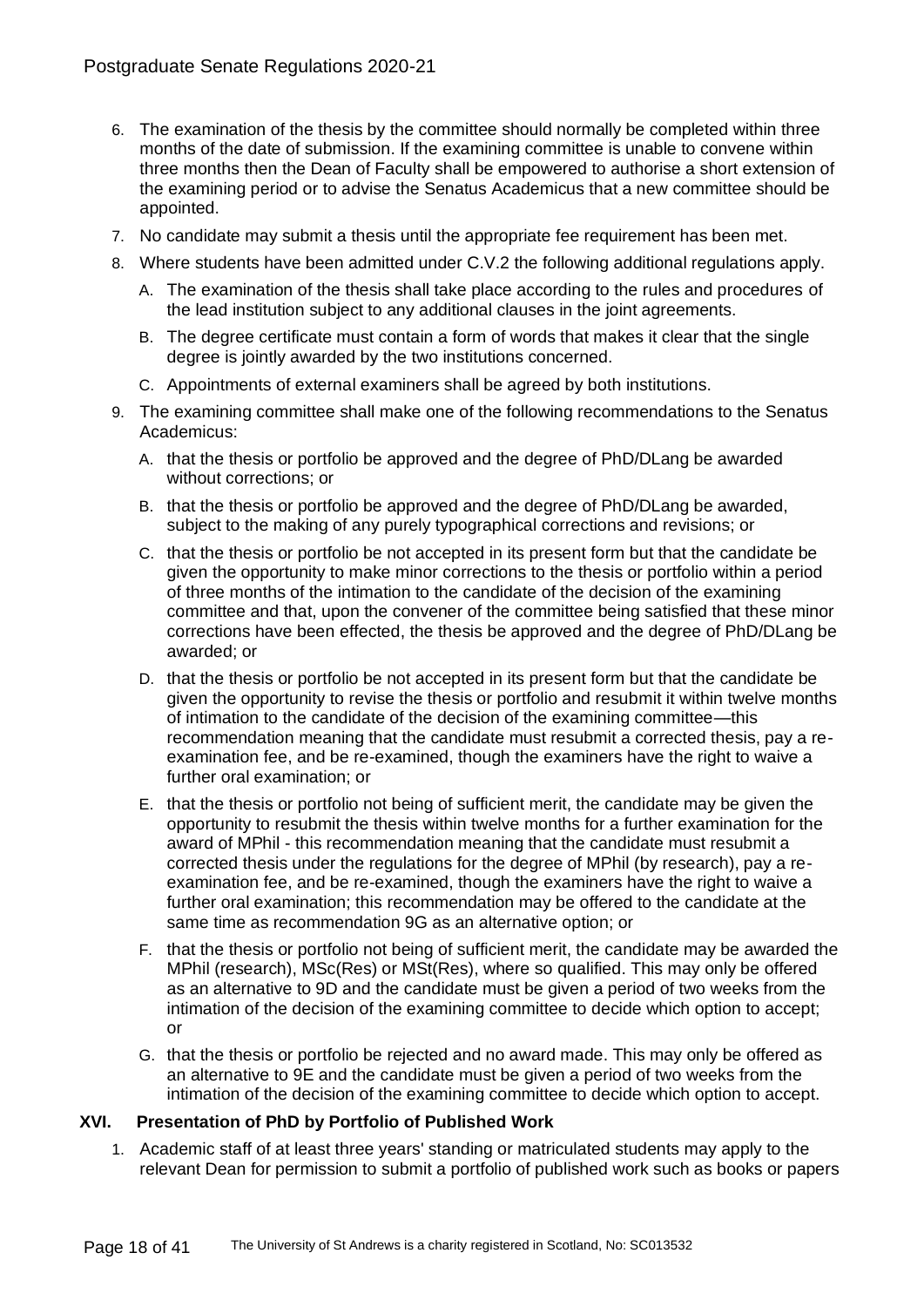in refereed journals. The Dean shall seek the comments of the appropriate School on the acceptability of the submission and in the case of a submission by a matriculated student similar comments from the student's supervisor.

- 2. Any publications submitted must already be published and in the public domain.
- 3. The application shall be accompanied by the following documents:
	- A. an abstract in English of the published work;
	- B. details of the published work included in the portfolio; and
	- C. approval from the holder(s) of copyrights if required; and
	- D. in the event of the inclusion of works by multiple authors, a statement by the major author(s) of the publications indicating the candidate's contribution to the work in the three critical areas of conception, execution and writing; and
	- E. where a third party has been utilised to correct the written language in the thesis, a statement indicating that such assistance has been used.
- 4. The standard of the submission should be equivalent to that expected from a diligent student after a period of three years of full time study, depending on norms for the subject area, and be of scholarly standard expected for the degree of PhD.
- 5. Upon permission to submit being granted, the candidate shall submit three copies of the portfolio each containing the abstract and a critical discussion of the work.
- 6. The critical discussion should summarise the aims, objectives, methodology, results and conclusions covered in the portfolio. It should also indicate how the publications form a coherent body of work, what contributions the candidate has made to this work, and how the work contributes significantly to the expansion of knowledge. It should be at least 10,000 words, but not more than 25,000 words in length.
- 7. The portfolio shall be accompanied by a declaration that none of the work contained in the books or papers submitted has been submitted by the candidate for a higher degree in any other university.

## **XVII. Examination of PhD by Portfolio of Published Work**

- 1. An examination fee, to be set annually by the university, shall be paid before the examination takes place.
- 2. Examination of a portfolio of work submitted for the PhD shall follow the same procedures as for a PhD by thesis with the following exceptions:
	- A. Subject to the approval of the Dean, the School concerned may request that the examining committee should consist of an internal convener and two external examiners.
	- B. In the event of jointly authored work being submitted the examining committee shall be required to comment upon the extent to which the candidate has contributed in the three critical areas of conception, execution and writing. They should indicate their approval that the combination of contributions in these areas is of the level expected for a PhD.
- 3. After the examination has been completed, two copies of the abstract, portfolio and critical discussion shall be bound in an approved style at the candidate's expense and shall be deposited in the University Library.

# **XVIII. Resubmission of PhD by Thesis or Portfolio**

- 1. If a recommendation to the Senatus Academicus is made for resubmission by an examining committee the candidate shall receive in writing from the convener of the committee a detailed list of corrections and revisions deemed to be necessary by the examiners. The candidate shall be expected to take these into account in any resubmission of the thesis.
- 2. On resubmission of the thesis and payment of the appropriate fee the examining committee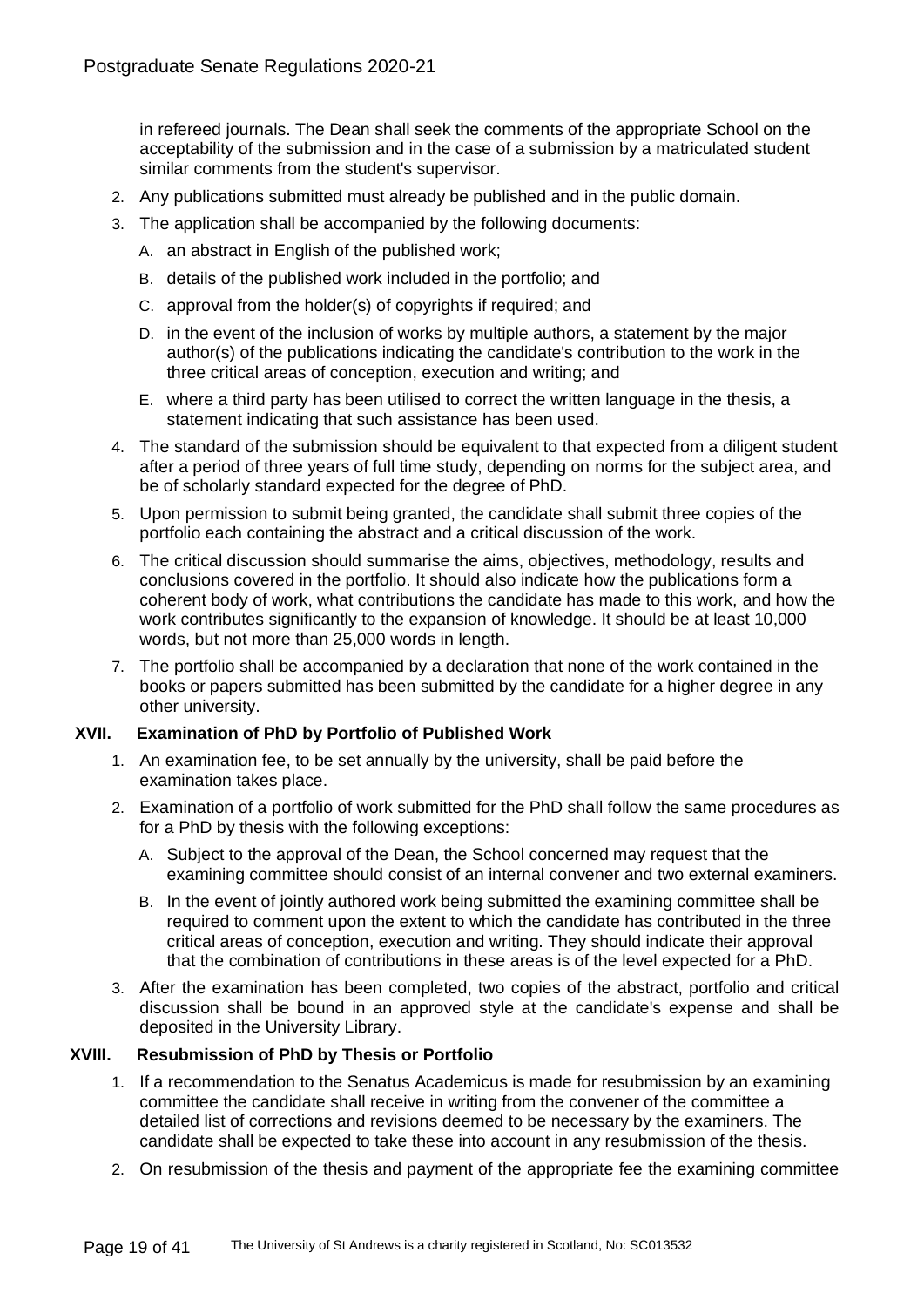shall be reconvened and a further examination be conducted. The convener of the committee may recommend to the Dean of Faculty that the requirement of an oral examination be waived, if that is the unanimous opinion of the examining committee.

- 3. In the event of an oral examination being required, the Dean of Faculty may recommend the appointment of an appropriate neutral third party observer.
- 4. If the original examining committee cannot be reconvened, then the Senatus Academicus shall have the power to appoint a new committee to examine the thesis.
- 5. The examining committee shall make one of the following recommendations to the Senatus Academicus:
	- A. that the thesis or portfolio be approved and the degree of PhD/DLang be awarded; or
	- B. that the thesis or portfolio be approved and the degree of PhD/DLang be awarded subject to minor corrections to be completed within three months and approved by the convener; or
	- C. that, the thesis or portfolio being of sufficient merit, the candidate be awarded the degree of MPhil (by research), MSc(Res) or MSt(Res); or
	- D. that the thesis or portfolio be rejected and no award made.

# **D. DEGREE OF DOCTOR OF PHILOSOPHY IN CREATIVE WRITING (PhD)**

## **I. Interpretation**

1. In these Regulations, the following expressions shall have the meanings hereby assigned to them:

"Dean of Faculty" means the "Dean of the relevant Faculty or such other Faculty Officer to whom the responsibility has been delegated";

"Head of School" means the "Head of School or director of research institute or such other member of school or institute to whom the responsibility has been delegated".

"PhD" means "Doctor of Philosophy in Creative Writing"

"MPhil" means "Master of Philosophy"

"Degree" means "PhD in Creative Writing"

"portfolio" "means "body of work submitted for the Degree of PhD in Creative Writing"

## **II. Admission**

- 1. The Senatus Academicus may admit as candidates for the Degree persons who have been admitted as research students of the University and who have been recommended to register as PhD students by the Dean of Faculty. In exceptional circumstances the Senatus Academicus may admit as a candidate for the degree a student who can satisfy the Dean of Faculty that (s)he already has adequate qualifications and for whom a supervisor can be appointed.
- 2. A PhD student shall matriculate and pay the appropriate fee each year.

## **III. Full-time and Part-time Study**

- 1. Candidates in full-time employment may not register as full-time students except with the written permission of their employer. Members of staff of the University may be permitted to register full-time if:
	- A. where they are funded from external sources, these bodies have given their permission;
	- B. the work on which they are engaged as full-time employees of the University is of sufficient scope and originality as to be appropriate for study as part of a higher degree;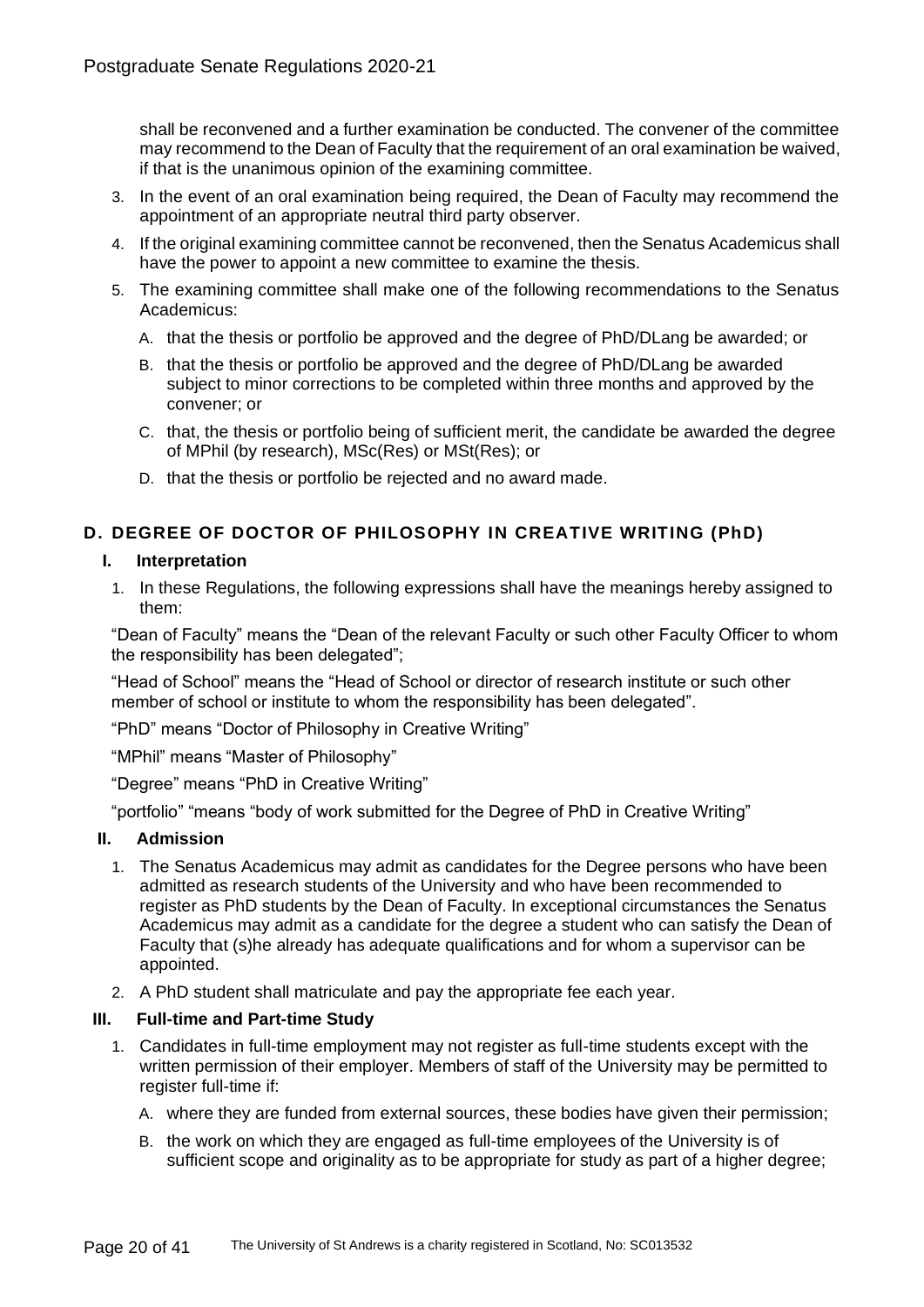- C. the level and character of supervision offered to the member of staff is in no way incompatible with that normally associated with study for a higher degree.
- 2. Where full-time registration by a member of staff is approved the appropriate full-time fee will be payable. Notwithstanding, members of staff in either full-time or part-time employment may choose to study part-time. Other applicants, who are not members of staff, may study parttime if they can satisfy the Senatus Academicus that inadequate time is available for full-time study.
- 3. An applicant for admission as a part-time candidate for the degree must either:
	- A. be a graduate of the University; or
	- B. be normally resident within St Andrews or its immediate vicinity.

## **IV. Duration and Place of Study**

- 1. Every candidate for the Degree shall pursue a course of special study in the University of St Andrews during a period of three years or its equivalent for part-time students.
- 2. The Senatus Academicus shall have the power to permit candidates on the recommendation of the Dean of Faculty to pursue elsewhere their special study during the whole or part of the period, provided that the Senatus is satisfied that the necessary facilities exist for the pursuit of the special study and that it is being done under adequate supervision.
- 3. Work done during any academic year may be reckoned as having been pursued over twelve months for a full-time student and over six months for a part-time student, unless otherwise agreed by the Dean of Faculty on the recommendation of the supervisor.
- 4. Work done during a summer vacation may be reckoned as having been carried out during three months (six weeks for part-time students) provided that the supervisor certifies it as being equivalent to three months of full-time study (or six weeks of full-time study for part-time students).
- 5. The submitted work shall be normally presented after three years and after no more than four years of study as a matriculated student or the equivalent for part-time students. Exceptionally the submitted work may be presented after two years of study as a matriculated student, or the equivalent for part-time students.

## **V. Nature of Study**

- 1. The Degree is granted only for the submission of a body of work judged by the examiners to be of publishable standard, in whole or in large part, which demonstrates inventiveness in the generation of new ideas and images where these lead to new or enhanced insights.
- 2. All students and supervisors are required to conduct their work and supervision in accordance with the requirements of the University's policies for postgraduate research students.
- 3. All research students will undergo an annual progress review in accordance with the Policy on Progress Reviews and Termination of Studies for Postgraduate Research Students.
- 4. If serious problems emerge regarding a student's progress, their studies may be terminated in accordance with the Policy on Progress Reviews and Termination of Studies for Postgraduate Research Students.

## **VI. Methods of Presentation**

- 1. Candidates for the Degree will be examined on the basis of a portfolio of original work and an accompanying research paper. The student will be required to indicate which of the pathways below they intend to pursue at the first annual progress review.
- 2. The submission will take one of the forms below:
	- A. a work of creative prose of no more than 40,000 words and a research paper (or a discursive commentary or introductory essay) of no more than 40,000 words which link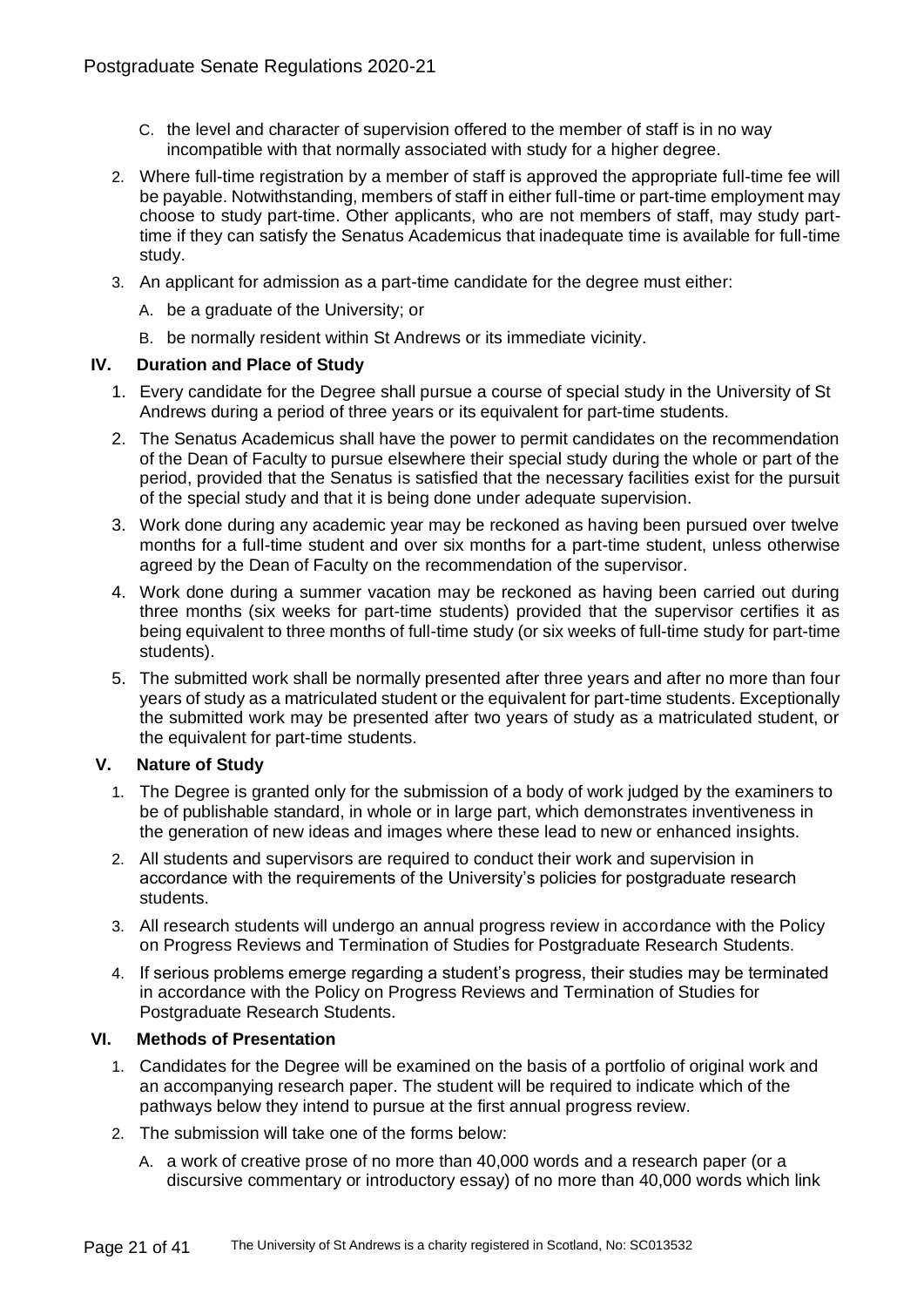the original work to the larger history, theory, or practice of relevant writing; or

- B. a collection, or part thereof, of poetry comprising no more than 40 pages and a research paper (or a discursive commentary or introductory essay) of no more than 40,000 words which links the original work to the larger history, theory, or practice of relevant writing; or
- C. a work of creative prose of no more than 70,000 words and a research paper (or discursive commentary or introductory essay) of no more than 10,000 words which links the original work to the larger history, theory, or practice of relevant writing; or
- D. a collection, or part thereof, of poetry comprising no more than 70 pages and a research paper (or discursive commentary or introductory essay) of no more than 10,000 words which links the original work to the larger history, theory, or practice of relevant writing.
- 3. Both the quality of the original work and the research paper, and the relationship between the original work and the research paper, will be relevant factors in deciding the success of the submission for the degree.
- 4. The work shall be written in English.
- 5. Three complete copies of the submission shall be submitted in typescript and in secure but temporary binding. There shall be an adequate margin on each page. After the examination has been completed, two copies shall be bound in an approved style at the candidate's expense and shall be deposited in the University Library. The third copy of the submission shall be returned to the candidate.
- 6. An abstract (not exceeding 300 words in length) of the submission shall be submitted for the approval of the examiners. The abstract shall be bound in with the thesis.
- 7. The submitted work shall be prefaced by:
	- A. a declaration that the work has been composed by the candidate, and that is has not been accepted in any previous application for any degree; and
	- B. a statement of the date of the candidate's admission as a research student; and
	- C. a statement by the supervisor that the Regulations have been fulfilled; and
	- D. a statement of access to or embargo of the print and / or electronic copy of the thesis.

# **VII. Portfolio of Published Work**

- 1. Academic staff of at least three years' standing or matriculated students may apply to the Dean for permission to submit a portfolio of already published work, such as novels, collections of short stories or poems. The Dean shall seek the comments of the School of English on the acceptability of the submission and, in the case of a submission by a matriculated student, comments from the student's supervisor.
- 2. Any publications submitted must already be in the public domain.
- 3. The application shall be accompanied by the following documents:
	- A. details of the published work included in the portfolio; and
	- B. approval from the holder(s) of copyright if required.
- 4. The standard of the submitted portfolio shall be equivalent to that expected of a diligent student after a period of three years of full-time study and will take one of the forms below:
	- A. a novel or collection of stories or other prose work between 60,000 and 80,000 words long, accompanied by an introduction, writer's journal, or other introductory and contextual material of between 8,000 and 10,000 words in length; or
	- B. a novel or collection of stories or other prose work between 30,000 and 40,000 words long, accompanied by an introduction, writer's journal, or other introductory and contextual material of between 30,000 and 40,000 words in length; or
	- C. a collection of original poetry of not less than 50 pages in length, accompanied by an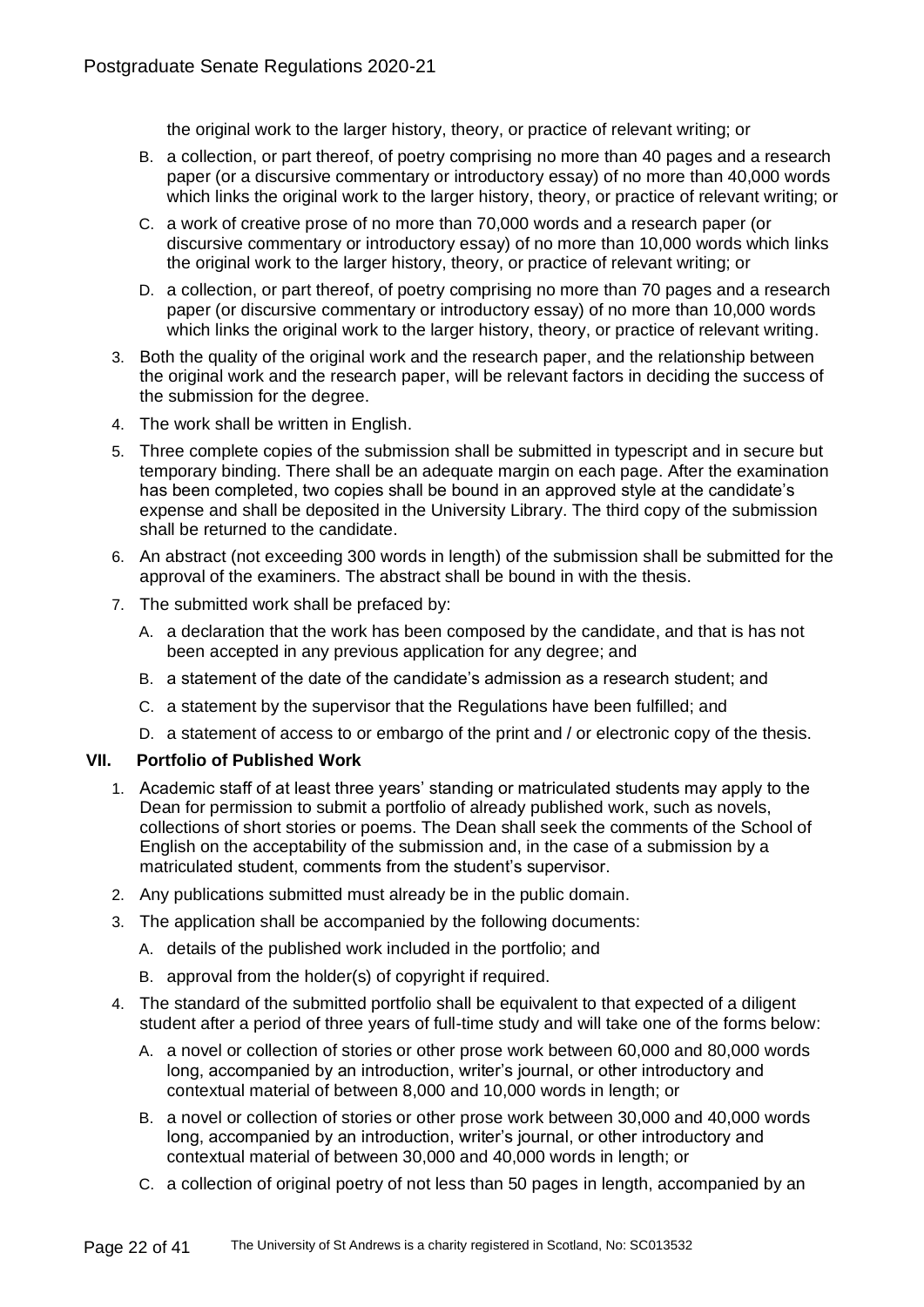introduction, writer's journal, or other introductory and contextual material of at least 10,000 words and not more than 20,000 words in length; or

- D. a collection of original poetry of not less than 25 pages in length, accompanied by an introduction, writer's journal, or other introductory and contextual material of between 30,000 and 40,000 words in length.
- 5. Upon permission to submit being granted the candidate shall submit three copies of the portfolio.
- 6. The portfolio shall be accompanied by a declaration that none of the work submitted has been submitted by the candidate for a higher degree at any other university.

## **VIII. Examination**

- 1. The Senatus Academicus shall appoint a committee to examine the portfolio and report on it to the Senatus Academicus. The committee shall normally consist of two examiners, one of whom shall be an external examiner. An internal examiner shall be appointed, who (for administrative purposes) shall act as convener of the committee.
- 2. Where the candidate is an employee of the University, the examining committee shall consist of an internal examiner who shall act as convener and two external examiners.
- 3. The examiners appointed by the Senatus Academicus shall submit independent written reports without consultation on the portfolio. These independent reports must be completed and returned to the Registry before any oral examination of the candidate takes place. In addition, the supervisor shall submit a written report to the examining committee detailing any special circumstance that may have affected the candidate's performance but making no comment relating to the quality of the work.
- 4. The committee shall require the candidate to submit to an oral examination. In exceptional circumstances and only with the express approval of the Dean the requirement of an oral examination may be waived.
- 5. The examining committee shall bear in mind that their judgement of the quality of an unpublished portfolio of work should take into account what may be reasonably expected of a capable and diligent student after three years of full-time study.
- 6. The examination of the portfolio by the committee should normally be completed within three months of the date of submission. If the examining committee is unable to convene within three months then the Dean of Faculty shall be empowered to authorise a short extension of the examining period or to advise the Senatus Academicus that a new committee should be appointed.
- 7. No candidate may submit a portfolio until the appropriate fee requirement has been met. Candidates submitting a portfolio of already published work will be required to pay an examination fee before the examination takes place.
- 8. The examining committee shall make one of the following recommendations to the Senatus Academicus:
	- A. that the thesis or portfolio be approved and the degree of PhD in Creative Writing be awarded without corrections; or
	- B. that the thesis or portfolio be approved and the degree of PhD in Creative Writing be awarded, subject to the making of any purely typographical corrections and revisions; or
	- C. that the thesis or portfolio be not accepted in its present form but that the candidate be given the opportunity to make minor corrections to the thesis or portfolio within a period of three months of the intimation to the candidate of the decision of the examining committee and that, upon the convener of the committee being satisfied that these minor corrections have been effected, the thesis or portfolio be approved and the degree of PhD in Creative Writing be awarded; or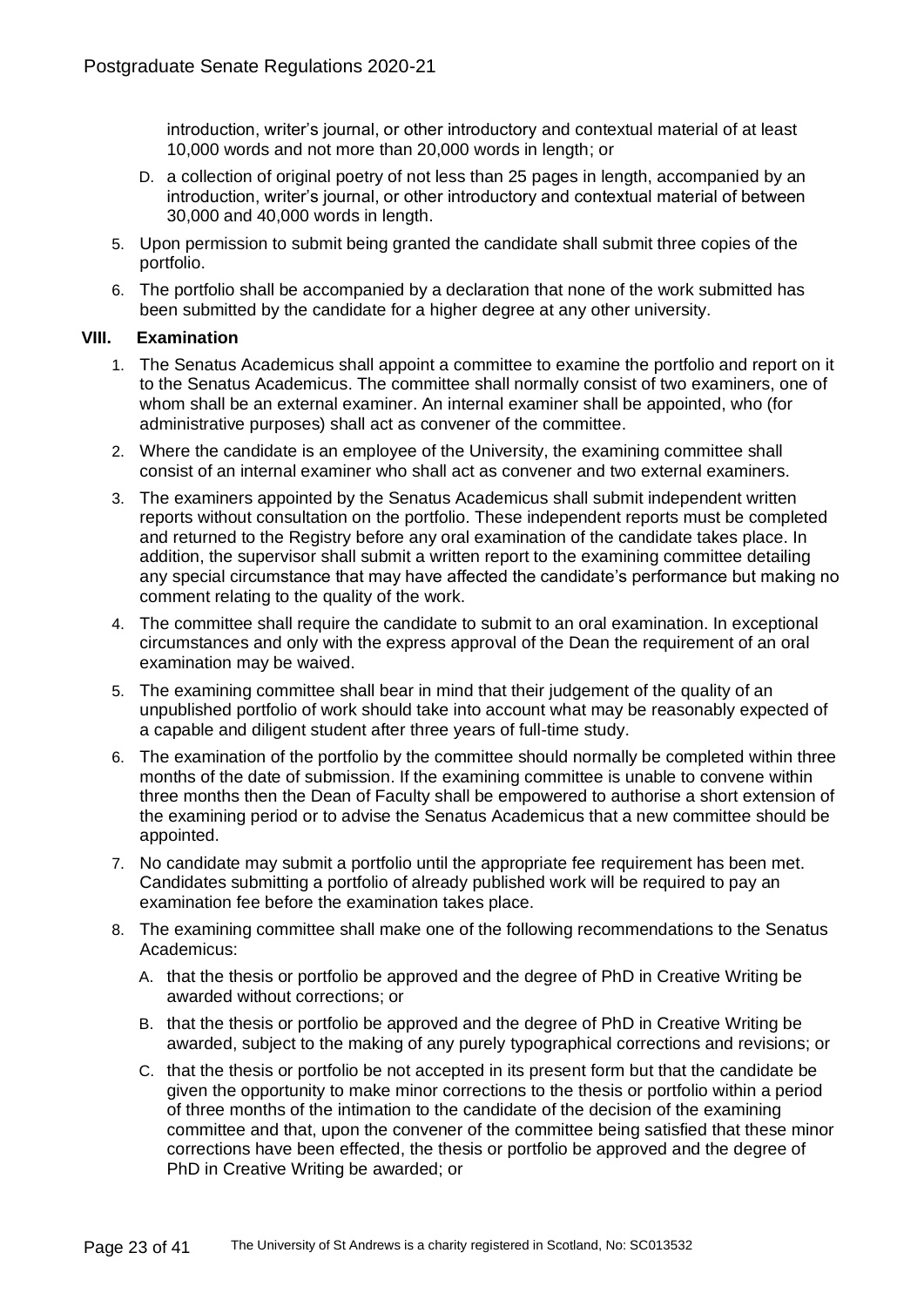- D. that the thesis or portfolio be not accepted in its present form but that the candidate be given the opportunity to revise the thesis or portfolio and resubmit it within twelve months of intimation to the candidate of the decision of the examining committee—this recommendation meaning that the candidate must resubmit a corrected thesis or portfolio, pay a resubmission fee, and be re-examined, though the examiners have the right to waive a further oral examination; or
- E. that the thesis or portfolio not being of sufficient merit, the candidate be given the opportunity to resubmit the thesis or portfolio within twelve months for a further examination for the award of MPhil - this recommendation meaning that the candidate must resubmit a corrected thesis or portfolio under the regulations for the degree of MPhil (by research), pay a resubmission fee, and be re-examined, though the examiners have the right to waive a further oral examination; this recommendation may be offered to the candidate at the same time as recommendation 8G as an alternative option; or
- F. that the thesis or portfolio not being of sufficient merit, the candidate be awarded the MPhil (by research) or MSt(Res), where so qualified. This may only be offered as an alternative to 8D and the candidate must be given a period of two weeks from the intimation of the decision of the examining committee to decide which option to accept; or
- G. that the thesis or portfolio be rejected and no award made. This may only be offered as an alternative to 8E and the candidate must be given a period of two weeks from the intimation of the decision of the examining committee to decide which option to accept.

# **IX. Resubmission**

- 1. If a recommendation to the Senatus Academicus is made for resubmission by an examining committee the candidate shall receive in writing from the convener of the committee a detailed list of corrections and revisions deemed to be necessary by the examiners. The candidate shall be expected to take these into account in any resubmission.
- 2. On resubmission and payment of the appropriate fee the examining committee shall be reconvened and a further examination be conducted. The convener of the committee may recommend to the Dean of Faculty that the requirement of an oral examination be waived, if that is the unanimous opinion of the examining committee.
- 3. In the event of an oral examination being required, the Dean of Faculty may recommend the appointment of an appropriate neutral third party observer.
- 4. If the original examining committee cannot be reconvened then the Senatus Academicus shall have the power to appoint a new committee to examine the portfolio.
- 5. The examining committee shall make one of the following recommendations to the Senatus Academicus:
	- A. that the thesis or portfolio be approved and the degree of PhD in Creative Writing be awarded; or
	- B. that the thesis or portfolio be approved and the degree of PhD in Creative Writing be awarded subject to minor corrections to be completed within three months and approved by the convener; or
	- C. that, the thesis or portfolio being of sufficient merit, the candidate be awarded the degree of MPhil (by research) or MSt(Res); or
	- D. that the thesis or portfolio be rejected and no award made.

# **E. DEGREE OF DOCTOR OF ENGINEERING (DEng/EngD)**

## **I. Interpretation**

1. In these Regulations, the following expressions shall have the meanings hereby assigned to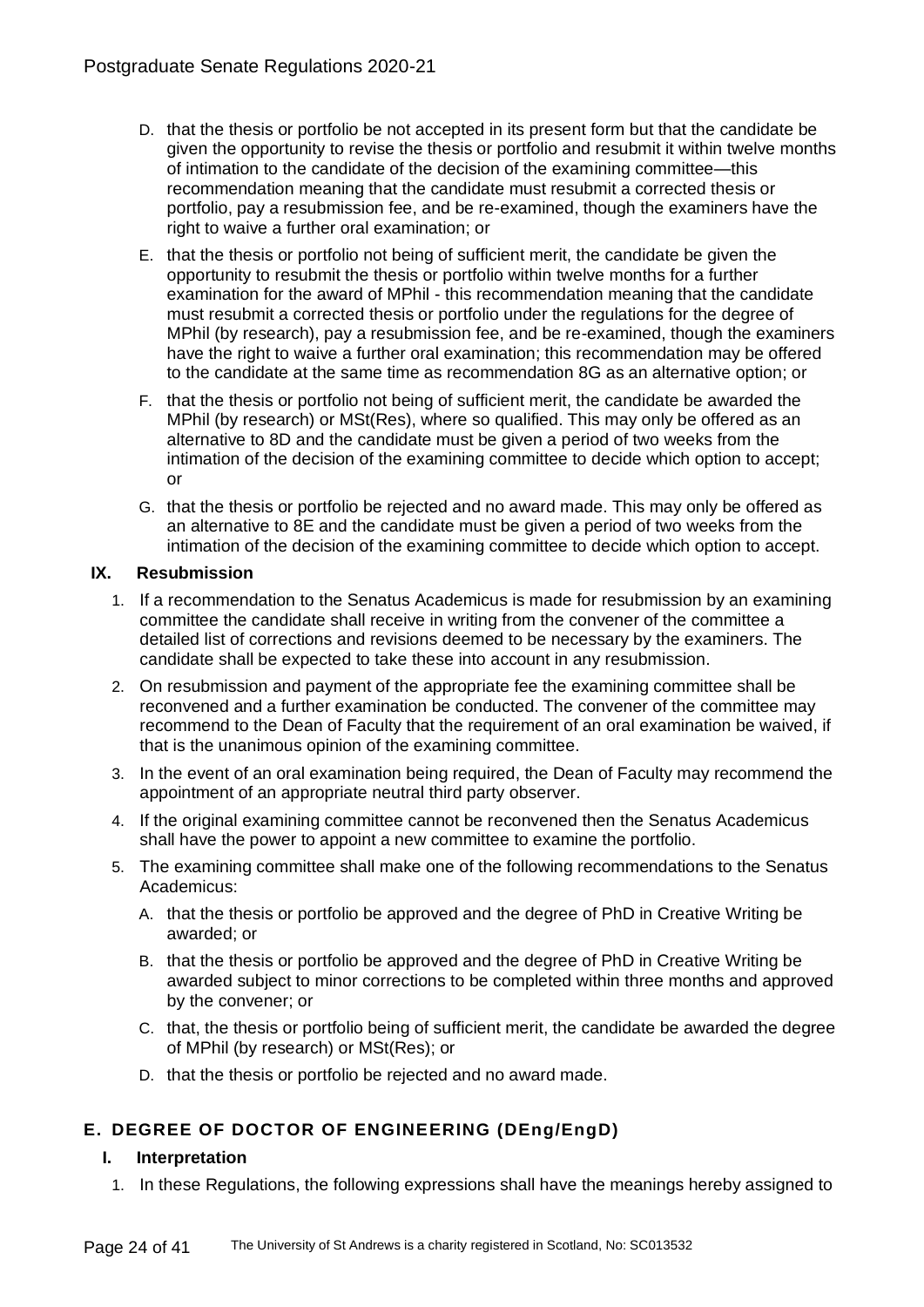them:

"Dean of Science" means the "Dean of Science or such other Faculty Officer to whom the responsibility has been delegated";

"Head of School" means the "Head of School or director of research institute or such other member of school or institute to whom the responsibility has been delegated".

"DEng/EngD" means "Doctor of Engineering".

## **II. Admission**

- 1. The Senatus Academicus may admit as candidates for the Degree of DEng/EngD persons who have been admitted as research students of the University and who have been recommended to register as DEng/EngD students by the Dean.
- 2. A DEng/EngD student shall matriculate and pay the appropriate fee each year.
- 3. The Head of School shall appoint for each candidate an academic supervisor and an external supervisor who shall jointly oversee the development of the candidate and shall supply support and advice regarding the project(s) on which the student is working. The external supervisor shall be a member of staff of the external organisation which is sponsoring the student.

## **III. Duration and Place of Study**

- 1. Every candidate for the Degree of DEng/EngD shall pursue a course of special study and research during a period of four years or the equivalent for part-time students.
- 2. Work done during any academic year may be reckoned as having been pursued over twelve months for a full-time student or over six months for a part-time student, unless otherwise agreed by the Dean of Faculty on the recommendation of the supervisor.
- 3. Work done during a summer vacation may be reckoned as having been carried out during three months (six weeks for part-time students) provided that the supervisor certifies it as being equivalent to three months of full-time study (or six weeks of study for part-time students).
- 4. The thesis shall normally be presented after four years and after no more than five years of study as a matriculated student, or the equivalent for part-time students. The thesis will not be accepted less than three years after matriculation.

## **IV. Nature of Study**

- 1. The course of study and research shall comprise:
	- A. assessed coursework and attendance at lectures and colloquia in the University of St Andrews or in other universities participating in the Engineering Doctorate Scheme, amounting to approximately 25% of the time spent during the degree course;
	- B. supervised research work comprising approximately 75% of the time spent during the degree course, and culminating in the submission of a thesis or a research portfolio. This work shall be carried out in the University of St Andrews or at the premises of the external organisation which is sponsoring the student, in variable proportions according to the nature of the research.
- 2. All research students and supervisors are required to conduct their research and supervision in accordance with the requirements of the University's policies for postgraduate research students.
- 3. All research students will undergo an annual progress review in accordance with the Policy on Progress Reviews and Termination of Studies for Postgraduate Research Students.
- 4. If serious problems emerge regarding a student's progress, their studies may be terminated in accordance with the Policy on Progress Reviews and Termination of Studies for Postgraduate Research Students.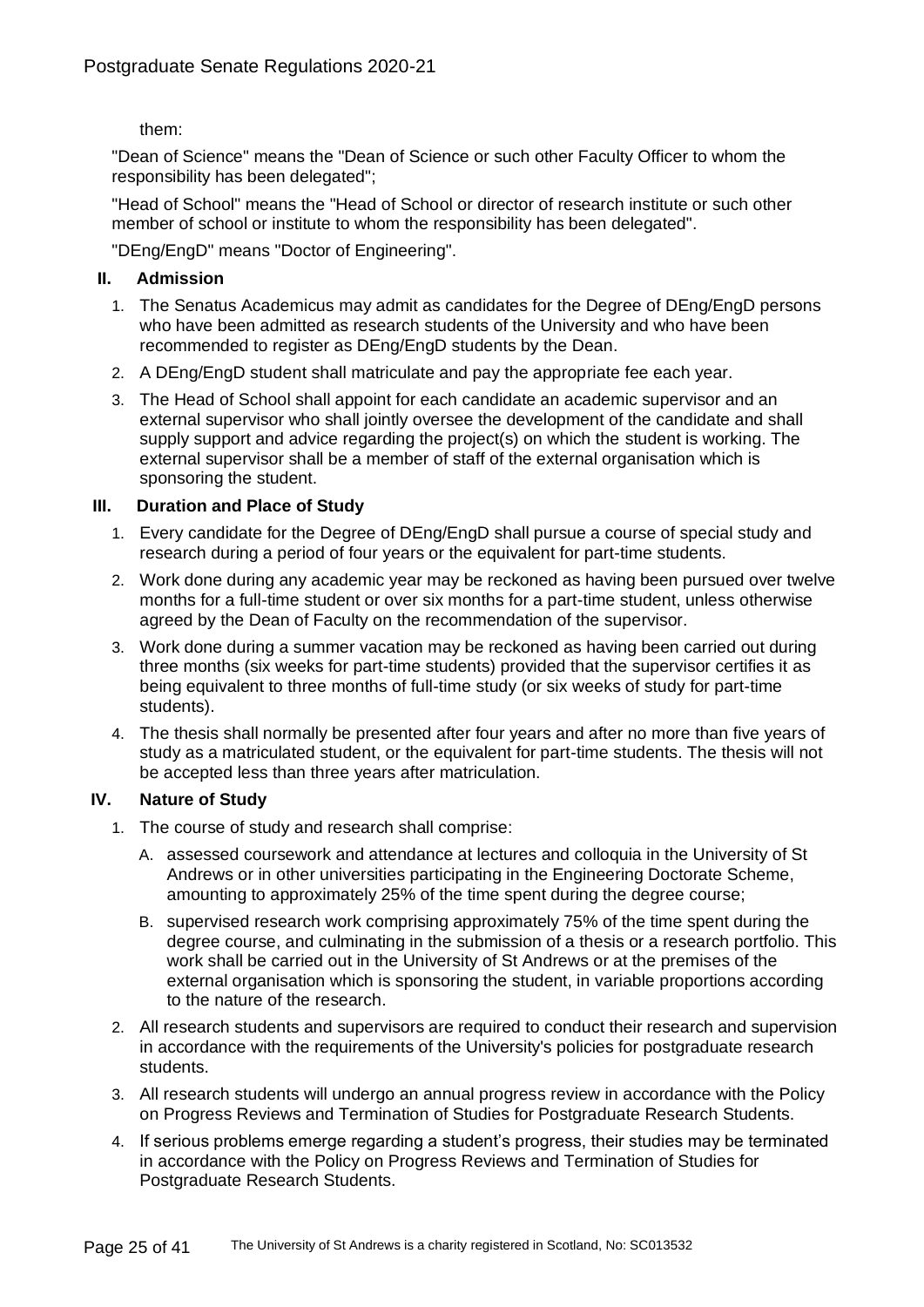## **V. Methods for Presentation**

- 1. Every candidate for the Degree of DEng/EngD shall present a thesis or portfolio embodying the results of their special study or research.
- 2. A thesis should take the form of a specially composed monograph. A portfolio should take the form of documents such as published papers, unpublished papers containing original scientific or engineering investigations and/or analysis, patents etc together with an abstract in English which describes the contribution to knowledge and innovation demonstrated by the candidate.
- 3. The submission of a thesis shall follow the same rules and procedures as for the submission of a thesis for a PhD. The submission of a portfolio of published work shall follow the same rules and procedures as laid down for the submission of a portfolio of published work for a PhD with the exception that only registered DEng/EngD students are eligible.

## **VI. The Examination**

- 1. The examination of the thesis or portfolio of work shall follow the same rules and procedures as laid down for a PhD.
- 2. The examining committee shall make one of the following recommendations to the Senatus Academicus:
	- A. that the thesis or portfolio be approved and the degree of DEng/EngD be awarded without corrections; or
	- B. that the thesis or portfolio be approved and the degree of DEng/EngD be awarded subject to the making any purely typographical corrections and revisions; or
	- C. that the thesis or portfolio be not accepted in its present form but that the candidate be given the opportunity to make minor corrections to the thesis or portfolio within a period of three months of the intimation to the candidate of the decision of the examining committee and that, upon the convener of the committee being satisfied that these minor corrections have been effected, the thesis or portfolio be approved and the degree of DEng/EngD be awarded; or
	- D. that the thesis or portfolio be not accepted in its present form but that the candidate be given the opportunity to revise the thesis or portfolio and resubmit it within twelve months of intimation to the candidate of the decision of the examining committee – this recommendation meaning that the candidate must resubmit a corrected thesis or portfolio, pay a resubmission fee, and be re-examined, thought the examiners have the right to waive a further oral examination; or
	- E. that the thesis or portfolio not being of sufficient merit, the candidate be given the opportunity to resubmit the thesis or portfolio within twelve months for a further examination for the award of MPhil– this recommendation meaning that the candidate must resubmit a corrected thesis or portfolio under the regulations for the degree of MPhil (by research), pay a resubmission fee, and be re-examined, though the examiners have the right to waive a further oral examination; this recommendation may be offered to the candidate at the same time as recommendation G as an alternative option; or
	- F. that the thesis or portfolio not being of sufficient merit, the candidate be awarded the degree of MPhil(by research) or MSc(Res) where so qualified This may only be offered as an alternative to 2D and the candidate must be given a period of two weeks from the intimation of the decision of the examining committee to decide which option to accept; or
	- G. that the thesis or portfolio be rejected and no award made. This may only be offered as an alternative to 2E and the candidate must be given a period of two weeks from the intimation of the decision of the examining committee to decide which option to accept.

## **VII. Resubmission**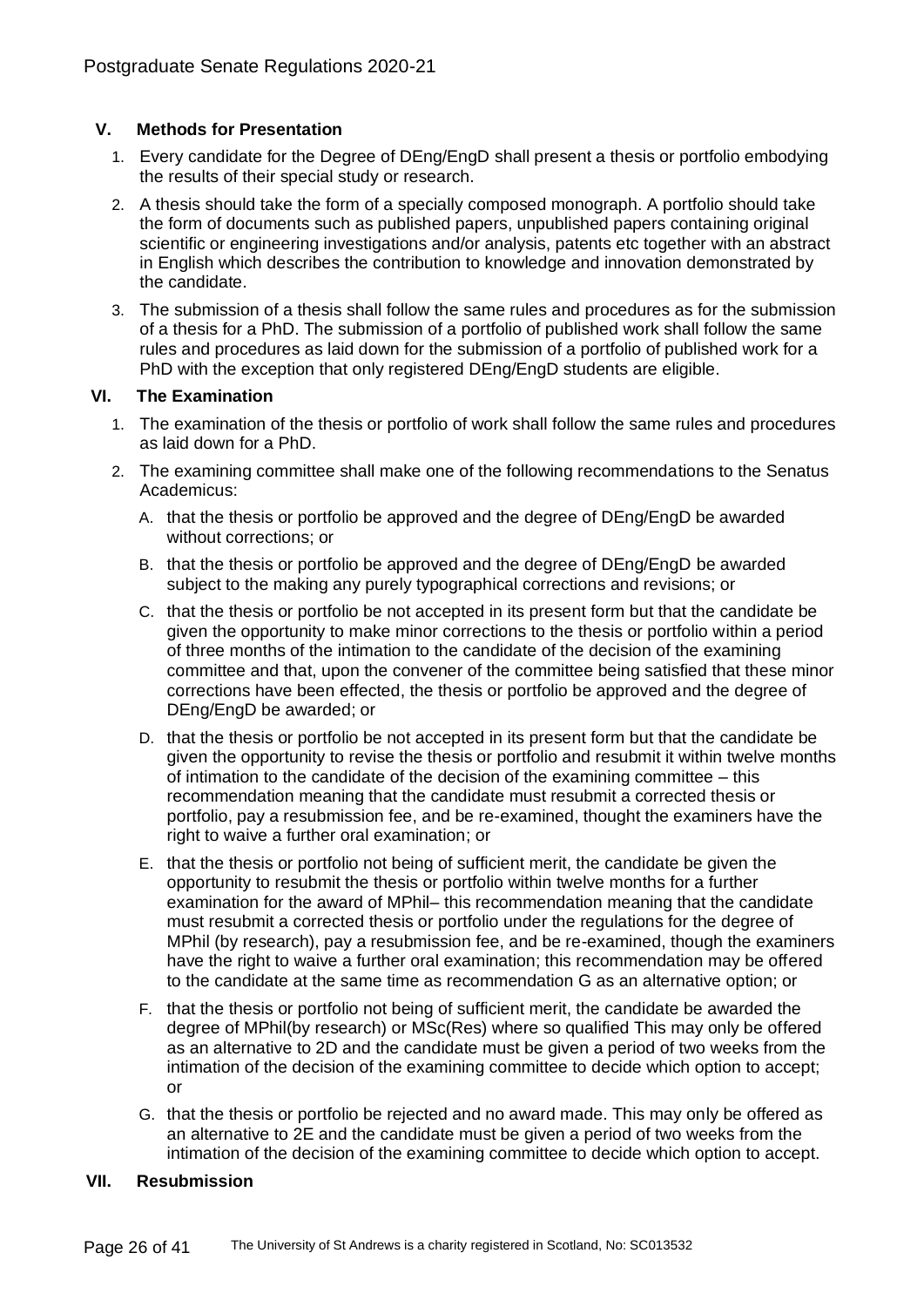- 1. The resubmission of the thesis or portfolio of work shall follow the same procedures as in the PhD regulations.
- 2. The examining committee shall make one of the following recommendations to the Senatus Academicus:
	- A. that the thesis or portfolio be approved and the degree of DEng/EngD be awarded; or
	- B. that the thesis or portfolio be approved and the degree of DEng/EngD be awarded, subject to minor corrections to be completed within three months and approved by the convener; or
	- C. that, the thesis or portfolio being of sufficient merit, the candidate be awarded the degree of MPhil(by research) or MSc(Res); or
	- D. that the thesis or portfolio be rejected and no award made.

# **F. DEGREE OF DOCTOR OF PERFORMING ARTS (DPERF)**

#### **I. Interpretation**

1. In these Regulations, the following expressions shall have the meanings hereby assigned to them:

"Dean of Faculty" means the "Dean of the relevant Faculty or such other Faculty Officer to whom the responsibility has been delegated";

"DPerf" means the "Doctor of Performing Arts";

"MFA" means "Master of Fine Arts";

"Portfolio" means "body of work submitted for the Degree of DPerf, including any assessed performances".

#### **II. Admission**

- 1. The Senatus Academicus may admit as candidates for the degree of DPerf persons who have been admitted as research students of the University and who have been recommended to register as DPerf students by the Dean of Faculty. In exceptional circumstances the Senatus Academicus may admit as a candidate for the degree of DPerf a student who can satisfy the Dean of Faculty that (s)he already has adequate qualifications and for whom a supervisor can be appointed.
- 2. A DPerf student shall matriculate on payment of the appropriate fee each year.

## **III. Full-time and Part-time Study**

1. Candidates in full-time employment may only register as full-time students where there is written confirmation from the employer that a candidate will have sufficient time to dedicate to their studies, for instance where the DPerf is part of the candidate's professional development.

#### **IV. Duration and Place of Study**

1. Every candidate for the degree of DPerf at the Royal Conservatoire of Scotland will pursue a course of professional projects and supplementary studies and written work as set out in Regulation F.VI.1 during a period of not less than three years or its equivalent for part-time or flexibly programmed students.

#### **V. Nature of Study**

1. The degree of DPerf is granted only for the submission of a body of work judged by the examiners to represent an outstanding level of professional development by a performing artist. The work will make a significant contribution to the candidate's chosen artistic sphere. The candidate will be able to articulate the context for the work and how it enhances their artistic practice.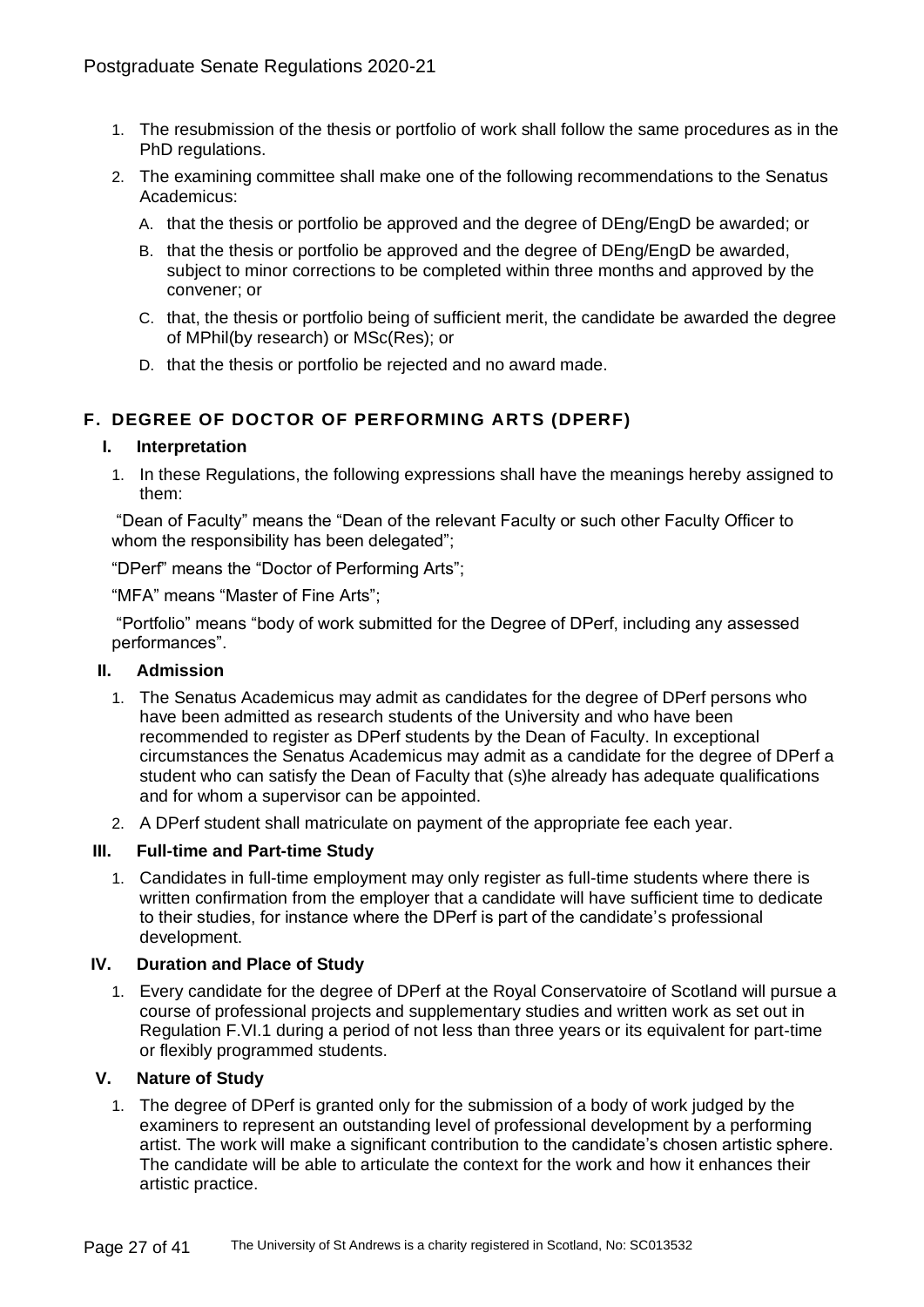- 2. All students and supervisors are required to comply with the requirements of the Royal Conservatoire of Scotland's Policy for Supervisors and Students in the Doctor of Performing Arts Programme.
- 3. The work of all students will be reviewed annually and the results reported to the Research Degrees Committee at the Royal Conservatoire of Scotland.
- 4. Where a student's progress is not considered satisfactory at the annual review, they will receive a letter outlining the concerns in detail, and details of work to be submitted for a second review within 2-6 months as appropriate. If progress at the second review is not considered satisfactory, the Research Committee will request termination of studies in accordance with the Royal Conservatoire of Scotland's Policy for Supervisors and Students in the Doctor of Performing Arts Programme.

## **VI. Methods of Presentation**

- 1. Candidates for the degree will be examined on the basis of a portfolio comprising (A) a series of professional projects and (B) supplementary studies and (C) written work. The portfolio will take the form of:
	- A. a series of professional projects (normally 4 major artistic projects and 1 development project). They will demonstrate an appropriately wide and deep professional practice at this level. They will form a coherent artistic unit.
	- B. a collection of taught supplementary studies, chosen to complement the Professional Projects and designed to enrich and deepen the candidate's artistic practice. These may be theoretical, practical or research-related studies as appropriate.
	- C. a body of written work which articulates the context for professional projects, and which reflects the student's artistic development and synthesises work undertaken in the supplementary studies. The written component will normally be 12,500-15,000 words (excluding bibliography and appendices).
- 2. The three elements are credit weighted. Across three years or part-time equivalent successful candidates will gain 360 credits for professional projects, and 120 credits for supplementary studies, and 60 credits for the written work. Credits for the supplementary studies may be awarded upon completion of approved taught modules but the credits for the professional projects and the written work will only be awarded following a successful viva voce examination. All credits must be obtained in order for the degree to be awarded.
- 3. The introduction to the portfolio will be prefaced by:
	- A. a declaration that the work has been undertaken by the candidate and has not been presented for any other degree.
	- B. a statement of the date of the candidate's admission as a student.
	- C. a statement by the supervisor that the Regulations have been fulfilled.
	- D. a statement of access to or embargo of the print and/ or electronic parts of the submission.

## **VII. The Examination**

- 1. The examination of the portfolio shall follow the same rules and procedures as laid down in the University of St Andrews Senate Regulations for PhD, except that:
	- A. the Research Degrees Committee of the Royal Conservatoire of Scotland will appoint one internal convener and two external examiners.
- 2. The examining committee shall make one of the following recommendations to the Senatus Academicus:
	- A. that the portfolio be approved and the degree of DPerf be awarded without corrections; or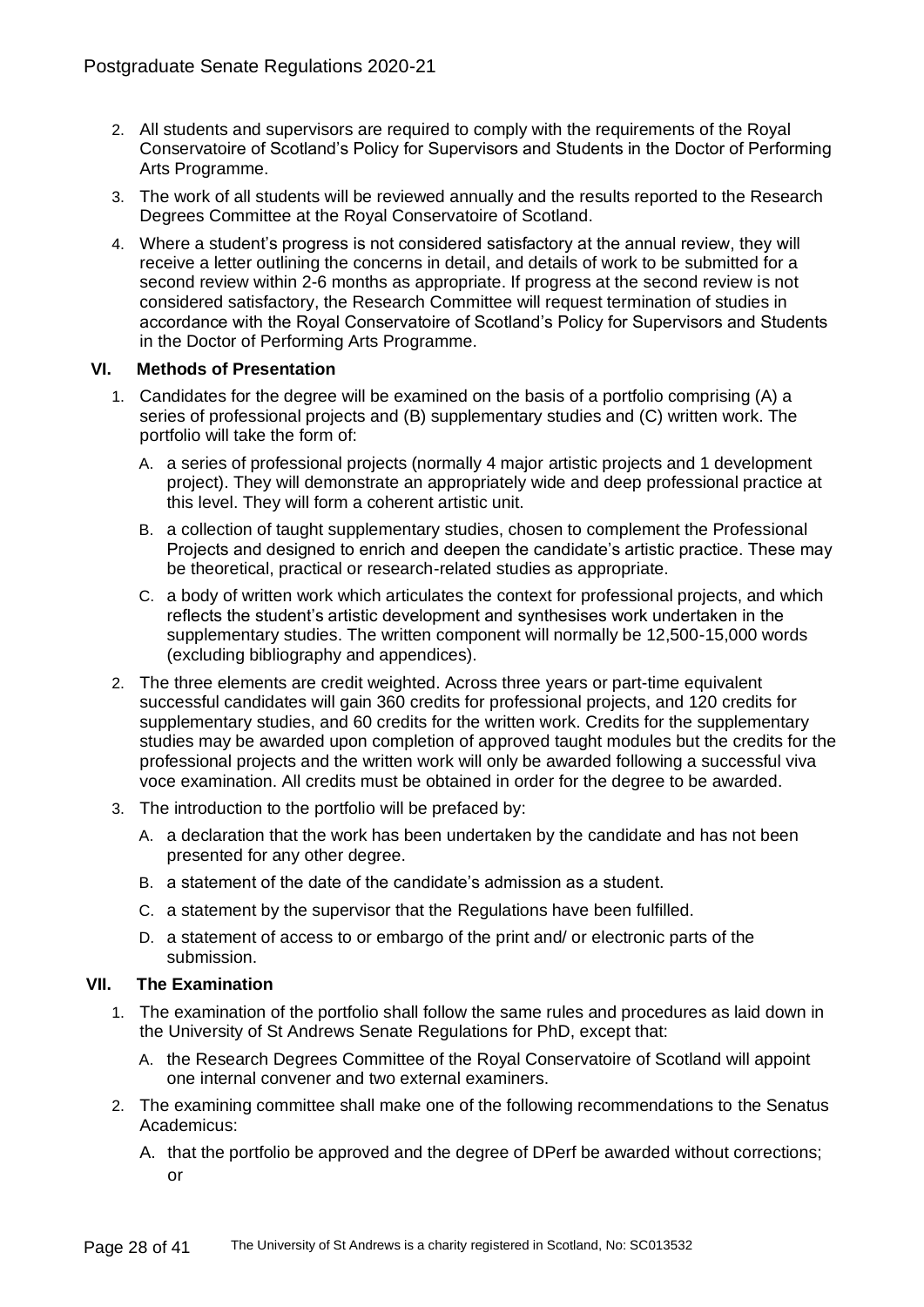- B. that the portfolio be approved and the degree of DPerf be awarded, subject to the making of any purely typographical corrections and revisions; or
- C. that the portfolio be not accepted in its present form but that the candidate be given the opportunity to make minor corrections within a period of three months of the intimation to the candidate of the decision of the examining committee and that, upon the convener of the committee being satisfied that these minor corrections have been effected, the portfolio be approved and the degree of DPerf be awarded; or
- D. that the portfolio be not accepted in its present form but that the candidate be given the opportunity to revise the portfolio and resubmit it within twelve months of intimation to the candidate of the decision of the examining committee – this recommendation meaning that the candidate must resubmit a corrected portfolio, pay a resubmission fee, and be re-examined, though the examiners have the right to waive a further oral examination; or
- E. that, the portfolio submitted not being of sufficient merit, the candidate be give the opportunity to resubmit the portfolio within twelve months for a further examination for the award of MFA – this recommendation meaning that the candidate must resubmit a corrected portfolio under the regulations for the degree of MFA or appropriate equivalent postgraduate diploma, pay a resubmission fee, and be re-examined, though the examiners have the right to waive a further oral examination; this recommendation may be offered to the candidate at the same time as recommendation 2G as an alternative option; or
- F. that, the portfolio not being of sufficient merit, the candidate be awarded the MFA or appropriate equivalent postgraduate diploma where so qualified. This may only be offered as an alternative to 2D and the candidate must be given a period of two weeks from the intimation of the decision of the examining committee to decide which option to accept; or
- G. that the portfolio be rejected and no award made. This may only be offered as an alternative to 2E and the candidate must be given a period of two weeks from the intimation of the decision of the examining committee to decide which option to accept.

# **VIII. Resubmission**

- 1. If a recommendation to the Senatus Academicus is made for resubmission by an examining committee, the candidate shall receive in writing from the convener of the committee a detailed list of corrections and revisions deemed to be necessary by the examiners. The candidate shall be expected to take these into account in any resubmission of the work.
- 2. On resubmission of the work and payment of the appropriate fee, the examining committee shall be reconvened and a further examination be conducted. The convener of the committee may recommend to the Dean of Faculty that the requirement of any oral examination be waived, if that is the unanimous opinion of the examining committee.
- 3. In the event of an oral examination being required, the Dean of Faculty may recommend the appointment of an appropriate neutral third party observer.
- 4. If the original examining committee cannot be reconvened, then the Senatus Academicus shall have the power to appoint a new committee to examine the work submitted.
- 5. The examining committee shall make one of the following recommendations to the Senatus Academicus:
	- A. that the portfolio be approved and the degree of DPerf be awarded.
	- B. that the portfolio be approved and the degree of DPerf be awarded subject to minor corrections to be completed within three months and approved by the convener; or
	- C. that, the portfolio being of sufficient merit, the candidate be awarded the degree of MFA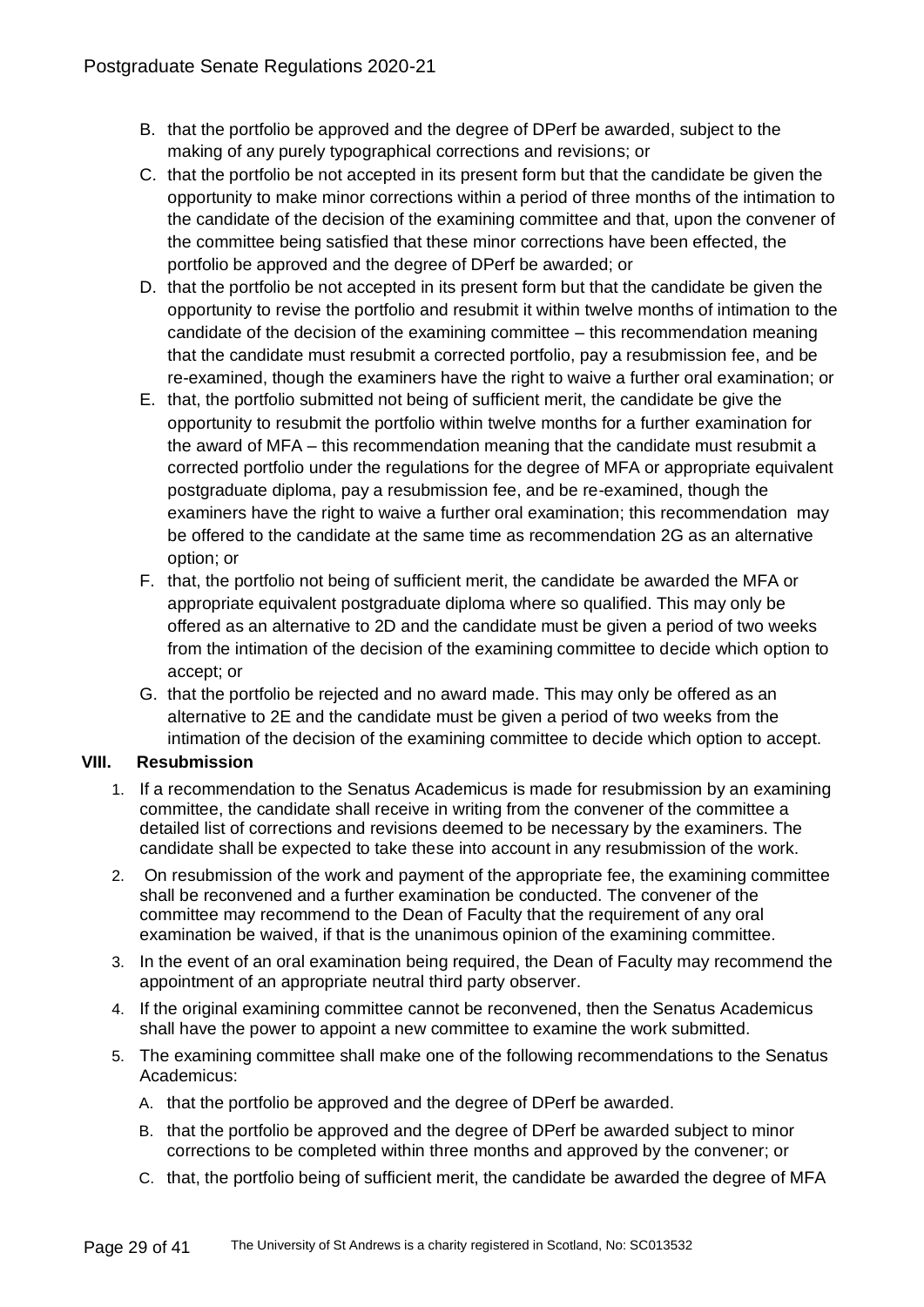or appropriate equivalent postgraduate diploma; or

D. that the portfolio be rejected and no award made.

# **G. DEGREE OF DOCTOR OF PROFESSIONAL PRACTICE (DPROF)**

## **I. Interpretation**

1. In these Regulations, the following expressions shall have the meanings hereby assigned to them:

"Dean of the Faulty" means the "Dean of the relevant Faculty or such other Faculty Officer to whom the responsibility has been delegated";

"DProf" means "Doctor of Professional Practice";

"Portfolio" means "body of work submitted for the degree of DProf".

## **II. Admission**

- 1. The Senatus Academicus may admit as candidates for the Degree of DProf persons who have been admitted as research students in a specific, approved DProf pathway within an Academic School. In exceptional circumstances the Senatus Academicus may admit as a candidate for the degree of DProf a student from an alternative degree pathway (for example, MLitt or PhD), who can satisfy the Dean of Faculty that they have successfully pursued a course of study within the university that provides equivalent progress and standing at the point of transfer.
- 2. A DProf student shall matriculate and pay the appropriate fee for each year.

## **III. Full-time and Part-time Study**

1. The DProf is usually a part-time programme. Candidates in full-time employment may only register as full-time students where there is written confirmation from the employer that a candidate will have sufficient time to dedicate to their studies; that is, in cases where the DProf will be integral to both the candidate''s work and professional development.

## **IV. Duration and Place of Study**

1. Every candidate for the degree of DProf will pursue an approved course of *applied research* as set out in Regulation VI.1 during a period of not less than three years or its equialent for part-time or flexibly programmed students.

## **V. Nature of Study**

- 1. The degree of DProf is granted only for the submission of a portfolio of work judged by the examiners to represent an outstanding level of professional practice development by an established practitioner, during the course of full-time employment. The work will make a significant contribution to both the candidate's chosen professional sphere and the understanding of practice in their organizational context. The candidate will therefore be able to articulate the context for the work and how it enhances professional practice.
- 2. All students and supervisors are required to comply with the requirements of current Policies for Postgraduate Research, including (but not only) procedures for annual review.

## **VI. Methods of Presentation**

- 1. Candidates for the degree will be examined on the bases of *supplementary studies* and a portfolio comprising (A) a series of *professional projects* and (B) an *integrative critical analysis*.
- 2. *Supplementary Studies* at the 5000 level shall total 120 credits in the field of a named programme pathway, delivered by any mode, and for which the regulations and policy for the recognition of prior learning shall apply.
- 3. The portfolio will take the form of: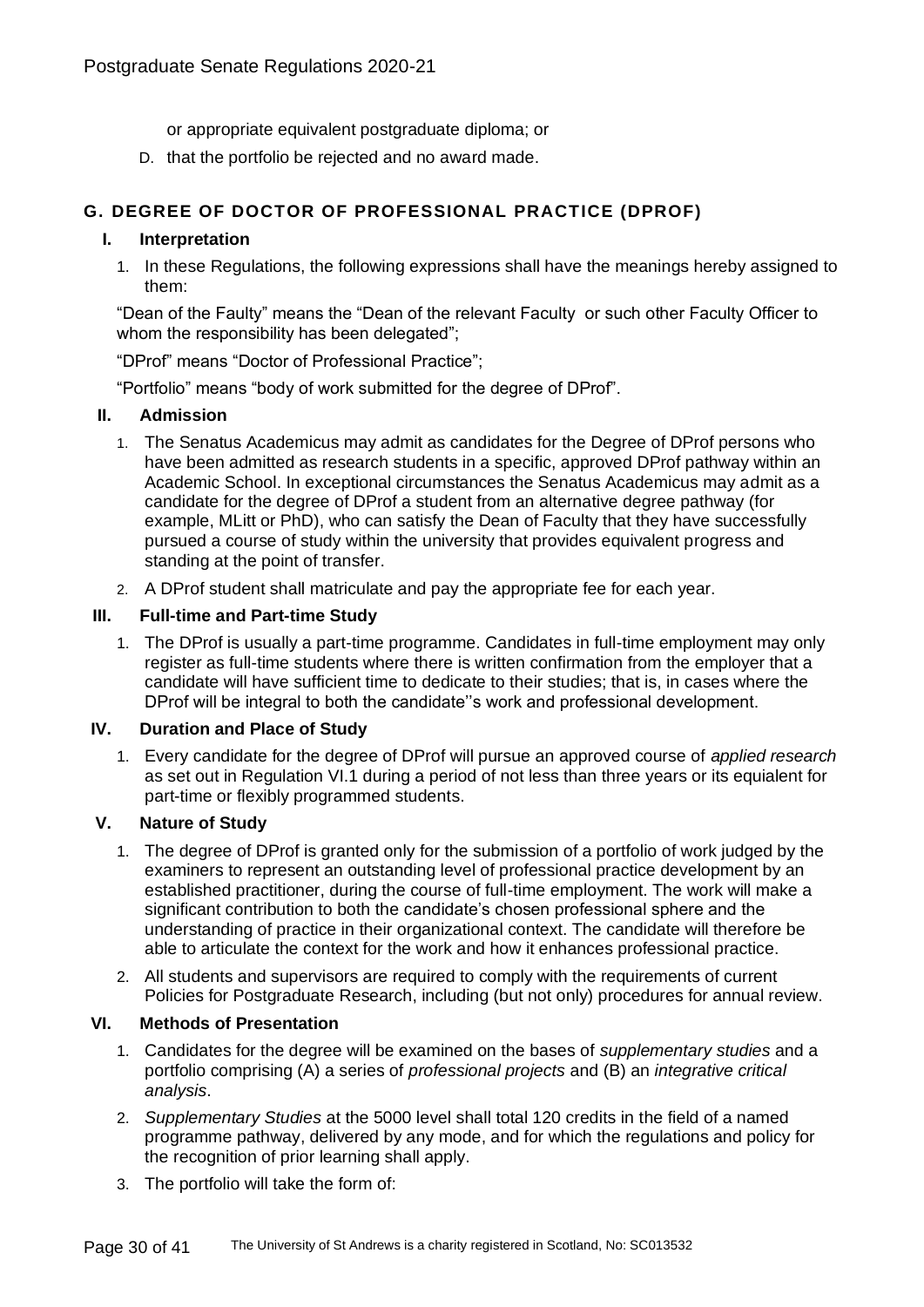- A. A series of *professional projects* (normally 3 or 4 applied research projects). The projects will demonstrate an appropriately wide and deep professional practice at doctoral level, and address a coherent theme. The research from such work will normally take the form of journal articles (but may include policy and practice papers), which together total 35,000 – 40,000 words (excluding bibliography and appendices). The portfolio may include collaboratively written outputs, provided that a statement agreed by all authors, confirming that the DProf candidate is the principal author of the work, is submitted with any such outputs.
- B. An *integrative critical analysis*, which articulates the context for the *professional projects*, reflects the student's professional development and sets out the contribution to the advancement of practice in the field. The *integrative critical analysis* will normally take the form of a written report of 12,500 – 15,000 words (excluding bibliography and appendices).
- 4. The three elements are credit weighted. Across the programme, successful candidates will gain 360 credits for *professional projects*, 60 credits for the *integrative critical analysis* and 120 credits for *supplementary studies*. Credits fot the *integrative critical analysis* will only be awarded following a successful viva voce examination. All credits must be obtained in order for the degree to be awarded.
- 5. The introduction to the portfolio will be prefaced by:
	- A. A declaration that the work has been undertaken by the candidate and has not been presented for any other degree.
	- B. A statement of the date of the candidate's admission as a student.
	- C. A statement by the supervisor that the regulations have been fulfilled.
	- D. A statement of access to or embargo of the print and/ or electronic parts of the submission.

## **VII. The Examination**

- 1. The examination of the portfolio shall follow the same rules and procedures as laid down in the University of St Andrews Senate Regulations for PhD, except that the examining committee shall make one of the following recommendations to the Senatus Academicus:
	- A. That the portfolio submitted be approved and the degree of DProf be awarded; or
	- B. That the portfolio submitted be approved and the degree of DProf be awarded, subject to the making of any purely typographical corrections and revisions; or
	- C. That the portfolio submitted be not accepted in its present form but that the candidate be given the opportunity to make minor corrections within a period of three months of the date of the examination and that, upon the convenor of the committee being satisfied that these minor corrections have been effected, the work be approved and the degree of DPRof be awarded; or
	- D. That the portfolio submitted be not accepted in its present form but that the candidate be given the opportunity to revise the submission and to resubmit it within twelve months from the date of intimation to the candidate of the decision of the Examining Committee – this recommendation meaning that the candidate must resubmit a revised body of work, pay a re-examination fee, and be re-examined, though the examiners have the right to waive a further oral examination; or
	- E. That, the portfolio submitted not being of sufficient merit, may be awarded the degree of MPhil or a postgraduate diploma, where the Dean of the Faculty is satisfied it meets the relevant criteria; this recommendation may be offered to the candidate at the same time as recommendation (D) as an alternative option, but may not be the only recommendation at the first presentation of the work; or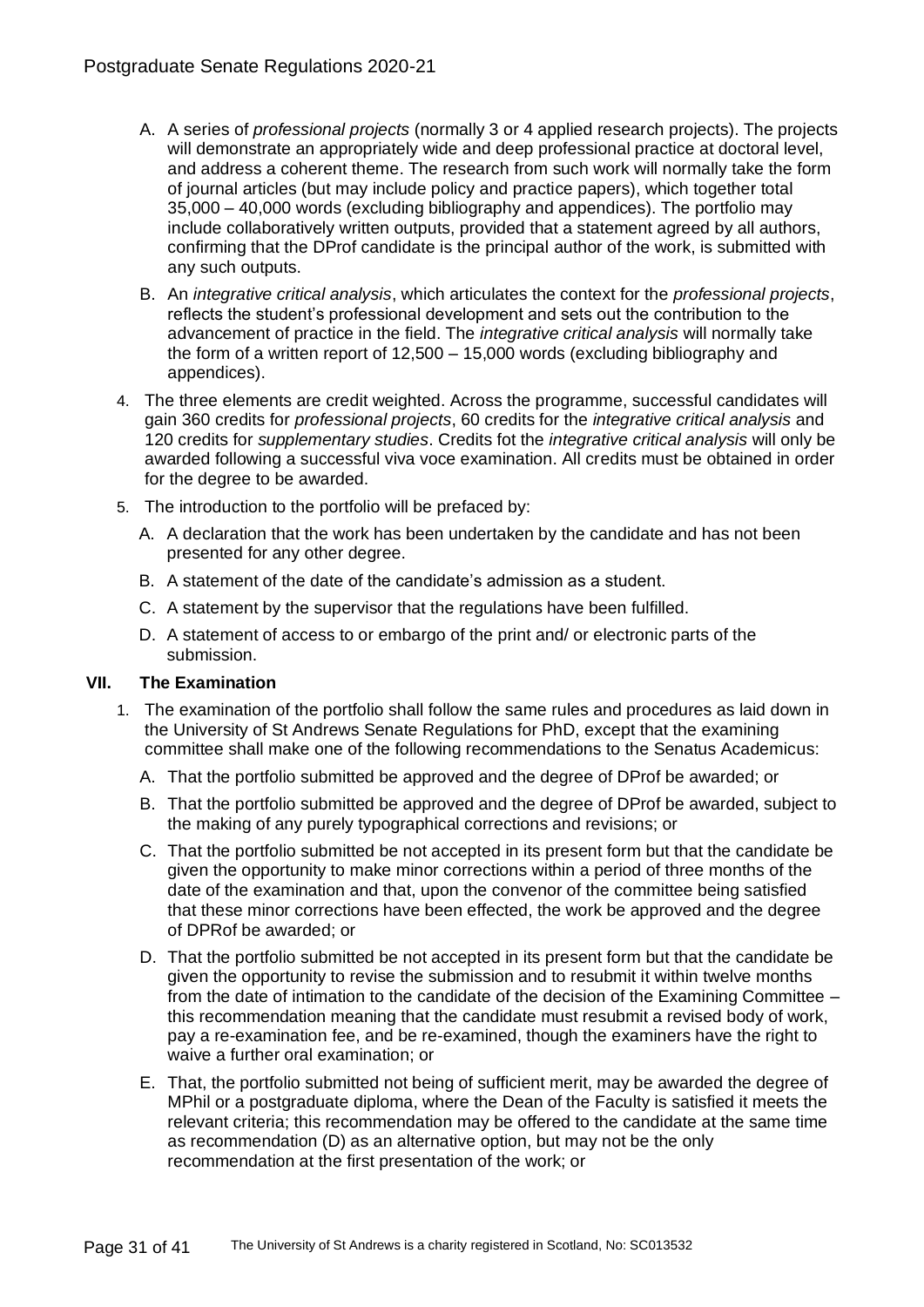- F. That, the portfolio submitted not being of sufficient merit, the candidate may resubmit the portfolio within twelve months for a further examination for the award of MPhil or a postgraduate diploma – this recommendation meaning that the candidate must resubmit a revised body of work under the regulations for the relevant degree, pay a reexamination fee, and be re-examined, though the examiners have the right to waive a further oral examination; this recommendation may be offered to the candidate at the same time as recommendation (D) as an alternative option, but may not be the only recommendation at the first presentation of the work; or
- G. That the portfolio be rejected and no award made. This may not be the recommendation at the first presentation of the portfolio.

## **VIII. Resubmission**

- 1. If a recommendation to the Senatus Academicus is made for resubmission by an examining committee, the candidate shall receive in writing from the convener of the committee a detailed list of corrections and revisions deemed to be necessary by the examiners. The candidate shall be expected to take these into account in any resubmission of the work.
- 2. On resubmission of the work and payment of the appropriate fee, the examining committee shall be reconvened and a further examination be conducted. The convener of the committee may recommend to the Dean of Faculty that the requirement of any oral examination be waived, if that is the unanimous opinion of the examining committee.
- 3. In the event of an oral examination being required, the Dean of Faculty may recommend the appointment of an appropriate neutral third party observer.
- 4. If the original examining committee cannot be reconvened, then the Senatus Academicus shall have the power to appoint a new committee to examine the work submitted.
- 5. The examining committee shall make one of the following recommendations to the Senatus Academicus:
	- A. That the work submitted be approved and the degree of DProf be awarded.
	- B. That, the work submitted being of sufficient merit, the candidate be awarded the degree of MPhil or a postgraduate diploma; or
	- C. That the work submitted be rejected.

# **H. DEGREE OF DOCTOR OF MEDICINE (MD) BY RESEARCH**

There are two routes to the MD, one by research as set out below and one by submission of evidence research as set out in section I. Both are research degrees and neither are qualifications for clinical practice.

## **I. Interpretation**

1. In these Regulations, the following expressions shall have the meanings hereby assigned to them:

"Dean of Faculty" means the "Dean of the relevant Faculty or such other Faculty Officer to whom the responsibility has been delegated";

"Head of School" means the "Head of School or director of research institute or such other member of school or institute to whom the responsibility has been delegated";

"MD" means "Doctor of Medicine". "MPhil" means "Master of Philosophy".

## **II. Admission**

1. The Senatus Academicus may admit as candidates for the degree of MD persons who have been admitted as research students of the University and who have been recommended to register as MD students by the Dean of Faculty. In exceptional circumstances the Senatus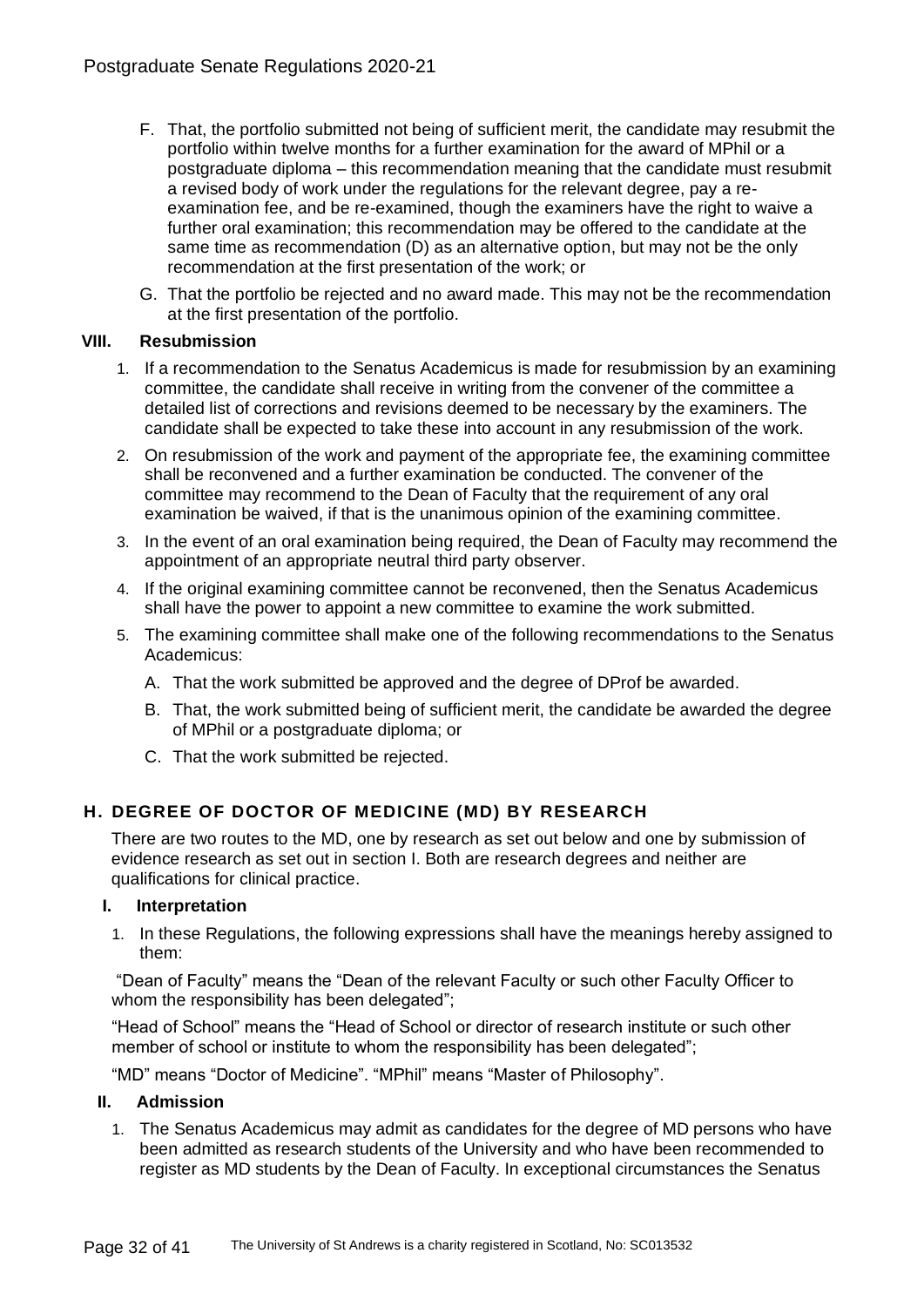Academicus may admit as a candidate for the degree of MD a student who can satisfy the Dean of Faculty that (s)he already has adequate qualifications and for whom a supervisor can be appointed.

2. A MD student shall matriculate on payment of the appropriate fee each year.

# **III. Full-time and Part-time Study**

- 1. Candidates in full-time employment may not register as full-time students except with the written permission of their employer. Members of staff of the University may be permitted to register full-time if:
	- A. where they are funded from external sources, these bodies have given their permission; and
	- B. the work on which they are engaged as full-time employees of the University is of sufficient scope and originality as to be appropriate for study as part of a higher degree; and
	- C. the level and character of supervision offered to the member of staff is in no way incompatible with that normally associated with study for a higher degree.
- 2. Where full-time registration by a member of staff is approved, the appropriate full-time fee will be payable. Notwithstanding, members of staff in either full-time or part-time employment may choose to study part-time. Other applicants, who are not members of staff, may study part-time if they can satisfy the Senatus Academicus that inadequate time is available for full-time study.
- 3. An applicant for admission as a part-time candidate for the degree must either:
	- A. be a graduate of the University; or
	- B. be normally resident within St Andrews or its immediate vicinity.

## **IV. Duration and Place of Study**

- 1. Every candidate for the Degree of MD, except under 2 below, shall pursue a course of special study or research in the University of St Andrews during a period of two years or its equivalent for part-time students.
- 2. The Senatus Academicus shall have the power to permit candidates on the recommendation of the Dean to pursue elsewhere their special study and research during the whole or part of the period, provided that the Senatus is satisfied that the necessary facilities exist for the pursuit of the special study or research and that it is being done under adequate supervision.
- 3. Work done during any academic year may be reckoned as having been pursued over twelve months for a full-time student and over six months for a part-time student, unless otherwise agreed by the Dean of Faculty on the recommendation of the supervisor.
- 4. Work done during a summer vacation may be reckoned as having been carried out during three months (six weeks for part-time students) provided that the supervisor certifies it as being equivalent to three months of full-time study (or six weeks of full-time study for parttime students).
- 5. The thesis shall be normally presented after two years and after no more than four years of study as a matriculated student, or the equivalent for part-time students. The thesis will not be accepted less than two years after matriculation.

# **V. Nature of Study**

1. The degree of MD is granted only for original research or higher study, the result of which is presented in a specially composed thesis. The original research or higher study must be carried out on a topic approved by the Head of School who shall appoint a supervisor. The thesis or portfolio shall constitute a significant and original contribution to knowledge or understanding consistent with what may reasonably be expected of a diligent student after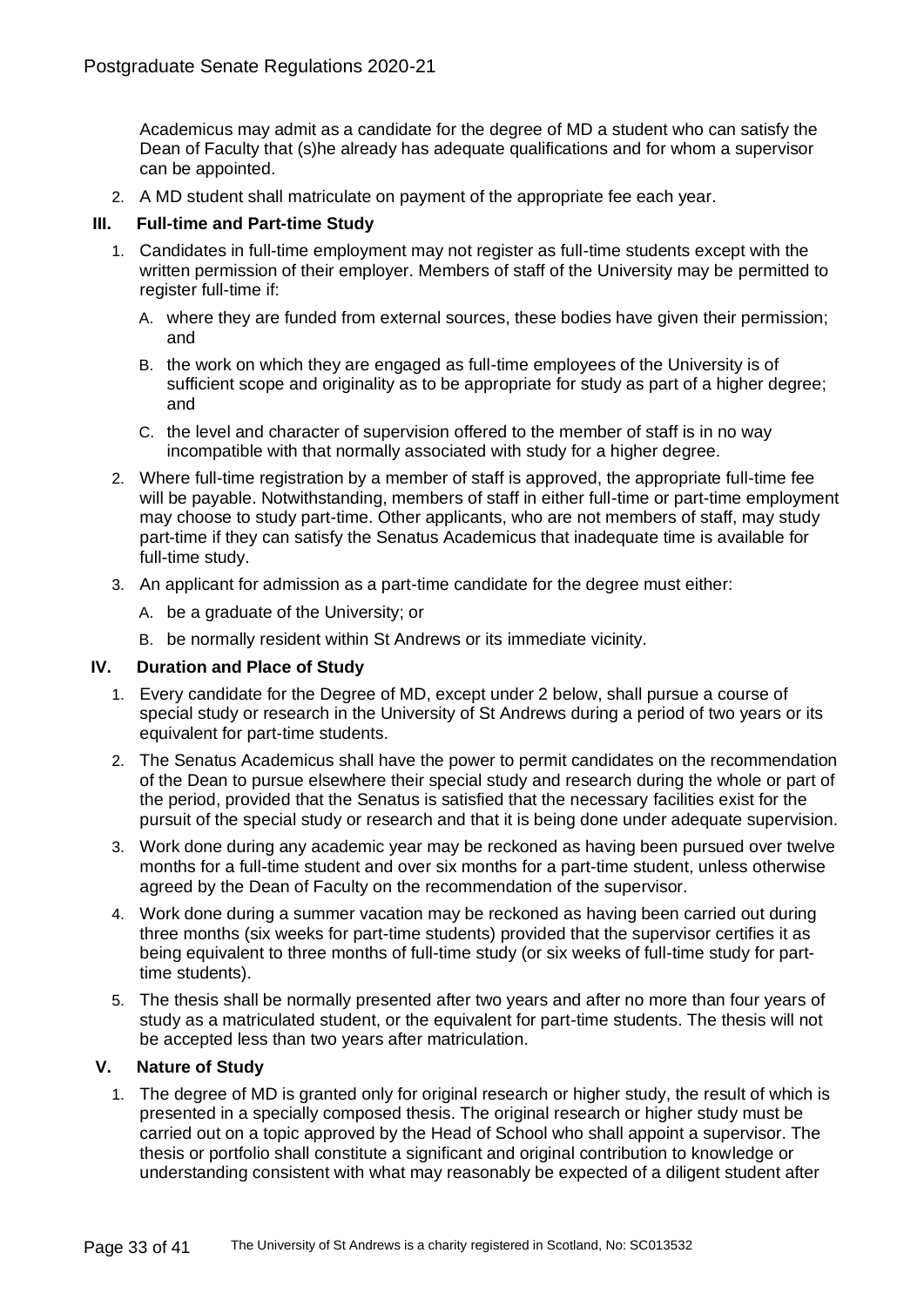two years of full-time study. It should be clearly written, well argued and should indicate a satisfactory knowledge of the field of study. It should contain material worthy of publication in some form.

- 2. All research students and supervisors are required to conduct their research and supervision in accordance with the requirements of the University's policies for postgraduate research students.
- 3. All research students will undergo an annual progress review in accordance with the Policy on Progress Reviews and Termination of Studies for Postgraduate Research Students.
- 4. If serious problems emerge regarding a student's progress, their studies may be terminated in accordance with the Policy on Progress Revewis and Termination of Studies for Postgraduate Research Students.

## **VI. Methods for Presentation**

1. Candidates for the degree of MD will be expected to submit a thesis embodying the results of his or her special study or research.

## **VII. Thesis**

- 1. The thesis shall be written in English and should take the form of a specially composed monograph. In exceptional circumstances the Dean may give permission for another language to be used.
- 2. The normal maximum length of the thesis will be 50,000 words excluding bibliography.
- 3. Three complete copies of the thesis shall be submitted in typescript and in secure but temporary binding. There shall be an adequate margin on each page. After the examination has been completed, two copies shall be bound in an approved style at the candidate's expense and shall be deposited in the University Library. The third copy of the thesis shall be returned to the candidate.
- 4. In exceptional circumstances the Dean may give permission for the thesis to be presented in a different medium.
- 5. An abstract (not exceeding 300 words in length) of the thesis shall be submitted for the approval of the examiners. In the case of a thesis written in a foreign language there shall be a summary in English of between 1,000 and 3,000 words, in addition to an abstract in English. The abstract (and where appropriate, the summary) shall be bound in with the thesis.
- 6. The thesis shall be prefaced by:
	- A. a declaration that the thesis has been composed by the candidate, that the work of which it is a record has been done by that candidate, and that it has not been accepted in any previous application for any degree; and
	- B. a statement of the date of the candidate's admission as a research student; and
	- C. a statement by the supervisor that the Regulations have been fulfilled; and
	- D. a statement that either access to the thesis in the University Library shall be unrestricted or that with the approval of the Dean access shall be restricted under stated conditions for a period up to a maximum of five years.

## **VIII. Examination of Candidates Presenting by Thesis**

- 1. The Senatus Academicus shall appoint a committee to examine the thesis and report on it to the Senatus Academicus. The committee shall normally consist of two examiners, one of whom shall be an external examiner. An internal examiner shall be appointed, who (for administrative purposes) shall act as convener of the committee.
- 2. In the case of an employee of the University, the examining committee shall consist of an internal examiner who shall act as convener and two external examiners.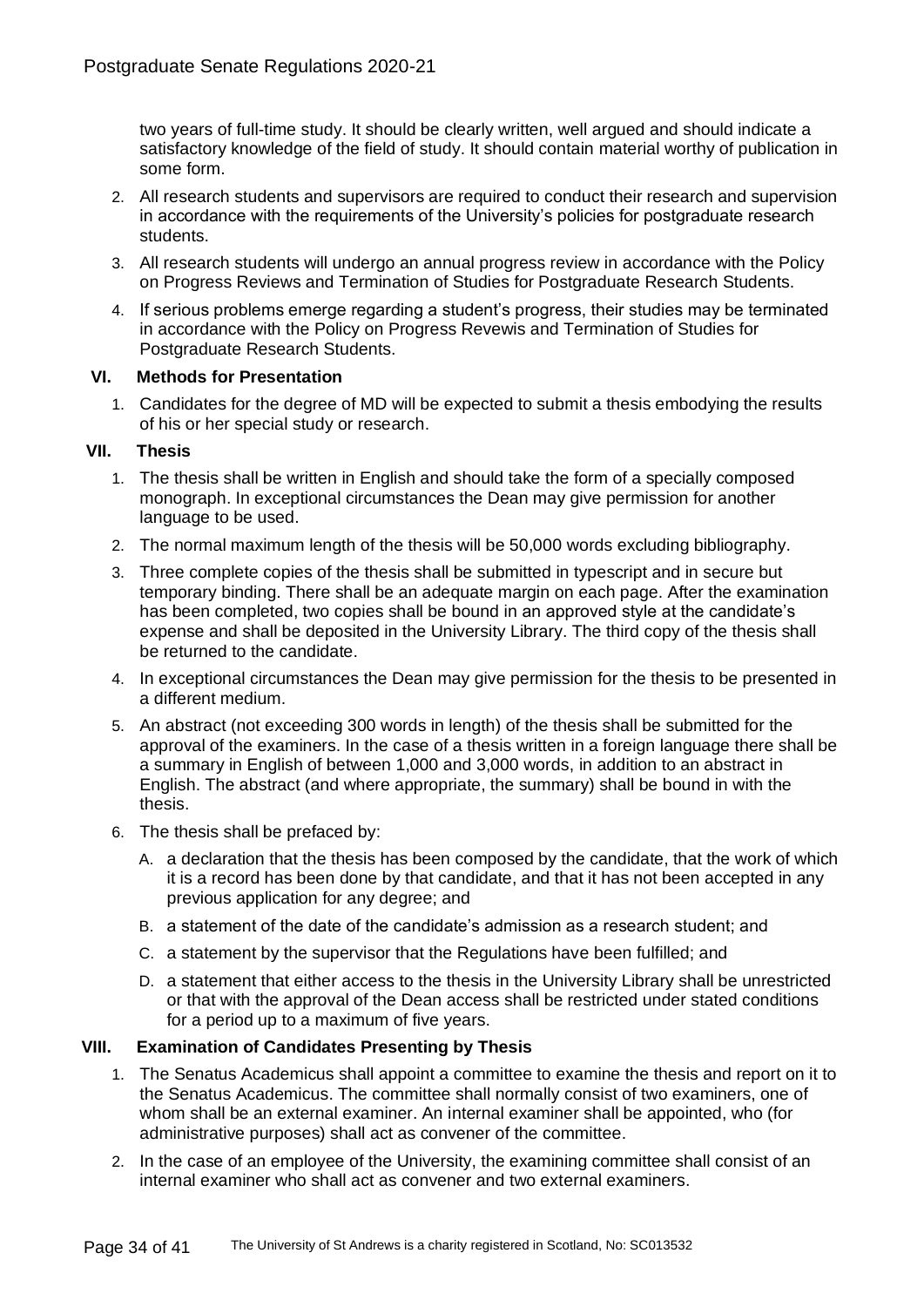- 3. The examiners appointed by the Senatus Academicus shall submit independent written reports without consultation on the thesis. These independent reports must be completed and a copy returned to the Registry before any oral examination of the candidate takes place. In addition, the supervisor of the thesis shall submit a written report to the examining committee detailing any special circumstance that may have affected the candidate's performance but making no comment relating to the quality of the work.
- 4. The committee shall require the candidate to submit to an oral examination. In exceptional circumstances and only with the express approval of the Dean, the requirement of an oral examination may be waived.
- 5. The examining committee shall bear in mind that their judgement of the substantial significance of the thesis should take into account what may be reasonably expected of a capable and diligent student after two years of full-time study.
- 6. The examination of the thesis by the committee should normally be completed within three months. If the examining committee is unable to convene within three months then the Dean of Faculty shall be empowered to authorise a short extension of the examining period or to advise the Senatus Academicus that a new committee should be appointed.
- 7. No candidate may submit a thesis until the appropriate fee requirement has been met.
- 8. The examining committee shall make one of the following recommendations to the Senatus Academicus:
	- A. that the thesis be approved and the degree of MD be awarded without corrections; or
	- B. that the thesis be approved and the degree of MD be awarded, subject to the making of any purely typographical corrections and revisions; or
	- C. that the thesis be not accepted in its present form but that the candidate be given the opportunity to make minor corrections to the thesis within a period of three months of the intimation to the candidate of the decision of the examining committee and that, upon the convener of the committee being satisfied that these minor corrections have been effected, the thesis be approved and the degree of MD be awarded; or
	- D. that the thesis be not accepted in its present form but that the candidate be given the opportunity to revise the thesis and resubmit it within twelve months of intimation to the candidate of the decision of the examining committee – this recommendation meaning that the candidate must resubmit a corrected thesis, pay a resubmission fee, and be reexamined, though the examiners have the right to waive a further oral examination; or
	- E. that the thesis not being of sufficient merit, the candidate be given the opportunity to resubmit the thesis within twelve months for a further examination for the award of MPhil – this recommendation meaning that the candidate must resubmit a corrected thesis under the regulations for the degree of MPhil (by research), pay a resubmission fee, and be re-examined, though the examiners have the right to waive a further oral examination; this recommendation may be offered to the candidate at the same time as recommendation 8G as an alternative option; or
	- F. that the thesis not being of sufficient merit, the candidate be awarded the degree of MPhil (by research) or Msc(Res), where so qualified. This may only be offered as an alternative to 8D and the candidate must be given a period of two weeks from the intimation of the decision of the examining committee to decide which option to accept; or
	- G. that the thesis be rejected and no award made. This may only be offered as an alternative to 8E and the candidate must be given a period of two weeks from the intimation of the decision of the examining committee to decide which option to accept.

## **IX. Resubmission**

1. If a recommendation to the Senatus Academicus is made for resubmission by an examining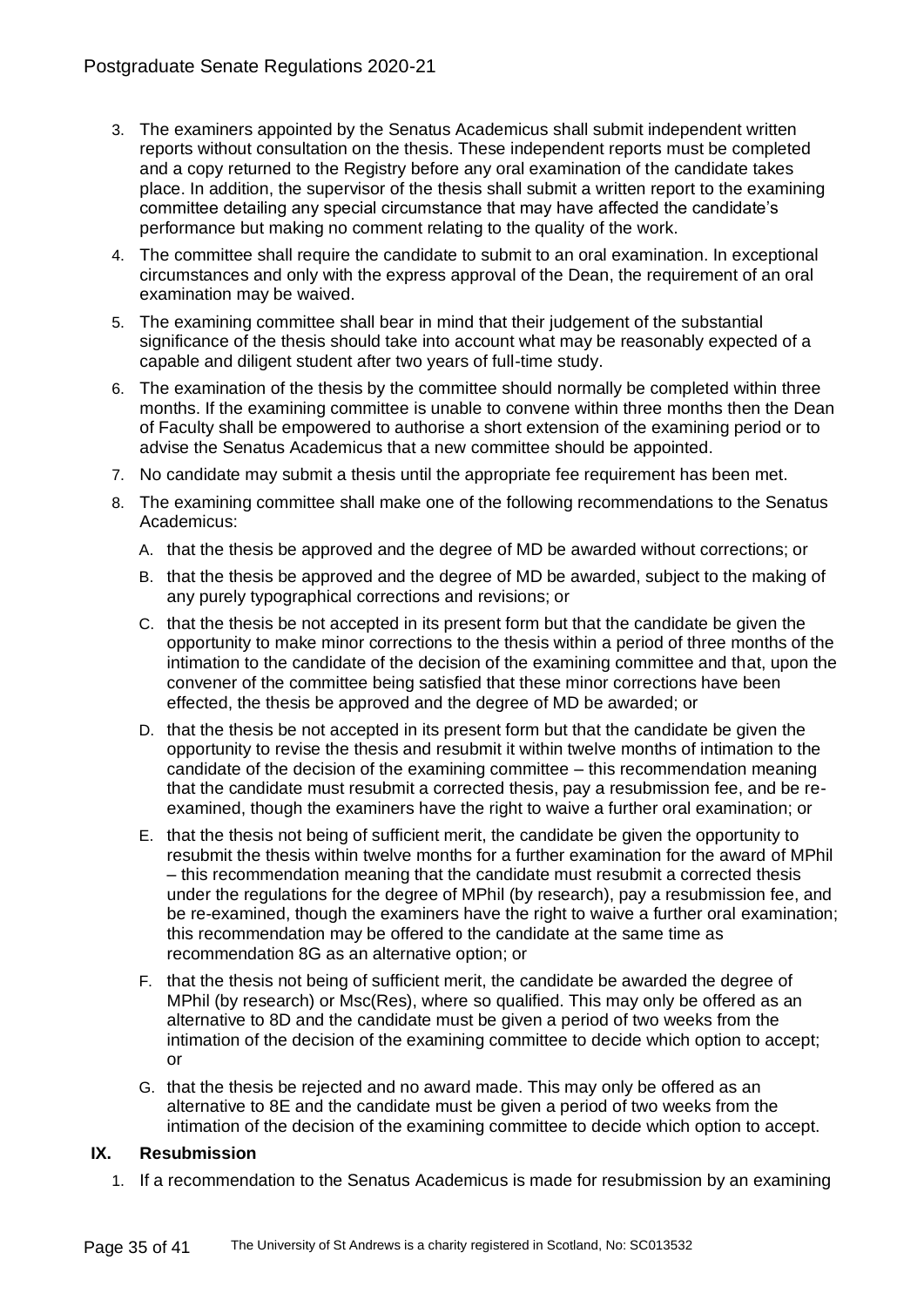committee the candidate shall receive in writing from the convener of the committee a detailed list of corrections and revisions demmed to be necessary by the examiners. The candidate shall be expected to take these into account in any resubmission.

- 2. On resubmission and payment of the appropriate fee the examining committee shall be reconvened and a further examination be conducted. The convener of the committee may recommend to the Dean of Faculty that the requirement of an oral examination be waived, if that is the unanimous opinion of the examining committee.
- 3. In the event of an oral examination being required, the Dean of Faculty may recommend the appointment of an appropriate neutral third party observer.
- 4. If the original examining committee cannot be reconvened then the Senatus Academicus shall have the power to appoint a new committee to examine the thesis.
- 5. The examining committee shall make one of the following recommendations to the Senatus Academicus:
	- A. that the thesis be approved and the degree of MD be awarded; or
	- B. that the thesis be approved and the degree of MD be awarded subject to minor corrections to be completed within three months and approved by the convener; or
	- C. that, the thesis being of sufficient merit, the candidate be awarded the degree of MPhil (by research) or MSc(Res); or
	- D. that the thesis be rejected and no award made.

# **I. DEGREE OF DOCTOR OF MEDICINE (MD) BY PORTFOLIO**

## **I. Interpretation**

1. In these regulations, the following expressions shall have the meanings hereby assigned to them:

"Court" means the "University Court of the University of St Andrews"

"Degree of Doctor of Medicine" means the "Degree of Doctor of Medicine in the University of St Andrews"

## **II. Qualifications for the Degree**

- 1. The Senatus Academicus may admit a candidate for the Degree of Doctor of Medicine in recognition of a corpus of work of a professional standard attained over an extended period of no fewer than ten years, containing original and significant contributions to the advancement of knowledge and learning which has given the candidate international distinction in their particular field.
- 2. A candidate must be either:
	- A. a graduate of the University of St Andrews who holds a qualifying degree in Medicine of at least ten years standing; or
	- B. a professor in the University with no fewer than four years service since the date of their appointment.

## **III. Presentation of Material and Declaration by candidates**

1. Each candidate for the Degree of Doctor of Medicine (by the submission route) shall present as evidence of fitness to receive the degree a specially composed thesis, or a published work, or a series of published papers, or any combination of these. The material so presented in evidence may either be entirely that of the candidate or carried out in collaboration with another person or persons, provided that, in the latter case, the contribution of the candidate can be clearly defined. The standard of work required for the Degree of Doctor of Medicine is a high one. The subject matter must be coherent and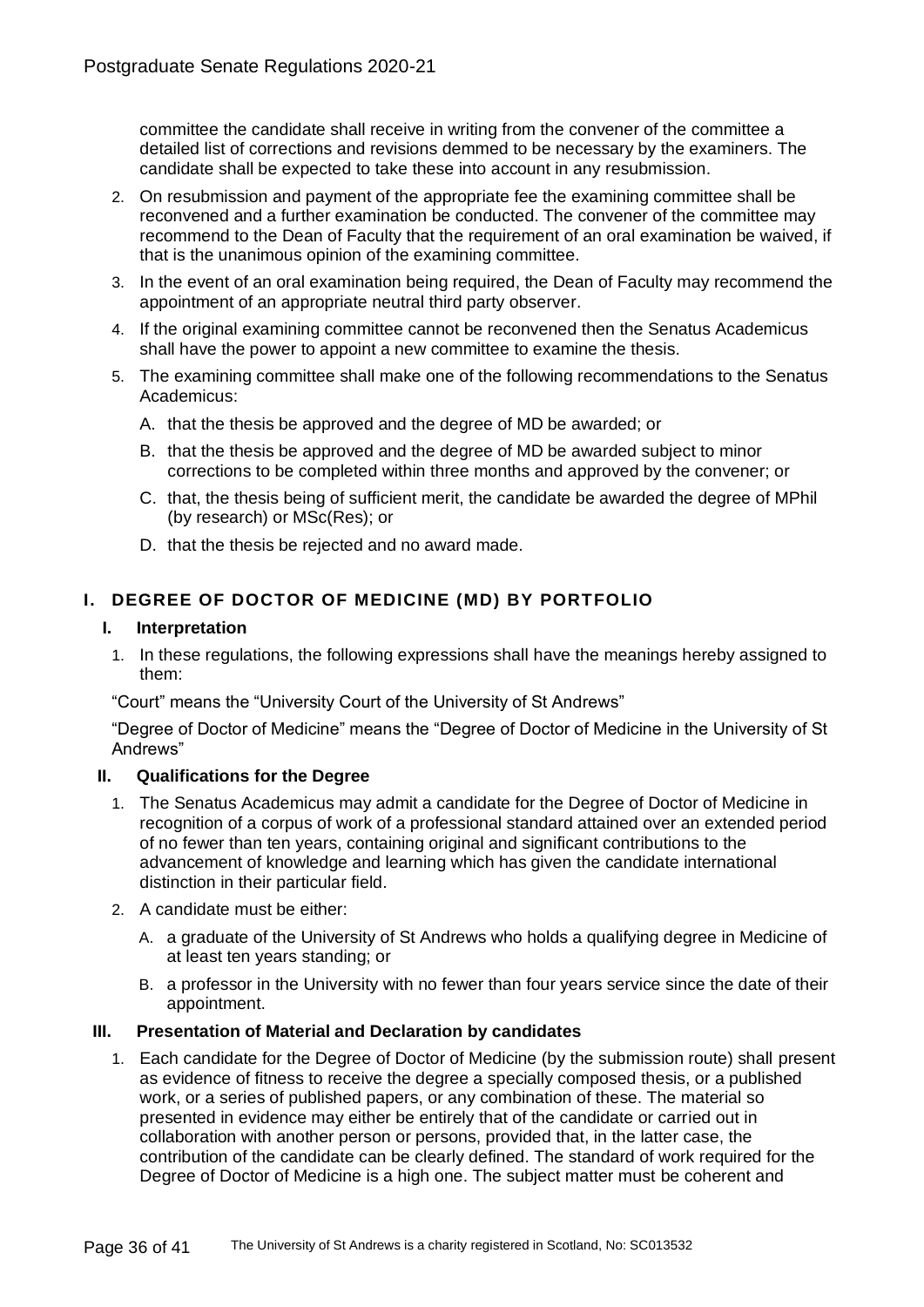original and should form a contribution to the advancement of scientific knowledge of such substance and distinction as to give the candidate international distinction in some branch or branches of learning.

- 2. Such evidence as is presented in terms of regulation I.III.1 shall be accompanied by the appropriate fee and a declaration signed by the candidate certifying either:
	- A. that the candidate is the sole author of the work; or
	- B. that the candidate is the joint author of the work in collaboration with another person or persons who shall be named, in which case the declaration must also include a statement clearly defining the extent of the candidate's personal contribution to the joint work.
- 3. In each case, such declaration must also state the extent (if any) to which the work has been submitted in any previous application for any degree and the result of any such application. Work submitted in a successful application for any degree shall be disallowed. The Senatus Academicus shall have discretion to allow or disallow work submitted in an unsuccessful application.
	- A. if after inquiry the Senatus Academicus is not satisfied with the declaration provided for in regulation I.III.2, the Senatus shall have power to refuse the application.
	- B. if after inquiry the Senatus Academicus is satisfied with the said declaration it shall remit the work submitted to a Committee of Examiners as provided in regulation I.IV.
- 4. Two complete copies of the thesis or published work or of the series of published papers or any combination of these must be submitted. The Library shall have power to decide when and under what conditions these copies shall be available for consultation or borrowing but the copyright shall belong to the candidate.

## **IV. Committee of Examiners and Award of the Degree**

1. For the purpose of examining the work submitted by a candidate, the Dean of the relevant faculty shall appoint a Committee consisting of two External Examiners selected from a list supplied by the School and two or more members of the teaching staff of the University of St Andrews, one of whom shall be of professorial standing, or recognised equivalent. If, following a report from the Committee of Examiners, the Dean is of the opinion that the work submitted constitutes an original and sufficiently substantial contribution to knowledge by the candidate, the candidate shall be awarded the degree.

## **V. Appeal Procedure**

1. If, after the recommendation of the Examining Committee is approved and communicated, the candidate wishes to appeal against the Examining Committee's recommendation, they may request a review of this academic decision by submitting an appeal, in writing, to the Proctor. Any such appeal should be raised by candidates within 5 working days of the date of notification of the Examining Committee's recommendation. Guidance on the procedure to be followed, including permissible grounds of appeal, can be obtained from the Court & Senate Office.

# **J. DEGREE OF DOCTOR OF SCIENCE (DSc)**

## **I. Interpretation**

1. In these Regulations, the following expressions shall have the meanings hereby assigned to them:

"Court" means the "University Court of the University of St Andrews";

"Degree of Doctor of Science" means the "Degree of Doctor of Science in the University of St Andrews".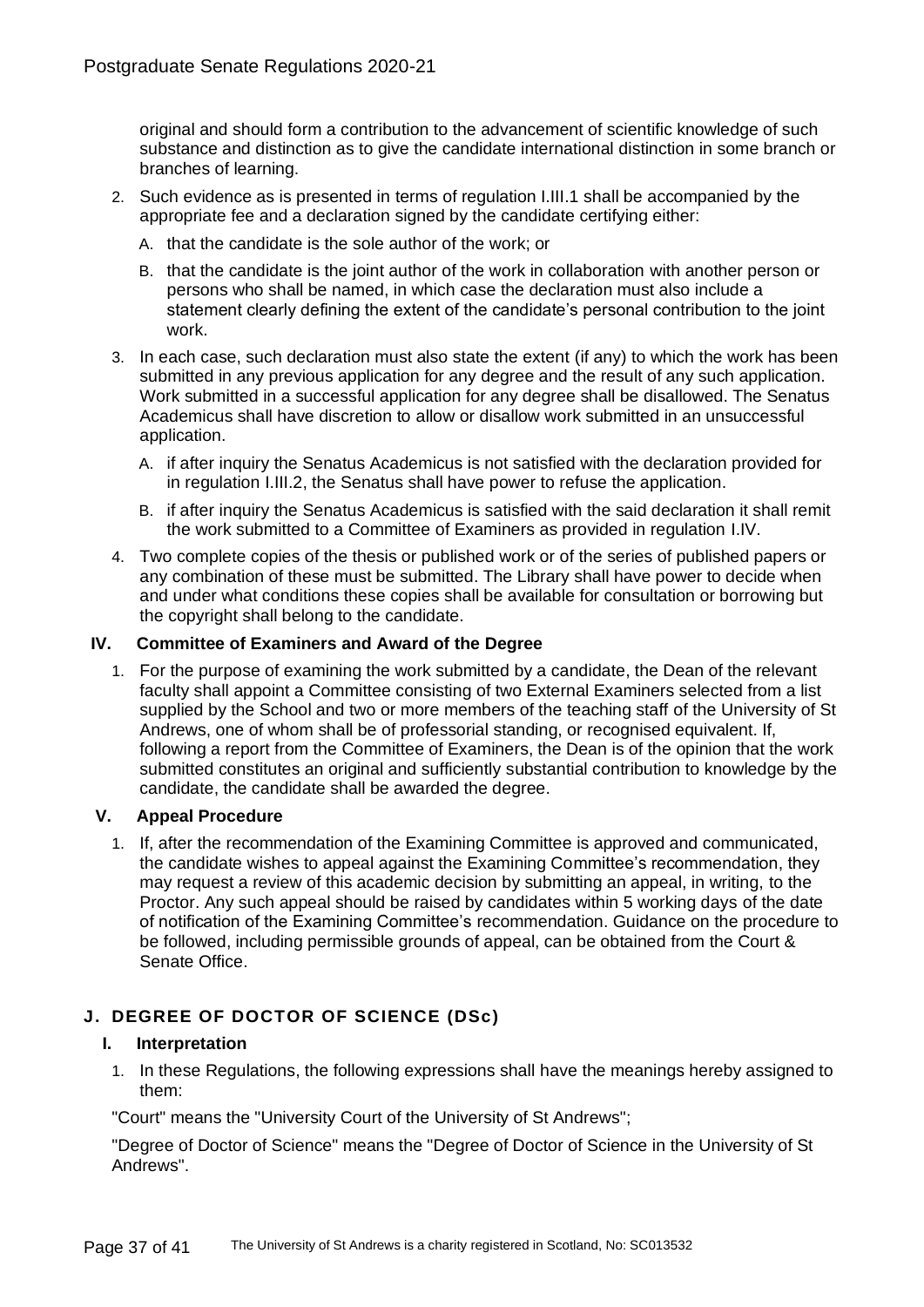## **II. Qualifications for the Degree**

- 1. The Senatus Academicus may admit a candidate for the Degree of Doctor of Science in recognition of a corpus of work of a professorial standard attained over an extended period of no fewer than ten years, containing original and significant contributions to the advancement of knowledge and learning which has given the candidate international distinction in their particular academic field.
- 2. A candidate must be either:
	- A. a graduate of the University of St Andrews provided that no fewer than ten years have elapsed from the date of their doctorate or other recognised terminal degree; or
	- B. a professor of the University with no fewer than four years service since the date of appointment.

## **III. Presentation of Material and Declaration by Candidates**

- 1. Each candidate for the Degree of Doctor of Science shall present as evidence of fitness to receive the degree a specially composed thesis, or a published work, or a series of published papers, or any combination of these. The material so presented in evidence may either be entirely that of the candidate or carried out in collaboration with another person or persons, provided that, in the latter case, the contribution of the candidate can be clearly defined. The standard of work required for the Degree of Doctor of Science is a high one. The subject matter must be coherent and original and should form a contribution to the advancement of scientific knowledge of such substance and distinction as to give the candidate international distinction in some branch or branches of learning.
- 2. Such evidence as is presented in terms of regulation J.III.1 shall be accompanied by a declaration signed by the candidate certifying either:
	- A. that the candidate is the sole author of the work; or
	- B. that the candidate is the joint author of the work in collaboration with another person or persons who shall be named, in which case the declaration must also include a statement clearly defining the extent of the candidate's personal contribution to the joint work.
- 3. In each case, such declaration must also state the extent (if any) to which the work has been submitted in any previous application for any degree and the result of any such application. Work submitted in a successful application for any degree shall be disallowed. The Senatus Academicus shall have discretion to allow or disallow work submitted in an unsuccessful application.
	- A. If after inquiry the Senatus Academicus is not satisfied with the declaration provided for in J.III.2, the Senatus shall have power to refuse the application.
	- B. If after inquiry the Senatus Academicus is satisfied with the said declaration it shall remit the work submitted to a Committee of Examiners as provided in regulation J.IV.
- 4. Two complete copies of the thesis or published work or of the series of published papers or any combination of these must be submitted. The Library shall have power to decide when and under what conditions these copies shall be available for consultation or borrowing but the copyright shall belong to the candidate.

## **IV. Committee of Examiners and Award of the Degree**

1. For the purpose of examining the work submitted by a candidate, the Dean of the relevant faculty shall appoint a Committee consisting of two External Examiners selected from a list supplied by the School and two or more members of the teaching staff of the University of St Andrews, one of whom shall be of professorial standing, or recognised equivalent. If, following a report from the Committee of Examiners, the Dean is of the opinion that the work submitted constitutes an original and sufficiently substantial contribution to knowledge by the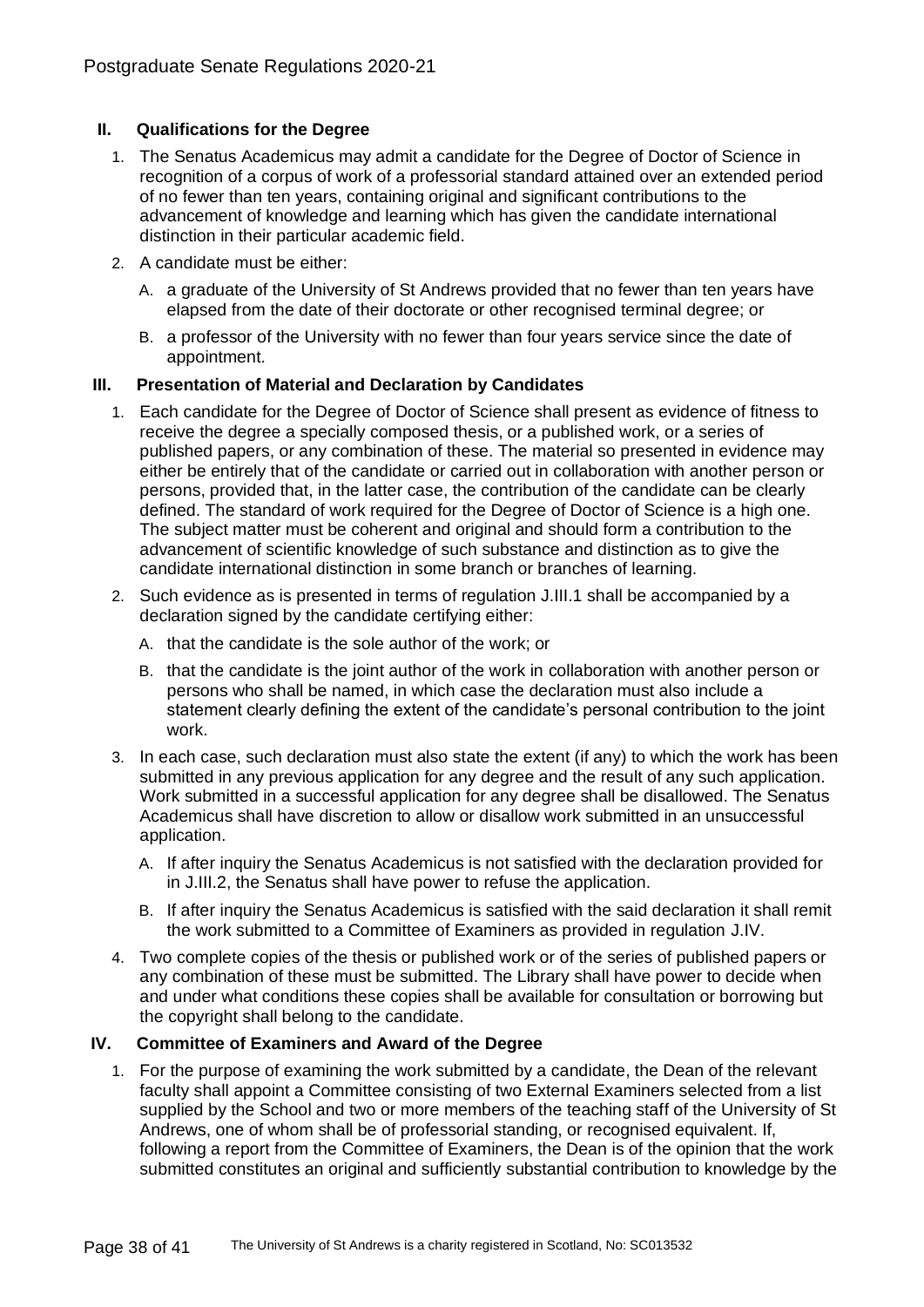candidate, the candidate shall be awarded the degree.

## **V. Appeal Procedure**

1. If, after the recommendation of the Examining Committee is approved and communicated, the candidate wishes to appeal against the Examining Committee's recommendation, they may request a review of this academic decision by submitting an appeal, in writing, to the Proctor. Any such appeal should be raised by candidates within 5 working days of the date of notification of the Examining Committee's recommendation. Guidance on the procedure to be followed, including permissible grounds of appeal, can be obtained from the Court & Senate Office.

# **K. DEGREE OF DOCTOR OF LETTERS (DLitt)**

## **I. Interpretation**

1. In these Regulations, the following expressions shall have the meanings hereby assigned to them:

"Court" means the "University Court of the University of St Andrews";

"Degree of Doctor of Letters" means the "Degree of Doctor of Letters in the University of St Andrews".

## **II. Qualifications for the Degree**

- 1. The Senatus Academicus may admit a candidate for the Degree of Doctor of Letters in recognition of a corpus of work of a professorial standard attained over an extended period of no fewer than ten years, containing original and significant contributions to the advancement of knowledge and learning which has given the candidate international distinction in their particular academic field.
- 2. A candidate must be either:
	- A. a graduate of the University of St Andrews provided that no fewer than ten years have elapsed from the date of their doctorate or other recognised terminal degree, or
	- B. a professor in the University with no fewer than four years service since the date of their appointment.

## **III. Presentation of Material and Declaration by Candidates**

- 1. Each candidate for the Degree of Doctor of Letters shall present as evidence of fitness to receive the degree a specially composed thesis, or a published work, or a series of published papers, or any combination of these. The material so presented in evidence may either be entirely that of the candidate or carried out in collaboration with another person or persons, provided that, in the latter case, the contribution of the candidate can be clearly defined. The standard of work required for the Degree of Doctor of Letters is a high one. The subject matter must be coherent and original and should form a contribution to the advancement of knowledge of the subject of such substance and distinction as to give the candidate international distinction in some branch or branches of learning.
- 2. Such evidence as is presented in terms of regulation K.III.1 shall be accompanied by a declaration signed by the candidate certifying either:
	- A. that the candidate is the sole author of the work; or
	- B. that the candidate is the joint author of the work in collaboration with another person or persons who shall be named, in which case the declaration must also include a statement clearly defining the extent of the candidate's personal contribution to the joint work.
- 3. In each case, such declaration must also state the extent (if any) to which the work has been submitted in any previous application for any degree and the result of any such application.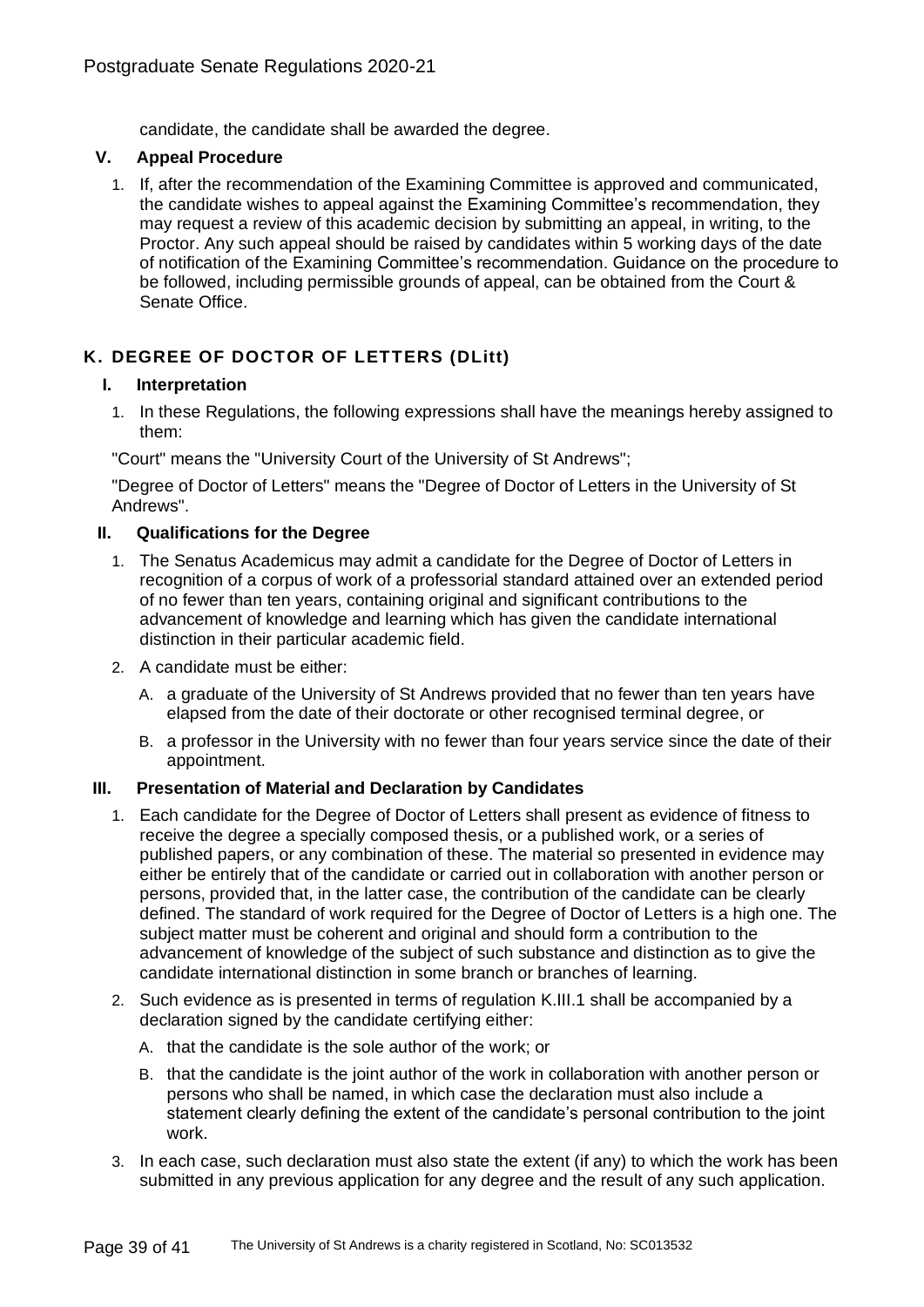Work submitted in a successful application for any degree shall be disallowed. The Senatus Academicus shall have discretion to allow or disallow work submitted in an unsuccessful application.

- A. If after inquiry the Senatus Academicus is not satisfied with the declaration provided for in K.III.2, the Senatus shall have power to refuse the application.
- B. If after inquiry the Senatus Academicus is satisfied with the said declaration it shall remit the work submitted to a Committee of Examiners as provided in regulation K.IV.
- 4. Two complete copies of the thesis or published work or of the series of published papers or any combination of these must be submitted. The Library shall have power to decide when and under what conditions these copies shall be available for consultation or borrowing but the copyright shall belong to the candidate.

## **IV. Committee of Examiners and Award of the Degree**

1. For the purpose of examining the work submitted by a candidate, the Dean of the relevant faculty shall appoint a Committee consisting of two External Examiners selected from a list supplied by the School and two or more members of the teaching staff of the University of St Andrews, one of whom shall be of professorial standing, or recognised equivalent. If, following a report from the Committee of Examiners, the Dean is of the opinion that the work submitted constitutes an original and sufficiently substantial contribution to knowledge by the candidate, the candidate shall be awarded the degree.

## **V. Appeal Procedure**

1. If, after the recommendation of the Examining Committee is approved and communicated, the candidate wishes to appeal against the Examining Committee's recommendation, they may request a review of this academic decision by submitting an appeal, in writing, to the Proctor. Any such appeal should be raised by candidates within 5 working days of the date of notification of the Examining Committee's recommendation. Guidance on the procedure to be followed, including permissible grounds of appeal, can be obtained from the Court & Senate Office.

# **L. AUDITING MODULES**

1. Students may request permission to "audit" a module as an appropriate way of gaining additional knowledge or skills. Permission must be sought from the relevant Head of School who will determine whether and to what extent the student may attend lectures, seminars and/or practical sessions. Students will not receive a grade or any credit for the module and will not necessarily receive resources for the module or access to School facilities.

| <b>Version</b><br>number | <b>Purpose / changes</b>                                                                                              | <b>Document</b><br>status | <b>Author of</b><br>changes, role<br>and school / unit                      | <b>Date</b>  |
|--------------------------|-----------------------------------------------------------------------------------------------------------------------|---------------------------|-----------------------------------------------------------------------------|--------------|
| 1.0                      | Regulations for the<br>2019/20 academic year                                                                          |                           | Emily Feamster,<br><b>Academic Policy</b><br>Officer,<br>Principal's Office | 26 June 2019 |
| 1.1                      | Added section 2.C.IV.10<br>to clarify that dual<br>registration is excluded<br>for postgraduate research<br>students. |                           | Emily Feamster,<br><b>Academic Policy</b><br>Officer,<br>Principal's Office | 26 Sept 2019 |